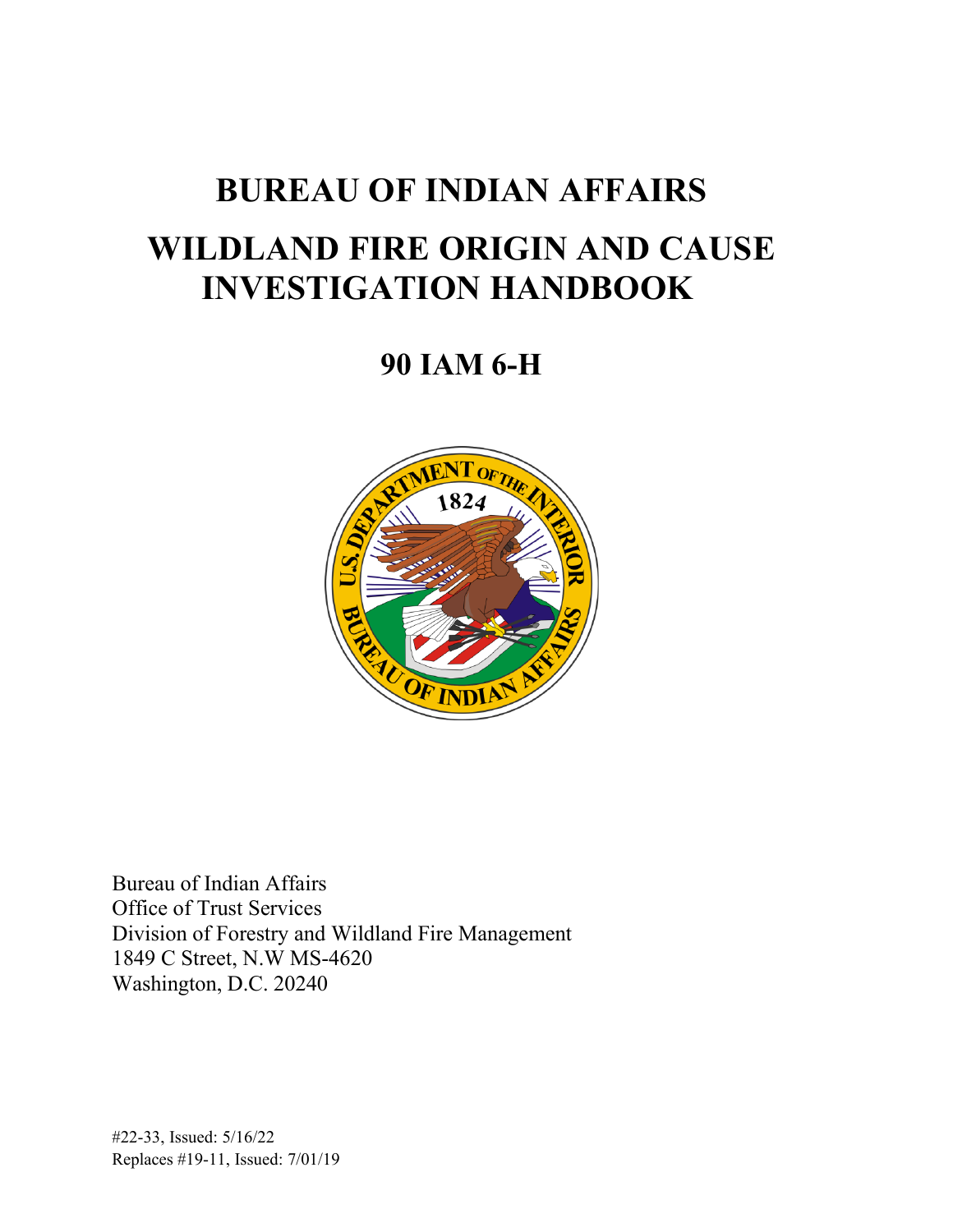#### FOREWORD

This handbook establishes the standards, requirements, and procedures required to implement Indian Affairs' (IA) policy on wildland fire origin and cause investigations on Indian lands, as documented in 90 IAM 6: Wildfire Investigation. This handbook supersedes 90 IAM 6-H: Wildland Fire Origin and Cause Investigation Handbook, issued 7/01/2019, and all policies and procedures related to IA wildfire investigations that may have been created and/or distributed throughout IA previously.

Although this handbook is intended primarily for forestry and wildland fire professionals and managers who administer the forestry and wildland fire programs, it may also be informative for IA employees and Tribes.

Digitally signed by Darryl<br>Darryl LaCounte LaCounte<br>Date: 2022.05.16 14:04:01 -04:00

Darryl LaCounte Date Director, Bureau of Indian Affairs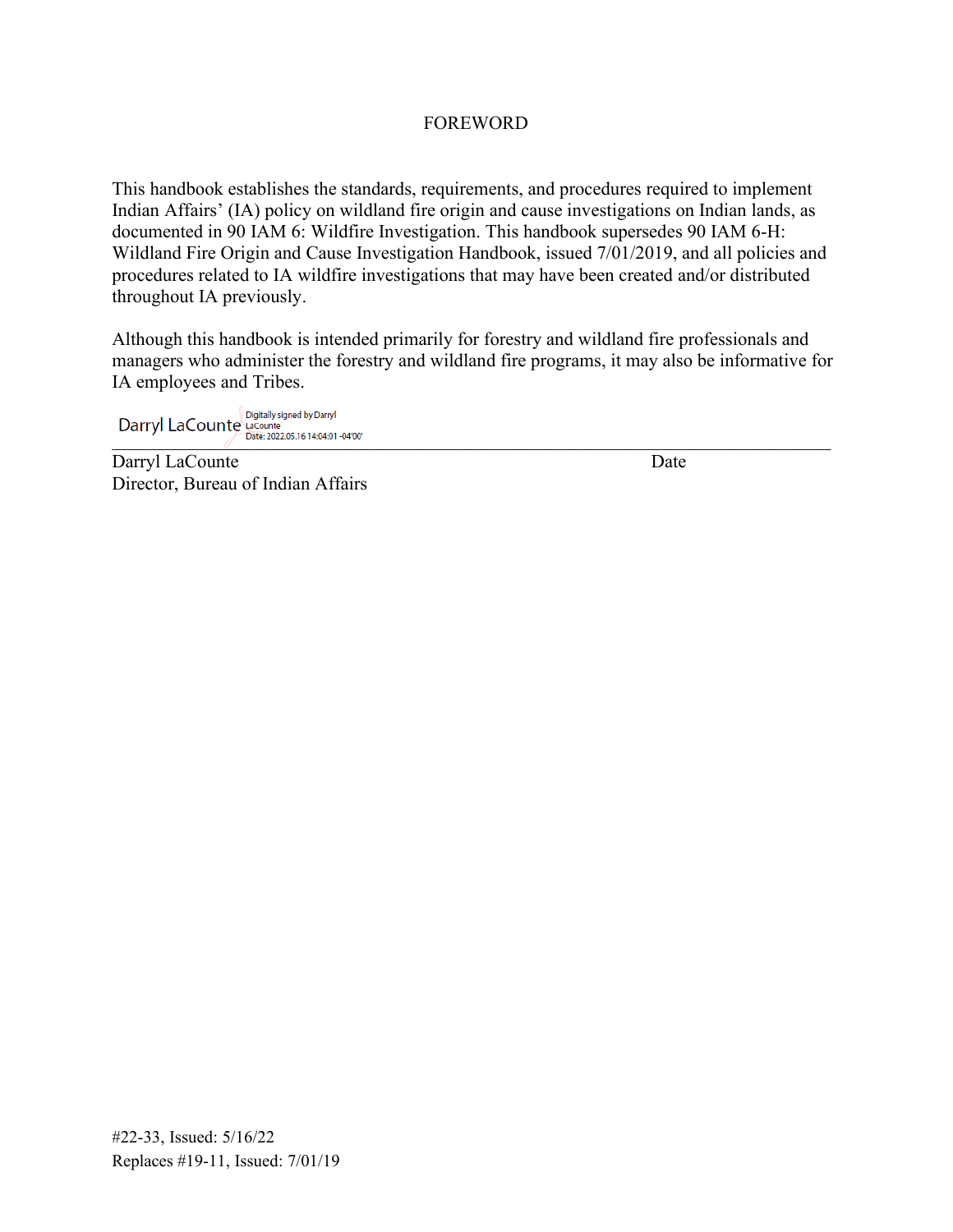## **Table of Contents**

| <b>Chapter 1: Overview</b>                                               | $\mathbf{1}$   |
|--------------------------------------------------------------------------|----------------|
| 1.1<br>Purpose                                                           | $\mathbf{1}$   |
| <b>Chapter 2: Wildfire Investigation Standards and Procedures</b>        | 3              |
| Scene Protection and Preservation Standard<br>2.1                        | 3              |
| <b>Scene Protection</b><br>2.1.1                                         | 3              |
| 2.2<br><b>First Responder Observations Standard</b>                      | $\overline{4}$ |
| Wildland Fire Origin and Cause Investigation Procedural Standards<br>2.3 | $\overline{4}$ |
| Systematic Approach<br>2.3.1                                             | $\overline{4}$ |
| The Scientific Method<br>2.3.2                                           | 5              |
| <b>Standard Methodology</b><br>2.3.3                                     | 6              |
| Authority to Investigate and Jurisdictional Priorities<br>2.4.           | 10             |
| Delegations of Authority<br>2.4.1                                        | 11             |
| Origin and Cause Determination<br>2.5                                    | 11             |
| 2.6<br>Wildland Fire Origin and Cause Investigation Report Standard      | 12             |
| Wildland Fire Origin and Cause Investigation Report Contents<br>2.6.1    | 12             |
| Disposition of Case Files Standard<br>2.6.2                              | 14             |
| 2.6.2.1<br>Original Report with a BIA/Tribal INVF                        | 14             |
| 2.6.2.2<br>Original Report with a Cooperating BIA Agency INVF            | 15             |
| 2.6.2.3<br>Original Report with an Investigation Team                    | 15             |
| 2.6.3<br>Copies                                                          | 16             |
| Digital Photography Standard<br>2.7                                      | 16             |
| Wildfire Investigation Kit Contents Standard<br>2.8                      | 19             |
| <b>Chapter 3: Operational Strategies and Support</b>                     | 22             |
| Prioritizing Workload<br>3.1                                             | 22             |
| 3.2<br>Recognizing the Need for Additional Assistance                    | 23             |
| 3.3<br>Wildfire Investigation Teams/Task Forces                          | 23             |
| 3.3.1<br><b>BIA Wildfire Investigation Team Requirements</b>             | 24             |
| 3.3.2<br>Preplanning and Expectations                                    | 25             |
| 3.3.3<br><b>Team Leader Responsibilities</b>                             | 25             |
| 3.3.4<br>After Action Review (AAR)                                       | 26             |
| #22-33, Issued: 5/16/22                                                  |                |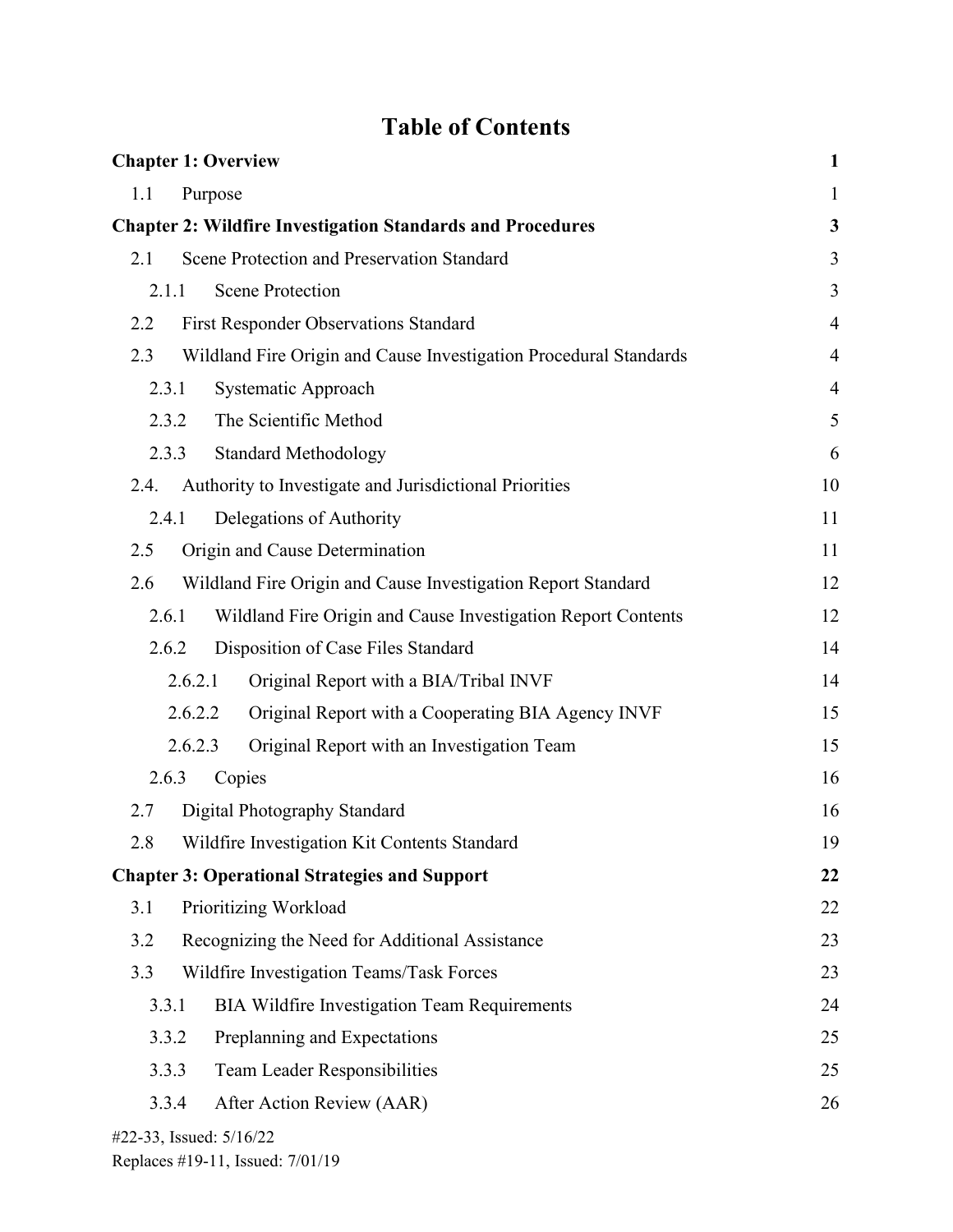| 3.3.5 | Closeout                                                                               | 26 |  |  |  |
|-------|----------------------------------------------------------------------------------------|----|--|--|--|
| 3.3.6 | <b>Transition Between Teams</b>                                                        | 26 |  |  |  |
| 3.4   | Communication                                                                          | 27 |  |  |  |
| 3.4.1 | <b>Operational Communications</b>                                                      | 27 |  |  |  |
| 3.5   | Use of Weather and Lightning Detection Data                                            | 27 |  |  |  |
| 3.6   | Pattern Analysis                                                                       | 28 |  |  |  |
| 3.7   | The Role and Use of the Fire Behavior Analyst                                          | 28 |  |  |  |
| 3.8   | Use of Prevention Teams                                                                | 29 |  |  |  |
| 3.9   | Canine (K-9) Use                                                                       | 29 |  |  |  |
|       | <b>Chapter 4: Wildfire Investigator Interactions with Law Enforcement</b>              | 31 |  |  |  |
| 4.1   | Law Enforcement Involvement                                                            | 31 |  |  |  |
| 4.2   | Standard Roles When There is a Suspected Crime                                         | 31 |  |  |  |
| 4.3   | Standard Roles When There is No Suspected Crime                                        | 32 |  |  |  |
| 4.4   | Evidence Collection, Handling, Transfer, Storage, and Analysis                         | 32 |  |  |  |
| 4.5   | Conducting a Witness Interview                                                         | 33 |  |  |  |
| 4.5.1 | Interviewing Juveniles                                                                 | 34 |  |  |  |
|       | Youth Firesetter Intervention<br>4.5.1.1                                               | 34 |  |  |  |
| 4.6   | Training and Qualifications for Law Enforcement                                        | 35 |  |  |  |
| 4.7   | Wildfire Investigation Safety Requirements for Law Enforcement                         | 35 |  |  |  |
| 4.8   | Anonymous Tip Reporting<br>35                                                          |    |  |  |  |
| 4.9   | Regional, Tribal, and BIA Agency Operating Agreements with Law Enforcement             | 36 |  |  |  |
| 4.10  | Request for Law Enforcement Assistance                                                 | 37 |  |  |  |
| 4.11  | Jurisdiction                                                                           | 37 |  |  |  |
|       | 4.11.1 Fires Originating on Indian land                                                | 37 |  |  |  |
|       | 4.11.2 Fires Originating on non-Indian land but Causing Damage on Indian land          | 38 |  |  |  |
|       | 4.11.3 Fires originating on Non-Indian lands and <i>not</i> burning onto Indian lands: | 38 |  |  |  |
|       | 4.11.4 PL 83-280                                                                       | 38 |  |  |  |
|       | <b>Chapter 5: Appropriate Use of Funding</b>                                           | 39 |  |  |  |
| 5.1   | Funding Options for Off-Unit Investigation Resources                                   | 40 |  |  |  |
| 5.2   | Fiscally Accountable Management of INFVs                                               | 40 |  |  |  |
|       | <b>Chapter 6: Code of Ethics</b>                                                       | 41 |  |  |  |
|       |                                                                                        |    |  |  |  |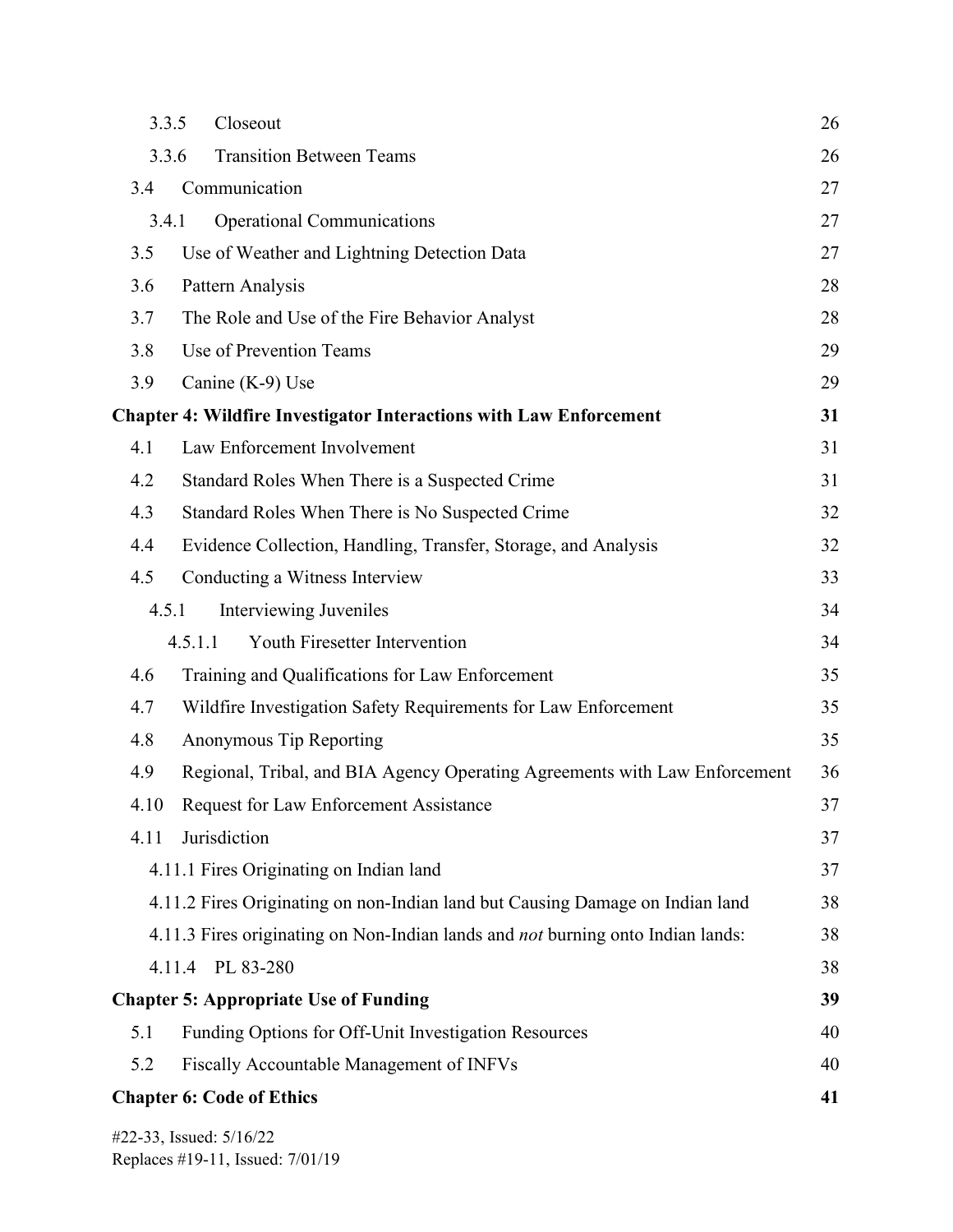| <b>Chapter 7: Wildland Fire Investigator Qualifications</b> |                                                               |    |
|-------------------------------------------------------------|---------------------------------------------------------------|----|
| 7.1                                                         | <b>INVF</b> Qualifications                                    | 43 |
| 7.2                                                         | Wildland Fire Investigation Team Leader (INVL) Qualifications | 44 |
| 7.3                                                         | Additional Recommended Training for INVFs and INVL            | 45 |
| 7.4                                                         | Incident Qualifications Certification System                  | 46 |
| 7.5                                                         | The INVF as an Expert Witness                                 | 46 |
| <b>Definitions</b>                                          |                                                               | 48 |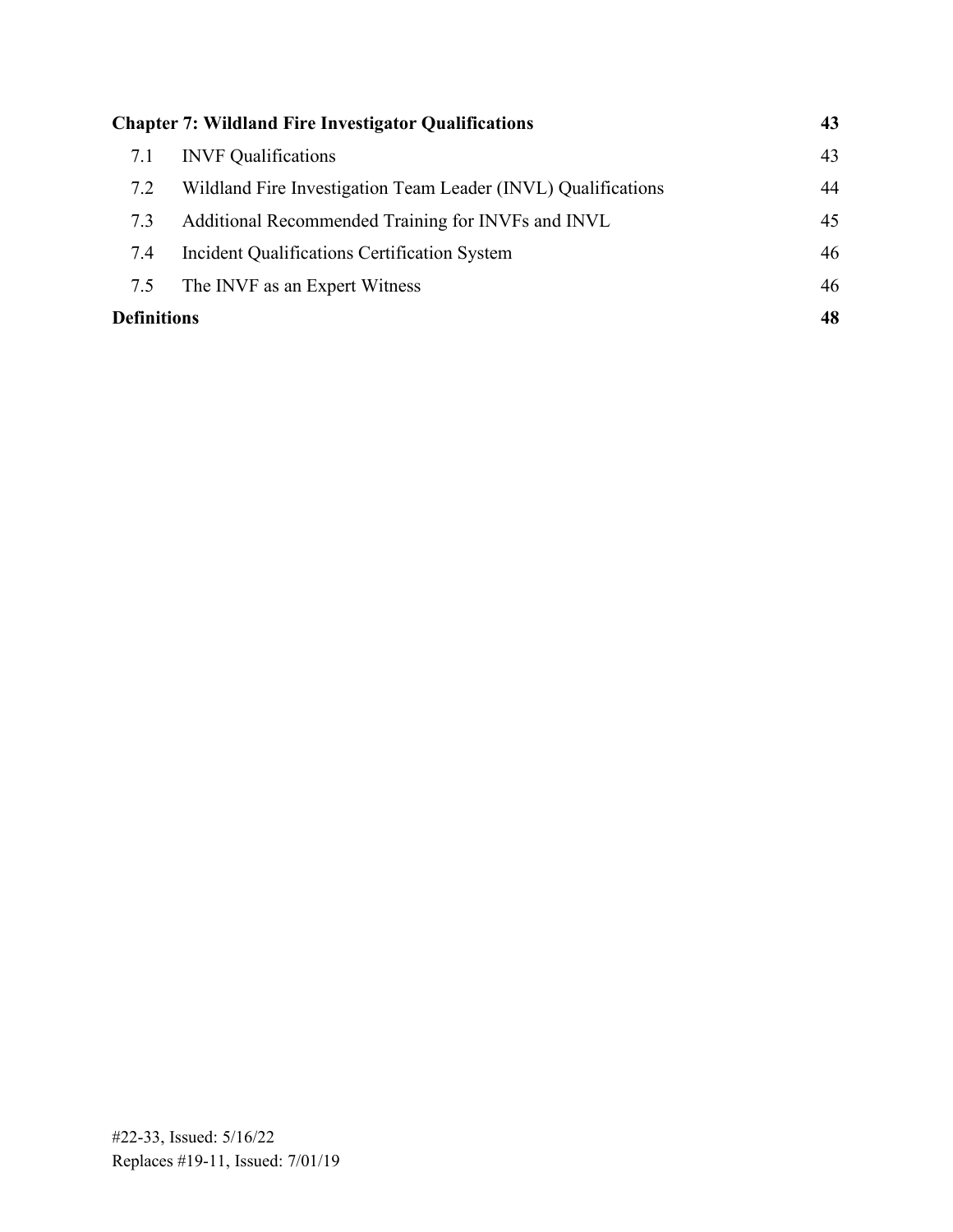## <span id="page-5-0"></span>*Chapter 1: Overview*

 Wildfire investigations in Indian Country range from simple brush fires to very destructive fires natural resources, as well as trespass and complex civil or criminal litigation. Every wildfire involving significant issues, including loss of life, homes, and other property, and cultural and scene must be considered a possible crime scene until clear proof is found that the cause was either accidental or natural.

A wildland fire origin and cause investigation is based on a systematic approach and a standard methodology. This approach and methodology facilitate the documentation of unbiased facts through interaction with people, assessment of physical objects, and the competent use of science and technical skill, along with professional preparation in meeting strict administrative and/or legal mandates. A wildland fire origin and cause investigation must also be a team effort; it is a blend of wildland fire service and law enforcement personnel. Without close cooperation, investigative success is impossible.

The reasons for wildland fire origin and cause investigations include:

- determining the origin and cause of wildfires;
- identifying responsible parties;
- documenting ownership responsibility for the wildfire;
- documenting causes for statistical reporting and analysis;
- determining whether there is evidence that a crime has been committed;
- providing supporting documentation when litigation is necessary (25 CFR §163.1 and §166.8); and
- improving prevention program planning.

 Identifying the correct cause category and specific cause of a wildfire is an important task that should never be taken lightly. This information is used both statistically and strategically by the wildland fire management organization and by the wildfire prevention program to design mitigation strategies for the local unit.

#### <span id="page-5-1"></span>**1.1 Purpose**

This handbook establishes the standards, requirements, and procedures to implement the policy on wildland fire origin and cause investigations on Indian lands as documented in 90 IAM 6: Wildfire Investigation. Specifically, it addresses the complicated jurisdictional issues in Indian Country associated with wildfires, the investigation process as it relates to wildfire trespass, and the importance of coordination with law enforcement agencies. It also establishes national Bureau of Indian Affairs (BIA) wildfire investigation documentation requirements from the initial response through the litigation process, and the guidance and qualifications information required to support the credibility of a Wildland Fire Origin and Cause Investigator (INVF) when called to testify as an "expert witness".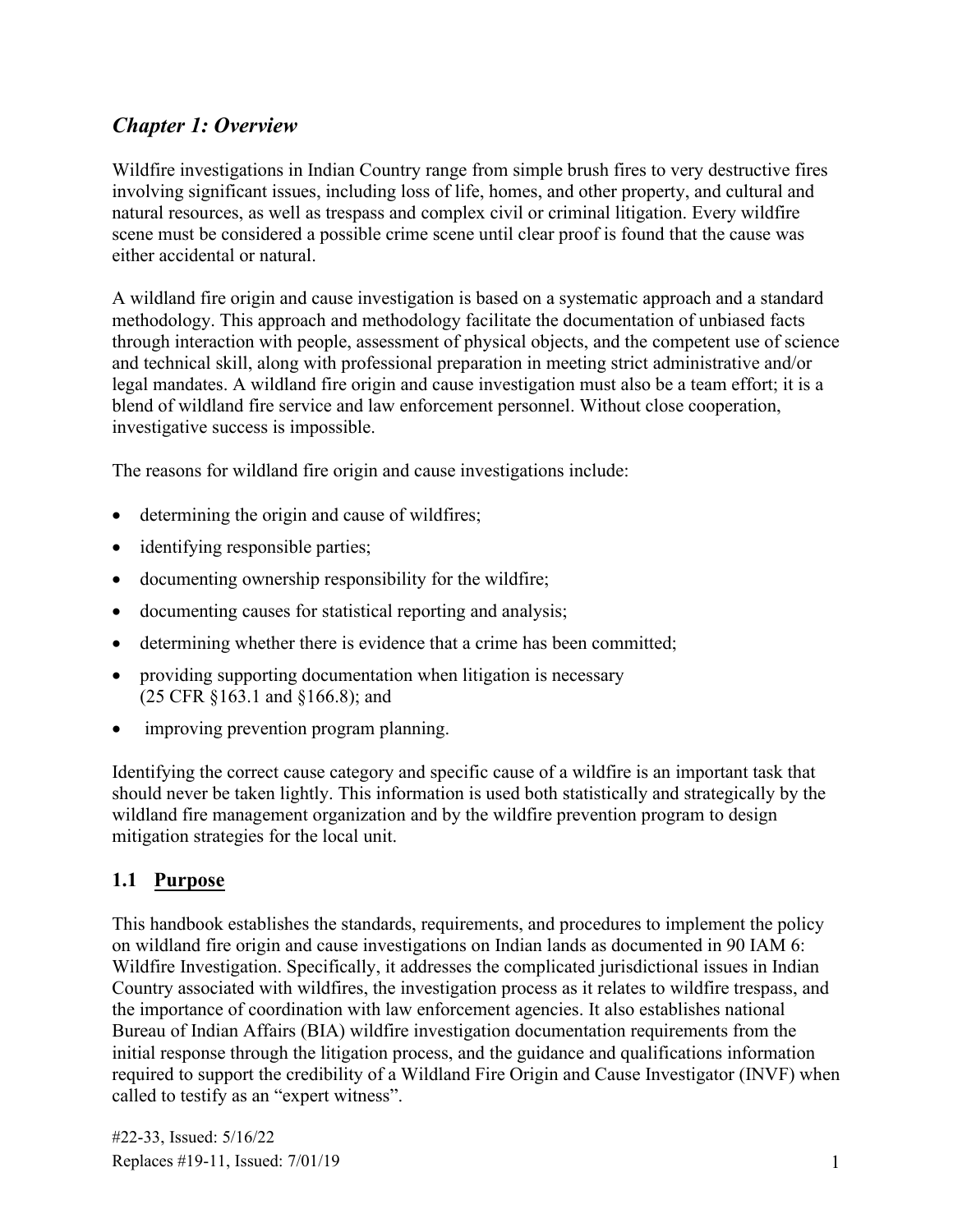scientific, technical, and legal terms that have specific meaning to the intended readers. An effort As a source of technical guidance, it is important that this handbook maintain some of the has been made to reduce the number of these terms; however, it is important to the credibility of the handbook to use the correct term when it is widely used by wildland fire management and law enforcement professionals.

The information contained herein is not all-inclusive, but it provides guidance based on the knowledge and many years of experience of both the BIA Branch of Wildland Fire Management (BWFM) and the BIA Office of Justice Services (OJS) personnel. In this handbook, the term "wildland fire origin and cause investigation" is used interchangeably with "wildfire investigation" for the sake of flow and clarity.

consistency, these documents are located online at: The following documents are incorporated by reference in this handbook. For convenience and https://www.bia.gov/bia/ots/dfwfm/bwfm/wildfire-prevention-and-education/prevention[resource-library](https://www.bia.gov/bia/ots/dfwfm/bwfm/wildfire-prevention-and-education/prevention-resource-library) 

- BIA Wildfire Investigator Code of Conduct Agreement
- Wildfire Investigation Field Report Template
- Evidence Log Template
- Voluntary Statement Template
- Photo Log Cover Sheet
- Photo Log Template
- Wildland Fire Origin and Cause Determination Report Template
- Wildfire Investigation Team Closeout Report Template
- Delegation of Authority Template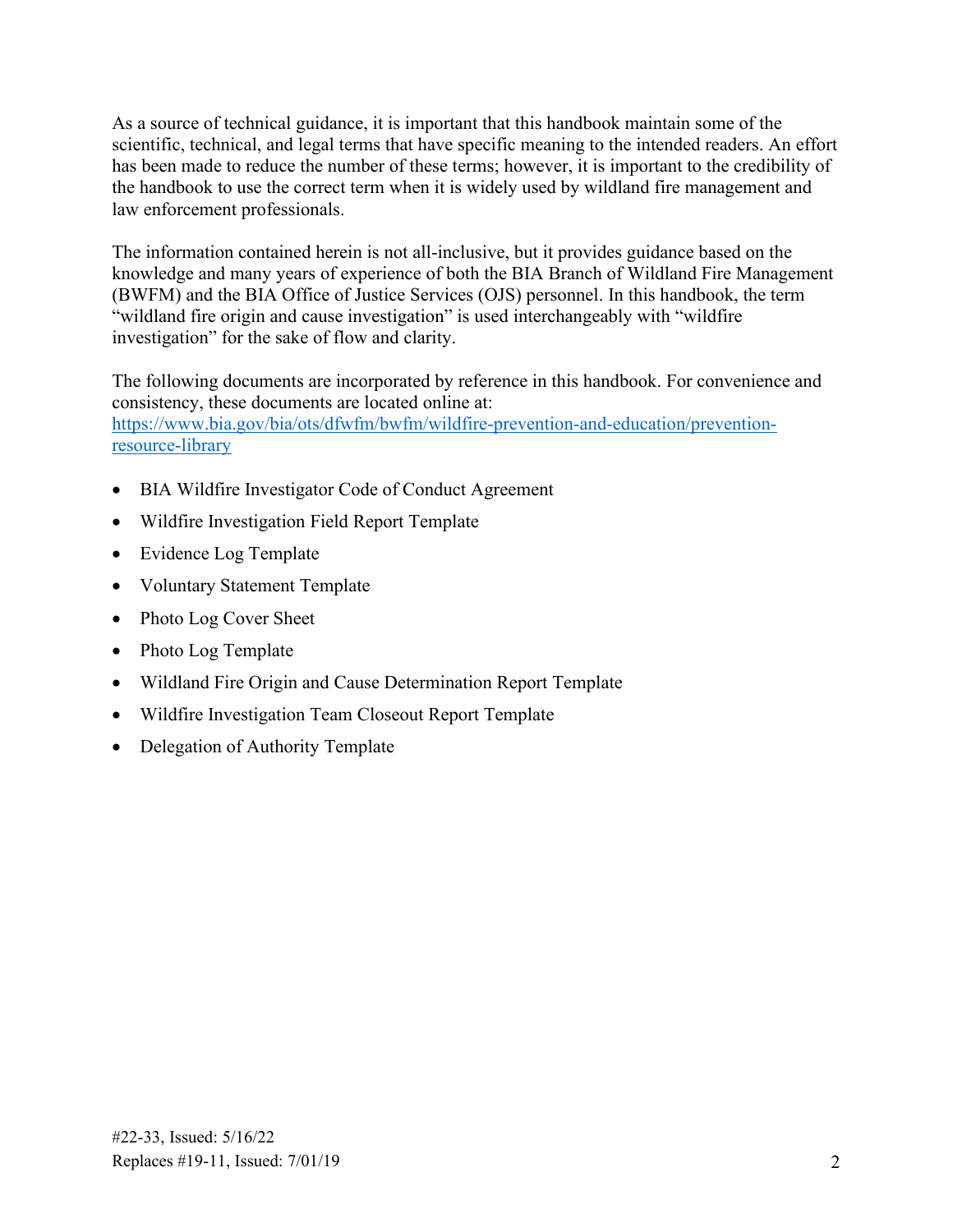### <span id="page-7-0"></span>*Chapter 2: Wildfire Investigation Standards and Procedures*

 Protection Association (NFPA) 921 Guide for Fire Investigations may also be used for additional BIA policy requires a determination of origin and cause for all wildfires occurring on jurisdictional lands. The wildland fire origin and cause investigations conducted in Indian Country will follow the standards, operational procedures, and guidance set forth in this chapter. These standards, procedures, and guidance are based on the National Wildfire Coordinating Group (NWCG) Wildland Fire Origin and Cause Determinations (FI-210) course, the NWCG Guide to Wildland Fire Origin & Cause Determination, Publication Management System (PMS) 412, current version (referred to as the NWCG PMS 412), and the Federal Bureau of Investigation (FBI) Handbook of Forensic Service, current version. Any of these sources should be referred to for specifics not covered in this handbook. The current version of the National Fire guidance.

#### <span id="page-7-1"></span>**2.1 Scene Protection and Preservation Standard**

The standard is for the first responders to identify, preserve, and protect the general origin area (GOA) at the incident scene to the maximum extent possible. A key to success in any wildfire investigation is the level of protection and preservation of the scene by the first responders. Since INVFs do not normally arrive on scene with the first responders, preservation and protection of the GOA becomes first responders' responsibility.

#### <span id="page-7-2"></span>**2.1.1 Scene Protection**

Proper investigative procedure begins with the first units arriving at the scene. First responders, both fire and law enforcement, play an important role in protecting evidence, so it is important for all first responders to receive training in identifying and protecting the GOA of the fire. The NWCG course, FI-110, Wildfire Observations and Origin Scene Protection for First Responders, should be a priority for all first responders.

It is important that first responders understand how their actions, both during and following suppression, enable the INVF to accurately determine the origin and cause. The first responders must exercise a high level of precaution and awareness to identify, protect, and secure the GOA, including:

- Documenting the fire perimeter upon arrival.
- Protecting the GOA with flagging or rope.
- Minimizing suppression activities in the GOA.
- Parking vehicles in another area to prevent evidence destruction.
- Allowing only authorized personnel into the GOA.
- Preservation of any tire or foot impressions.
- Taking photographs of the fire upon arrival.
- Leaving all potential evidence undisturbed.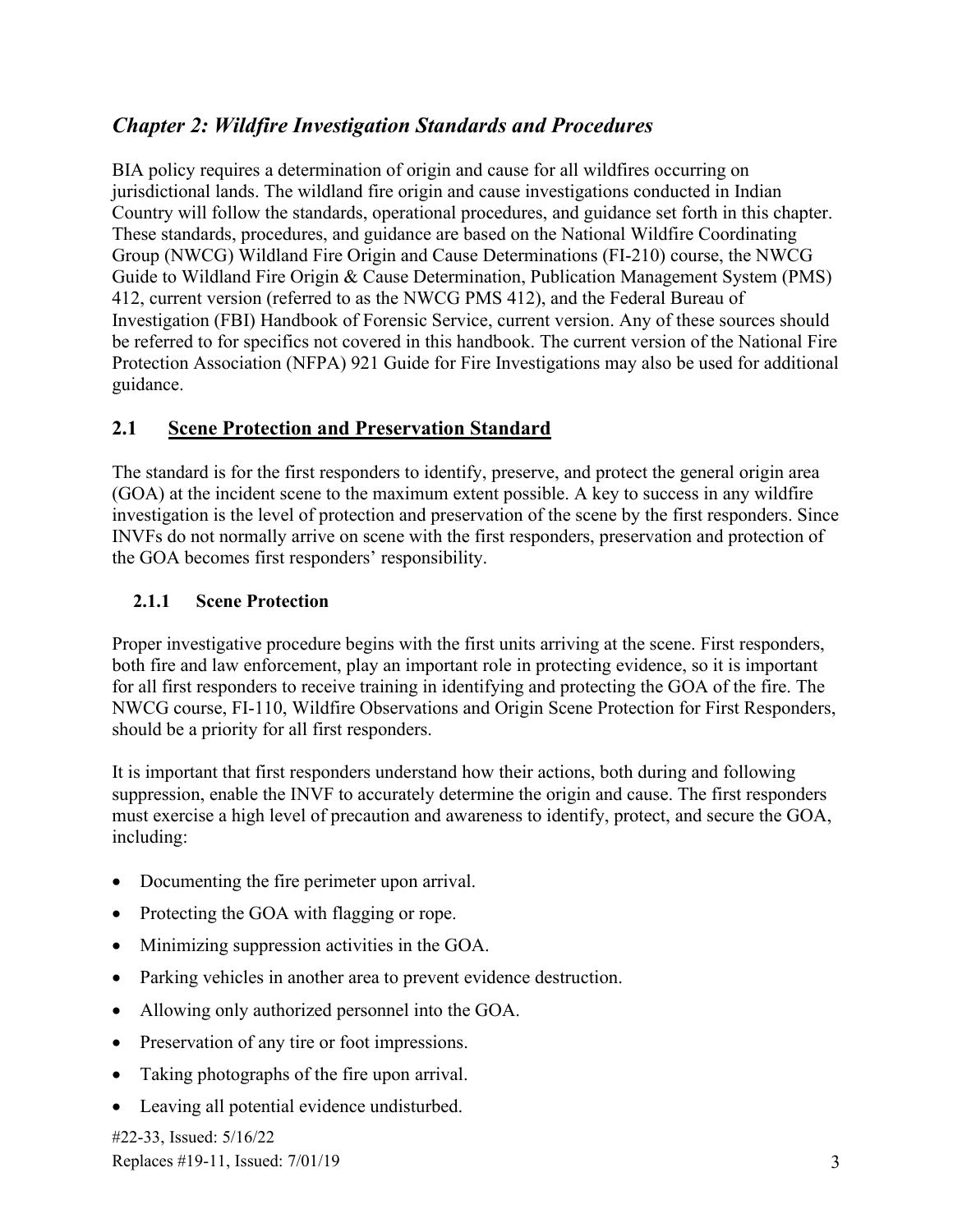• Requesting law enforcement support as needed.

 lack of personnel or law enforcement available, evidence may be collected and maintained by First responders must protect and maintain the integrity of the scene until law enforcement or the INVF arrives in order to maintain the chain of custody. In extreme situations where there is a first responders. Documentation of these actions is required.

#### <span id="page-8-0"></span>**2.2 First Responder Observations Standard**

The standard is for first responders to document their observations upon arrival at the fire scene. This includes but is not limited to:

- Witness identification
- Weather observations
- Fire behavior
- Individuals/vehicles leaving the area

#### <span id="page-8-1"></span>**2.3 Wildland Fire Origin and Cause Investigation Procedural Standards**

This section establishes national standards and procedures for wildland fire origin and cause investigations in Indian Country, and is based on guidance contained in the NWCG PMS 412, Chapter 2. These standards and procedures assist the INVF in making rational and defensible decisions about authority, responsibility, scene processing, and case handling. The intent is to guide the INVF and the Law Enforcement Officer (LEO) in sorting out the appropriate actions to take in various ownership situations. Local units may supplement these requirements with additional procedures and policies.

The standards for all wildland fire origin and cause investigations on Indian lands are as follows: investigations are to be conducted using a *systematic approach*, applying the *scientific method*, and using a *standard methodology.* The investigation includes the documentation of unbiased facts through the competent use of science, technical skill, and experience to determine the origin and cause of the wildfire. It may also include interaction with people and assessing physical objects within the wildfire scene. Failure to adhere to professional standards in preparing and documenting the findings of the origin and cause investigation may subject the INVF's methods, competence, and qualifications to attack by a defense attorney, which could result in loss of credibility, exclusion of testimony, and other adverse legal consequences.

#### <span id="page-8-2"></span>**2.3.1 Systematic Approach**

Using a *systematic approach* ensures that all of the steps in the scientific method are followed. According to the NWCG PMS 412, a systematic approach includes the orderly, thorough, methodical, and regular (systematic) application of practices, procedures, and techniques (methods) specific to the investigation of wildland fires. There exists more than one systematic approach to fire investigation.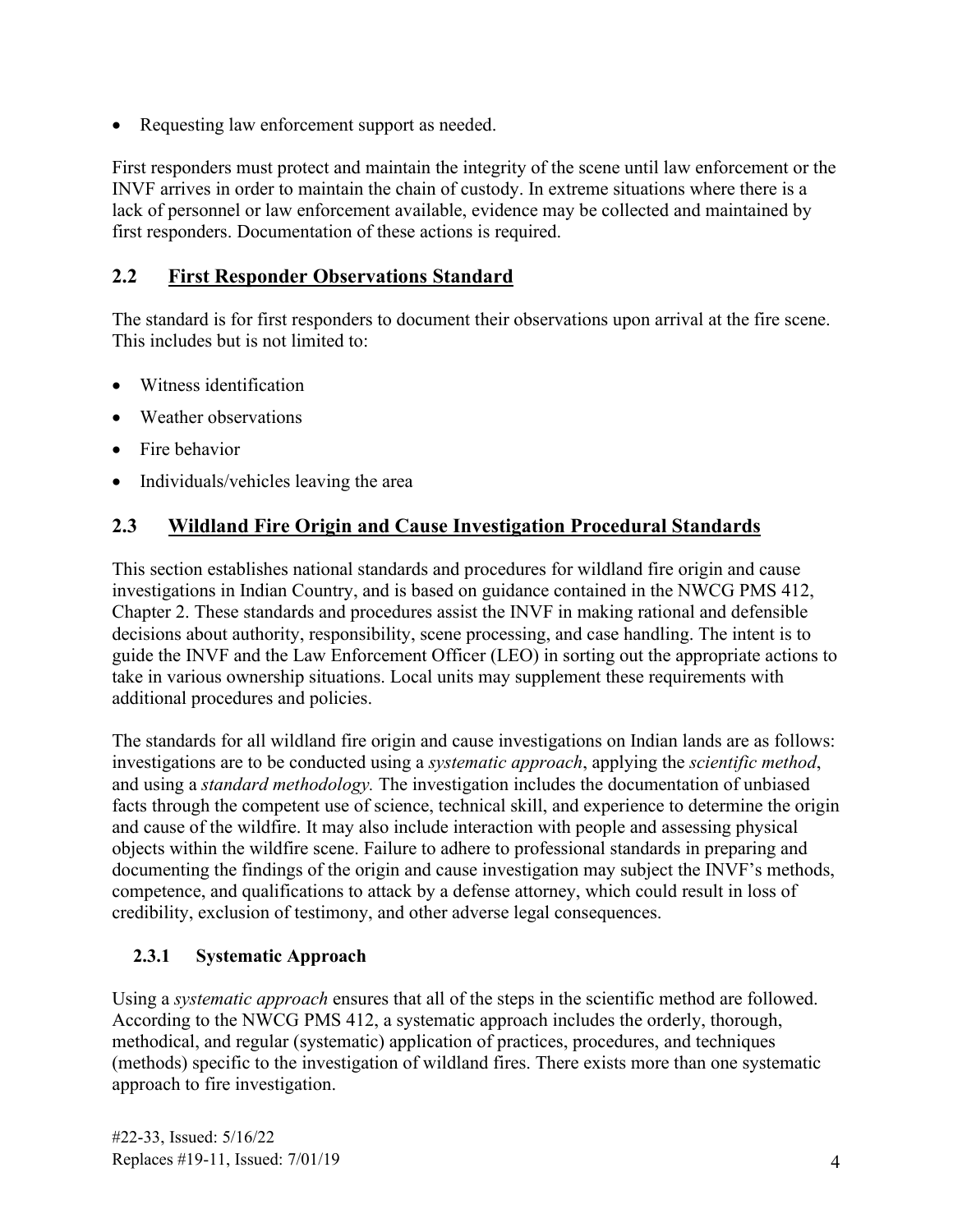conclusions. All wildfire investigations will be conducted in a manner that adapts the Following the procedures in the NWCG PMS 412 will improve the probability of reaching sound investigation to fit the circumstances. Deviations from these procedures are not necessarily wrong or inferior, but they do need to be justified and documented. The systematic approach recommended by the NWCG is the application of the *scientific method*.

#### <span id="page-9-0"></span>**2.3.2 The Scientific Method**

The *scientific method* was not designed specifically for the investigation of wildland fires, or for that matter, the investigation of any crime or violation. Therefore, it may not be a perfect fit for all types of investigations but provides a framework for problem solving to which appropriate methods can be applied. The scientific method does not exclude the use of methods regularly used and accepted in law enforcement investigations.

According to the NWCG PMS 412, the steps from the scientific method that apply to a wildland fire origin and cause investigation are:

- 1. **Recognize the need:** In this case, a wildland fire has occurred, and the cause must be determined and documented to identify potential responsible parties and focus future prevention efforts.
- 2. **Define the problem:** Having determined that a wildland fire has occurred, the wildland fire investigator should define how the problem can be solved. In order to determine cause, an origin investigation must be conducted first. Then the cause can be identified.
- consideration of the fire behavior context, interviewing witnesses or other knowledgeable 3. **Collect data:** Facts (empirical data) about the fire are collected. This does not include rumor, conjecture, or speculation. This includes an examination and processing of the scene, persons, collection of physical evidence, and the results of scientific research. Data collection starts upon dispatch. Data collection and analysis often take place at nearly the same time and at all stages of the investigation.
- 4. **Analyze the data:** Prior to using the collected data to form a hypothesis, an analysis for reliability should take place to assure that it is factual and verifiable (empirical data). Data collection may continue during this process, leading to the need for further analysis. The process of empirical data analysis continues as new data is received, validated, and compared to existing working hypotheses. The analysis portion of the systematic process assists the wildland fire investigator in forming working hypotheses by avoiding speculation and conjecture.
- 5. **Develop working hypotheses:** Based on the data analysis, the wildland fire investigator produces one or more working hypotheses that explain all of the known data regarding the origin and cause of the fire. These working hypotheses should be based solely on the empirical data that the wildland fire investigator has collected. If more than one working hypothesis can fit all the data, it may be an indication that further data should be sought in an effort to come to a final single hypothesis.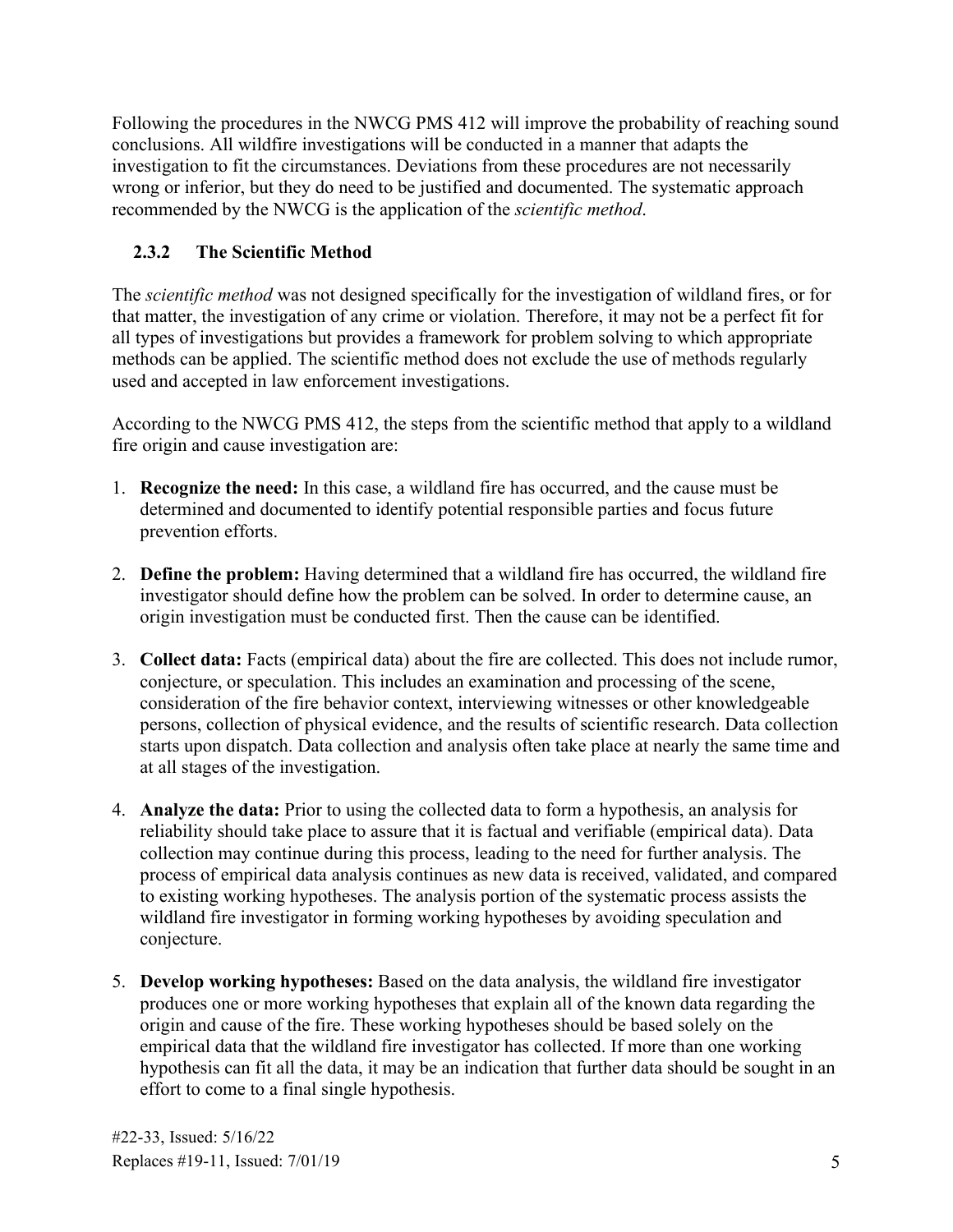- 6. **Test the hypothesis:** For a hypothesis to be valid, it has to be able to be tested and to withstand such tests without it being rejected. A hypothesis developed without supporting empirical data is not a valid hypothesis. Testing is conducted by comparing all of the empirical data (facts) and applicable scientific research in an effort to see if any of the hypotheses can be rejected. If any hypothesis cannot withstand this examination, it should be discarded, and a new hypothesis should be developed and tested. This development and testing may include the collection of new data or the re-analysis of existing data. All feasible hypotheses should be tested in this manner. If no hypothesis withstands the testing process, the cause should be considered "undetermined" at that time.
- 7. **Select the final hypothesis:** If only one hypothesis withstands testing, typically that hypothesis becomes the final hypothesis. When two or more hypotheses withstand testing, the wildland fire investigator must determine if the facts support one hypothesis to be probable, over others that are just reasonably possible. There are two levels of certainty, Possible and Probable:

**Possible**: Hypothesis is feasible but not to the level of Probable.

**Probable:** The likelihood the hypothesis is true is greater than 50%.

If two or more hypotheses are equally likely, then the level of certainty must be *Possible* for both.

#### <span id="page-10-0"></span>**2.3.3 Standard Methodology**

A *standard methodology* is needed to implement the systematic approach. Although each wildfire investigation is unique, following a standard methodology ensures that all steps in the investigative process are at least considered. It is recognized that not every step of this process may be needed for every investigation; however, each step will need to be considered. In some investigations, additional steps may be needed. Following this standard methodology ensures that the *scientific method* is being followed and a *systematic approach* to wildfire investigations has been applied.

This standard methodology is based on the process taught in the NWCG FI-210 Wildland Fire Origin and Cause Determination training course, and works with the Fire Investigation Field Notes. Refer to the NWCG PMS-412 for additional technical details and discussions for each step.

#### **A. Before the Dispatch**

- 1. The investigation kit should be stocked, tools cleaned, and any electronic devices should be charged. The kit should be sealed to avoid tampering.
- 2. Ensure the memory storage unit for digital cameras is clean. Check the date and time stamps on the cameras and reset the numbering sequence.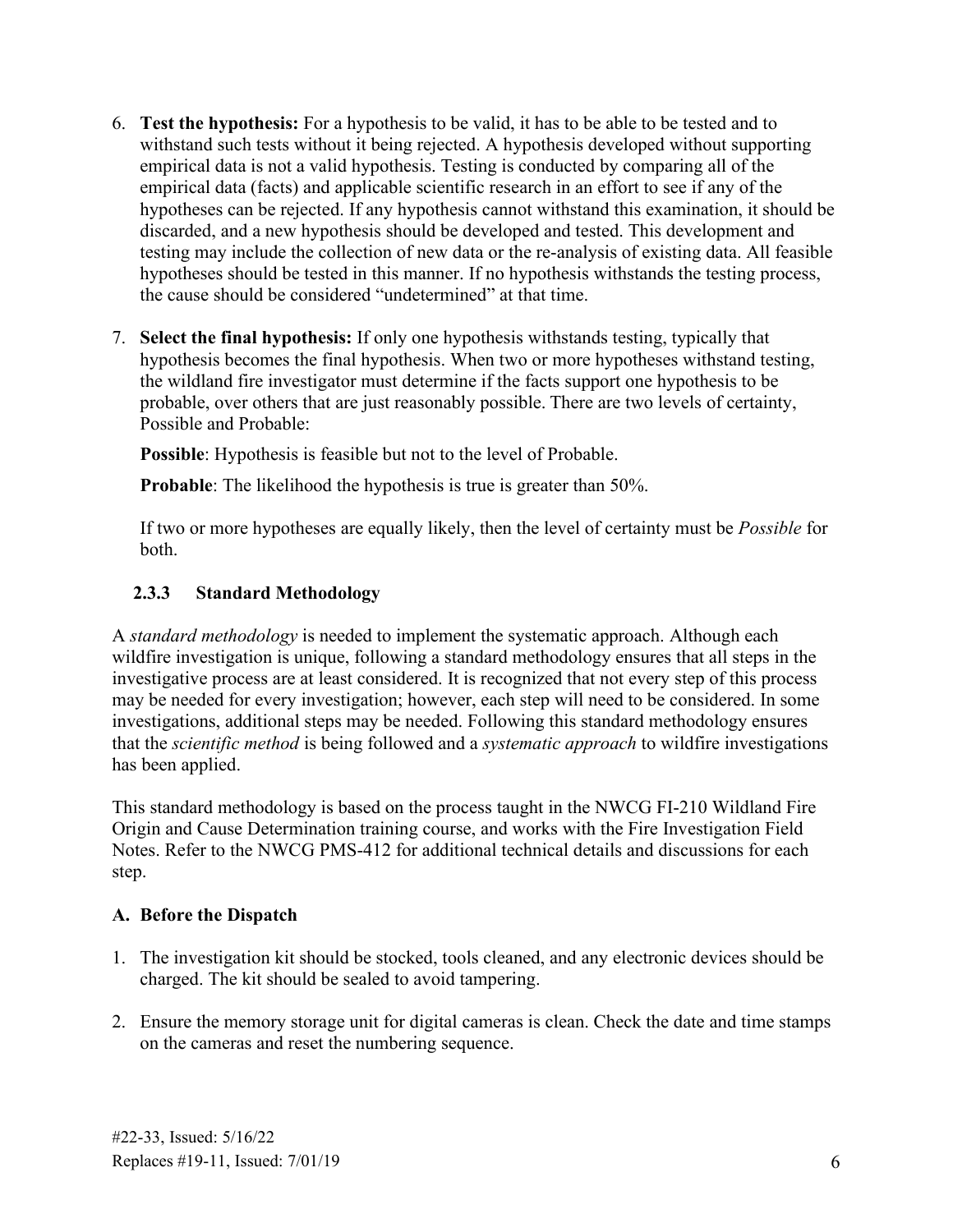#### **B. Upon Dispatch**

- 1. Record the name and title of the person assigning the dispatch.
- 2. Record the date and time of the dispatch.
- 3. Record the name of the fire, FireCode (if available), Incident Number, and the location of the fire.
- 4. Record the name and contact information for the Initial Attack Incident Commander (IAIC) or other official (for cold case investigations).
- 5. Record the radio frequency, if not pre-assigned.
- 6. Obtain and record any additional information the dispatching office has about the fire, such as:
	- a. Method by which the fire was reported.
	- b. Name and contact information of person reporting the fire.
	- c. Contact information for the jurisdictional law enforcement agency.
	- d. Any known special safety concerns, unique circumstances, or events.
	- e. If needed, obtain a copy of a resource order.
- 7. Provide the dispatch office with an estimated time of departure and arrival at the scene.
- 8. Start the Wildfire Investigation Field Notes for the investigation.

#### **C. En Route to the Fire**

- 1. Observe any smoke columns. Record the direction and rough angle of the column. Record its color and any changes to the smoke column as you approach the scene.
- 2. As you near the scene, observe any vehicles departing. Attempt to obtain their license tag numbers. If license tag numbers are obscured or otherwise difficult to observe, record the make, model, color, and approximate year of the vehicle. Record a description of the driver and any passengers. Record an estimate of the relative speed and direction of their departure.
- 3. Observe any witnesses or possible witnesses as you approach the fire. Attempt to obtain license tag numbers or good descriptions of vehicles, occupants, and any persons standing in the area. Consider photographing any bystanders and vehicles in the vicinity of the suspected origin.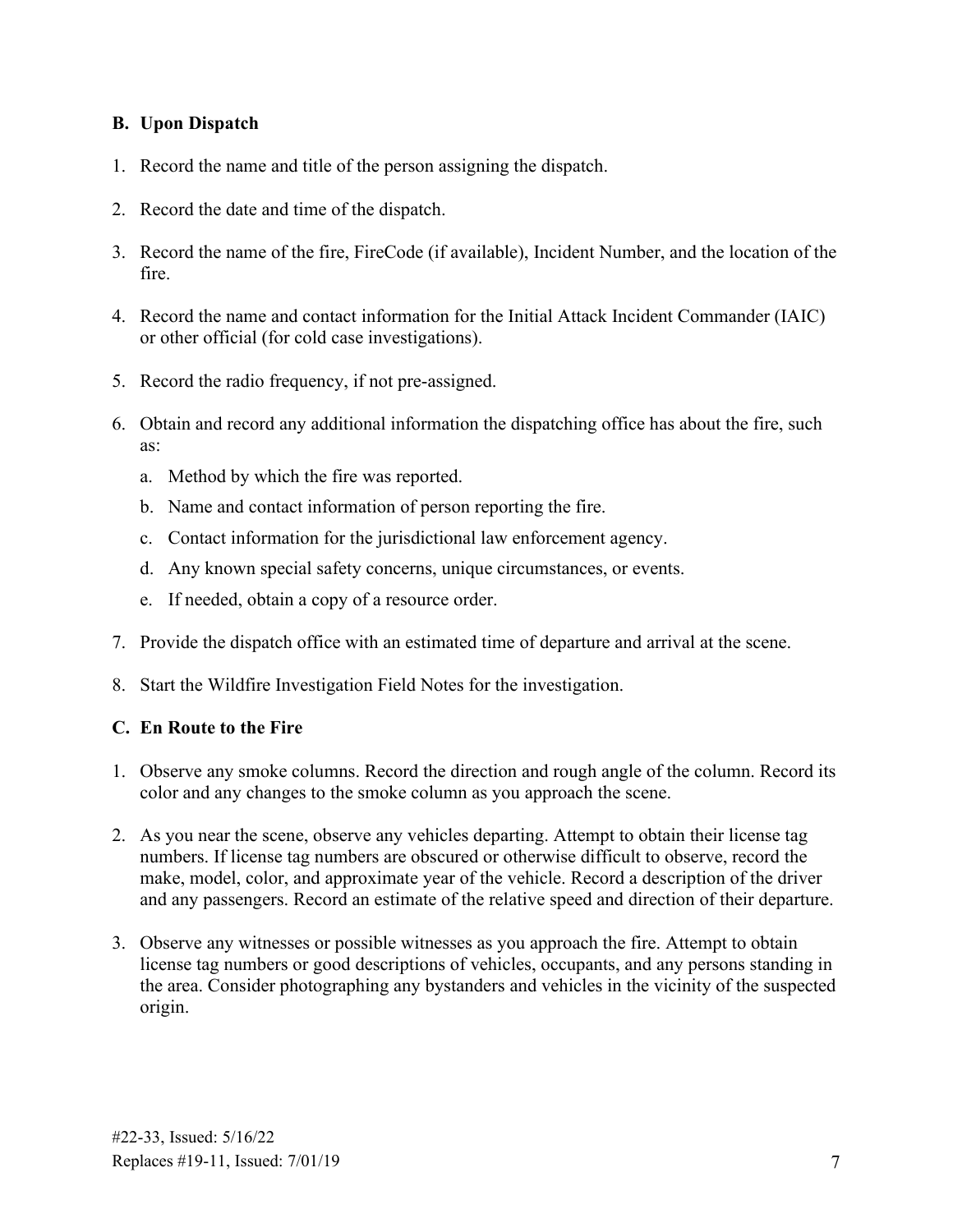#### **D. Upon Arrival at the Fire**

- 1. Record the date and time of arrival.
- 2. Check in with the IC or other assigned personnel. Ask:
	- a. how to contact the "first on scene";
	- b. if weather observations were taken by first responders (if not taken by first responders, take weather readings as soon as possible); and
	- c. the location of the GOA, if identified, and if it has been protected.
- 3. Locate the GOA and secure it.
- 4. Create and photograph the Photo Log Cover Sheet and start the Photo Log.
- 5. Record the names and roles of any firefighters present around the GOA. Interview the "first on scene".
- 6. Interview any witnesses present at the scene, or have them fill out a voluntary witness statement or collect their witness information for law enforcement follow-up.
- 7. Record information about the wildfire environment on the Wildfire Investigation Field Notes.
- 8. Verify the ownership of the GOA.
- 9. Photograph the GOA from at least two directions and begin the photograph log.
- 10. Size up the GOA by walking around its perimeter at least twice, once in each direction. Identify indicators of spread in the GOA, and any physical evidence outside the GOA.
- preserve the evidence until it can be transferred to law enforcement. When evidence is found, 11. Flag, log, and photograph any physical evidence. Ensure it is protected and contact law enforcement to collect the evidence. If law enforcement is not available, properly collect and begin the evidence log. When evidence is collected, begin the chain of custody form.
- 12. Enter the GOA in the advancing fire spread lane with the general direction of spread to your back. Work from left to right and right to left, from the area of more intense burning to the area of less intense burning. Use the transition zones for lateral spread as boundaries to turn from. Flag and photograph important spread indicators as you work towards the specific origin area (SOA). Use red pin flags for advancing fire indicators, yellow pin flags for lateral fire indicators, blue flags for backing fire indicators, and white flags for evidence.
- 13. Once the SOA is identified, secure it, photograph it, and establish a lane search pattern and reference points. Work into the direction of spread. Photograph search lanes before and following each search. Visually inspect each lane using a magnifying lens. Run a magnet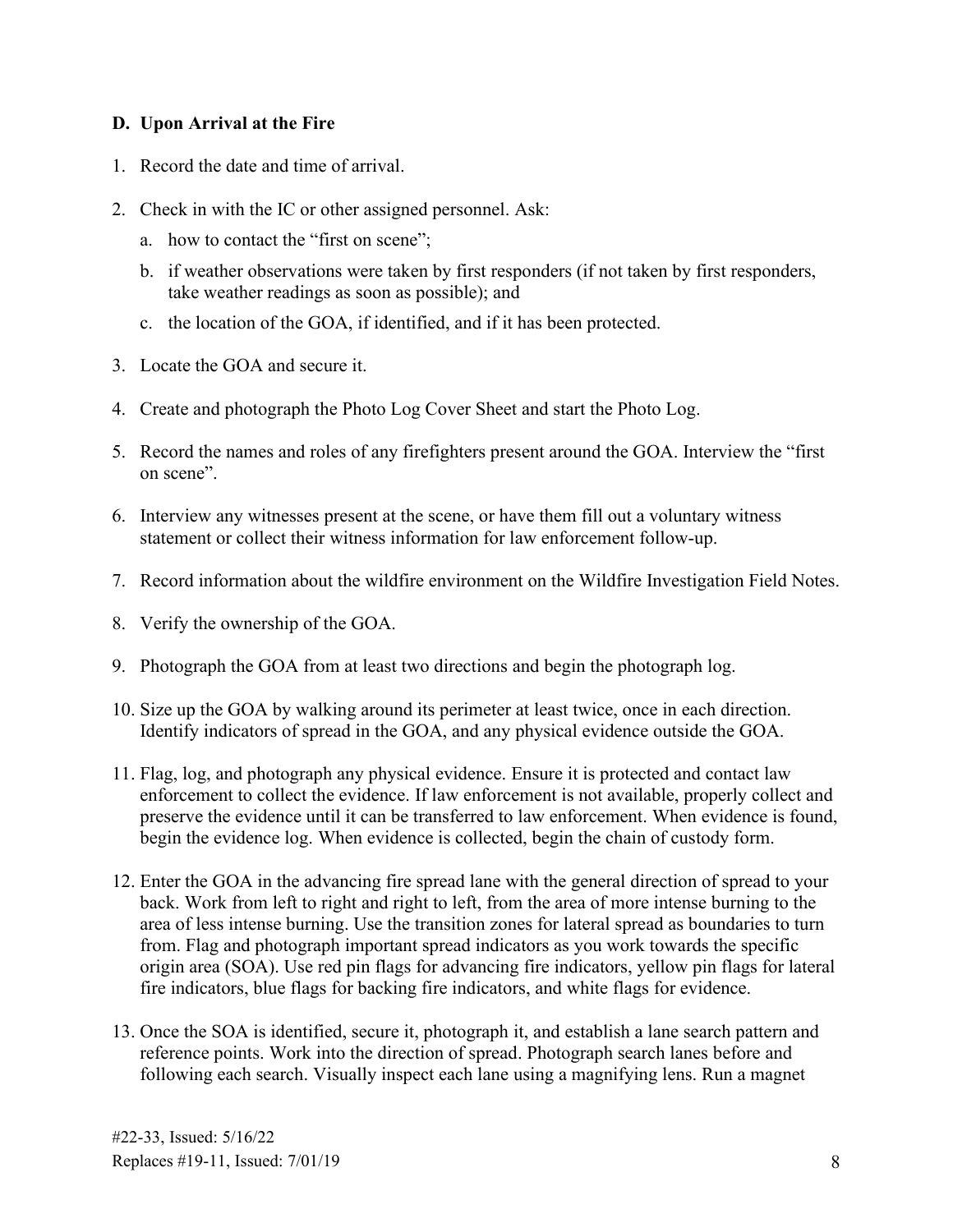through each search lane after it is visually inspected. Continue to flag and photograph evidence and fire spread indicators.

- 14. Once the Ignition Area is reached, protect it, photograph it, and flag its corners or perimeter with lime green pin flags. Search it visually under magnification for any evidence present. Run a magnet lightly over the area. If evidence is found, flag it, photograph it, and protect it until law enforcement can collect it.
- 15. Continue to search the SOA for a minimum of two lanes beyond the Ignition Area. Flag and photograph spread indicators and any additional evidence found in these lanes.
- 16. Develop a working hypothesis.
- 17. Test the hypothesis by methodically eliminating each possible cause category based on the findings of the field examination, until one category is left. If possible, establish the final hypothesis; if that's not possible, then reexamine the scene, witness statements, and evidence. If there remains more than one hypothesis, determine what additional data is needed at the scene or from other sources.
- 18. Establish the latitude and longitude of the Ignition Area using a Global Positioning Satellite (GPS) receiver.
- the gridded sheet in the Wildfire Investigation Field Notes set, to create a sketch map of the 19. Establish a baseline; then, using the right angle transect method, measure the distances and directions to the indicators, evidence, and Ignition Area. Record these measurements using scene.
- 20. Photograph selected indicators and the overall scene after the field investigation with pin flags in place. Photograph enough fire pattern indicators to document the investigation. The recommendation is to photograph at least one representative indicator for each category of fire pattern indicators used. Complete the photo log.

#### **E. Prior to Departure**

- 1. Complete the Wildfire Investigation Field Notes and recheck to verify all of the needed information has been recorded. Be sure to record the date and time of departure.
- 2. Remove the pin flags and other flagging used. Collect all of the investigation tools. Clean them and restock the investigation kit.
- 3. Secure the Wildfire Investigation Field Notes in a large envelope with the name of the fire and the date of the investigation.
- 4. If the investigation indicates criminal activity, discuss the timeline and disposition of the final report with law enforcement, if present. If not present, get in touch with the jurisdictional law enforcement agency as soon as possible following the investigation.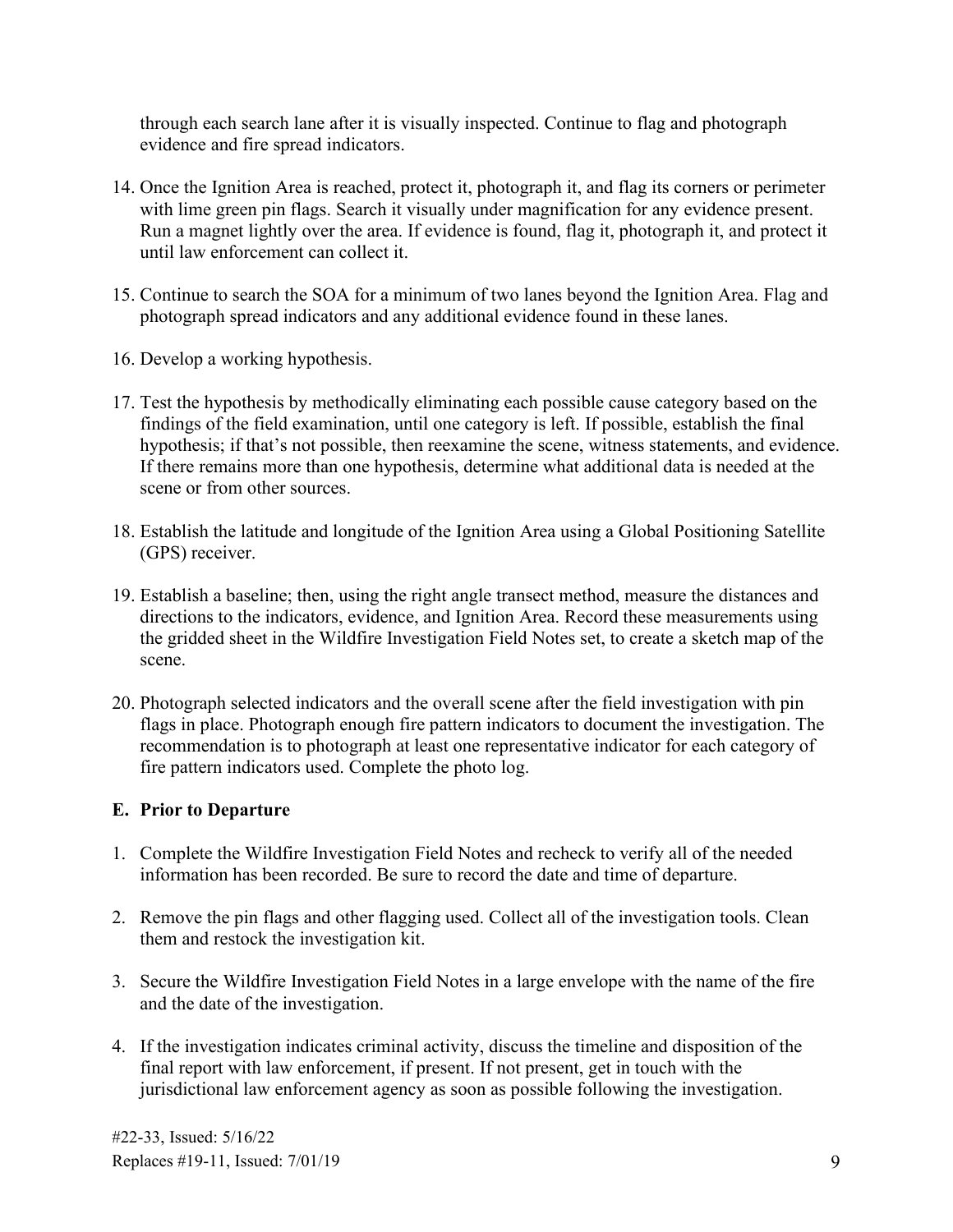5. Consider posting "reward" posters if the general cause is incendiary and the responsible party is unknown.

#### **F. Upon Departure**

- 1. Check out with the Incident Commander (IC) or other appointed official.
- 2. Report back to dispatch that you are departing the scene.
- 3. Proceed back to the station or to the next investigation.

#### **G. Upon Return to Station**

- 1. Check in with dispatch.
- 2. Gather dispatch records.
- enforcement or provide the original to the Line Officer as indicated. 3. Complete the Wildland Fire Origin and Cause Investigation Report. Make a copy for law
- 4. Coordinate with the IC or Fire Management Officer (FMO) to correctly record the origin, both contain the same information about the wildfire in order for the prosecution of any cause category, specific cause, and dispatch information. This is a critical step. The IC or FMO typically generates the Wildland Fire Report, which is an official record. It is critical that the Wildland Fire Report and the Wildland Fire Origin and Cause Investigation Report wildfire investigation to be successful. Further, prevention and mitigation strategies are also dependent on reliable origin and cause data.
- 5. Check the contents of the investigation kit, clean it, and re-supply it.
- 6. Recharge digital devices and prepare them for the next investigation.

 forth are exclusively the responsibility of an LEO. The INVF is **not authorized** to participate in Any activities beyond this, such as suspect interviewing/interrogation, surveillance of persons of interest, search warrants, arrest warrants, collection of evidence beyond the fire scene, and so these activities and **must not** do so. Additionally, the INVF must recognize that their role ends with the filing of the Wildland Fire Origin and Cause Investigation Report with the jurisdictional authority (or Line Officer for trespass). The decisions to press charges, issue warrants or citations, or pursue damages are the responsibility of law enforcement and/or the Line Officer.

## <span id="page-14-0"></span>**2.4. Authority to Investigate and Jurisdictional Priorities**

BIA and/or Tribal INVFs have the authority to investigate the origin and cause of those wildfires that originate on Indian lands under the jurisdiction of their BIA agency or Tribe. Wildfires that originate on non-Indian lands and burn on to Indian lands may be investigated with the permission of the jurisdictional authority and landowner. Cooperative agreements may also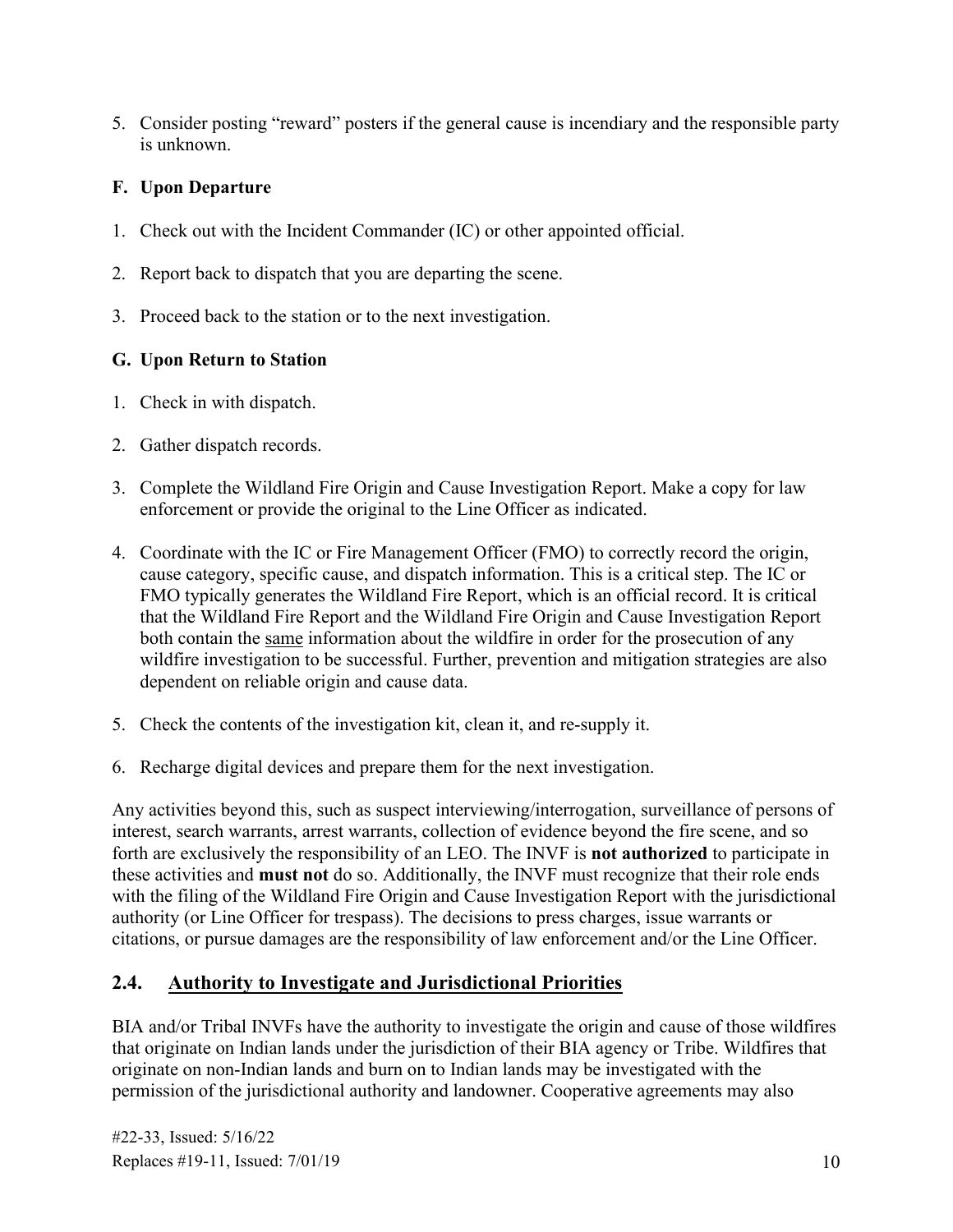provide the INVF the authority to operate on lands outside the jurisdiction of the BIA. INVFs must become familiar with all agreements that exist within the area where they are working and establish solid working relationships with all cooperators.

When multiple fires occur in an area, the INVF may be faced with deciding which ones have priority. The standard for priorities for all BIA and/or Tribal wildfire investigations, based solely on jurisdiction established by ownership at the origin, are in the following order:

- 1. Wildfires originating on Indian land.
- 2. Wildfires originating on non-Indian land that burn onto Indian land.
- 3. All other wildfires. (Note: Wildfire investigations on non-Indian lands must be authorized through a cooperative agreement with the jurisdictional authority or in response to a resource order placed by the jurisdictional authority.)

#### <span id="page-15-0"></span>**2.4.1 Delegations of Authority**

 assignment. It should be signed by someone having the authority to delegate. When the INVF is The standard is for INVFs to have a delegation of authority when they are not working within their region's chain of command. The INVF must obtain a formal delegation of authority, outlining the requirements, limitations, and objectives of the activation. This delegation of authority should also contain clear instructions on any safety precautions, work schedule expectations, closeout reports, disposition of case files, and storage of evidence for the working in a different BIA region, the Regional Director or a Deputy has that authority. When assisting a cooperator or responding to a resource order, the requesting entity will need to decide who has the authority.

 It is a regional determination as to whether or not a delegation of authority is needed for INVFs working off of their BIA agency or Tribal jurisdiction, but still within the region. A delegation of authority template has been provided on the Investigation Resources page: [\(https://www.bia.gov/bia/ots/dfwfm/bwfm/wildfire-prevention-and-education/prevention](https://www.bia.gov/bia/ots/dfwfm/bwfm/wildfire-prevention-and-education/prevention-resource-library)[resource-library\)](https://www.bia.gov/bia/ots/dfwfm/bwfm/wildfire-prevention-and-education/prevention-resource-library).

## <span id="page-15-1"></span>**2.5 Origin and Cause Determination**

 present. This type of determination of origin and cause is based on the IAIC's or FMO's An origin and cause *determination* will be conducted on every wildfire occurring on Indian lands either by initial attack resources or by an INVF. Upon arrival at the fire scene, the IAIC has the responsibility to secure the GOA, and make the origin and cause determination if an INVF is not experience and the circumstantial evidence.

 An origin and cause determination made by an INVF is based on an investigation. It has a higher degree of confidence and reliability than the IAIC or FMO's determination; therefore, it supersedes their determination as the *official* origin and cause determination. An INVF's determination is required for all wildfires that meet at least one of the criteria below: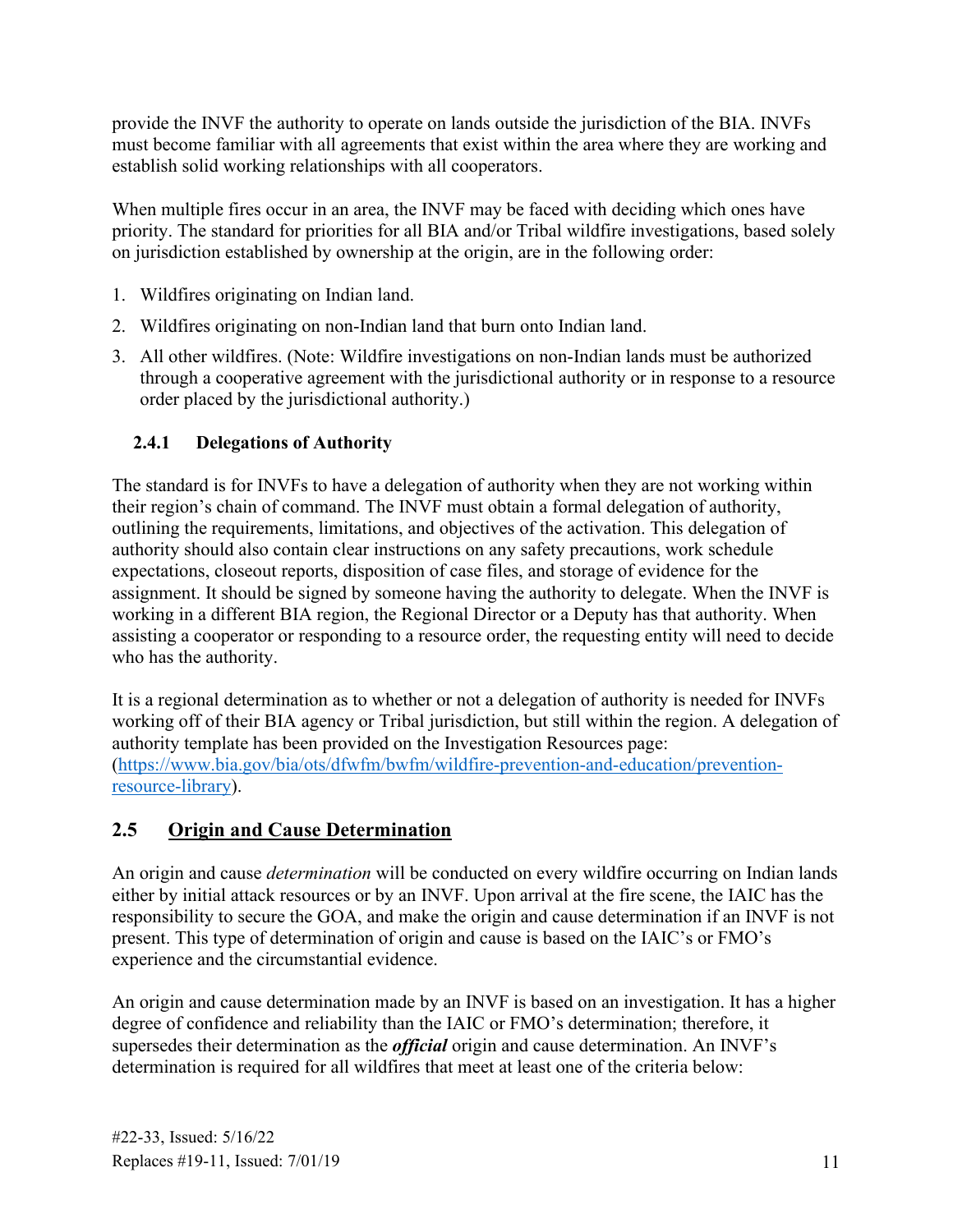- Damage to, or destruction of, real property (structures and other improvements);
- Trespass damages to natural or agricultural resources;
- Loss of, or serious injury to, domestic livestock;
- Personal injury requiring medical treatment or fatality;
- Vehicular loss, damage, or accident;
- Potential for litigation;
- Juvenile fire setting is apparent;
- A history of serial arson is present on the unit or is suspected; or
- Criminal activity is involved.

The BIA Agency Superintendent, BIA agency, Tribal, or Regional FMO may also require that any wildfire be investigated for origin and cause, regardless of the IAIC's decision.

 the GOA, as well as any potential or suspected evidence, until it can be transferred to the INVF If an INVF has been requested, the IAIC will establish a chain of custody to protect and secure or the LEO.

#### <span id="page-16-0"></span>**2.6 Wildland Fire Origin and Cause Investigation Report Standard**

The standard for the Wildfire Origin and Cause Investigation Report (Report) is to effectively communicate the findings, observations, methodologies, analyses, and the final wildland fire origin and cause determination. An INVF (or trainee) must complete this report for all wildland fire origin and cause investigations.

 release a Report must be made by law enforcement or the Line Officer. The INVF does not have In wildfire incidents where criminal activity or wildfire trespass is identified, the Report will become a supplemental report to the law enforcement case or trespass report. The decision to the authority to release a copy of the Report other than at law enforcement or the Line Officer's direction.

INVFs must treat the Report as a sensitive and confidential law enforcement document as it may contain information such as suspect and witness personal data. Both Freedom of Information Act (FOIA) and Privacy Act requirements must be met prior to the distribution of any information regarding these incidents. As a safeguard, Line Officers should consult with law enforcement and the FOIA Coordinator and/or Privacy Officer prior to releasing information contained in the Report.

#### <span id="page-16-1"></span>**2.6.1 Wildland Fire Origin and Cause Investigation Report Contents**

The Report's content needs to be as concise as possible while providing enough information to support the findings. At a minimum, the report must contain the following: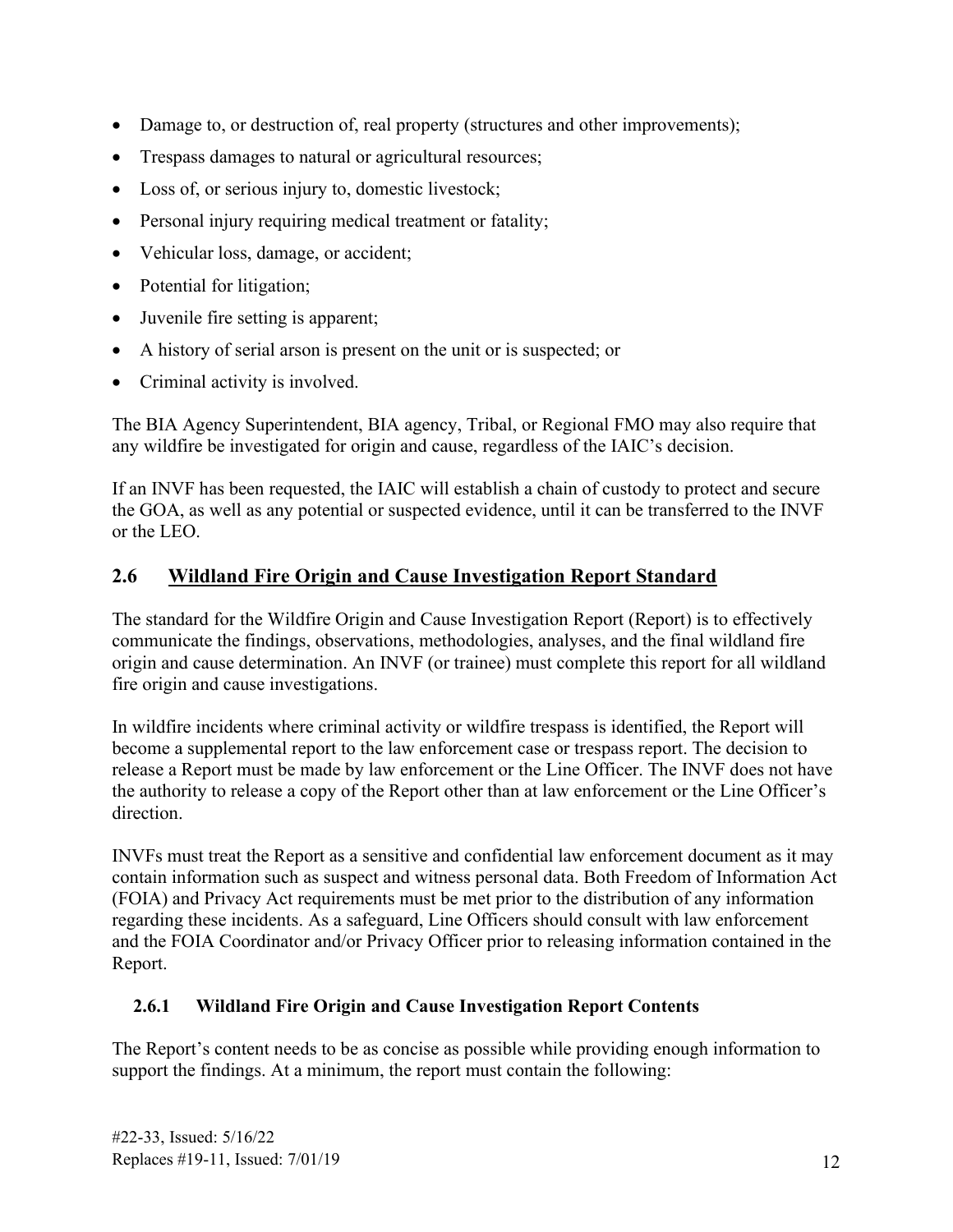- **Confidential Cover Page** A standard report cover with a statement about the confidentiality of the contents.
- **Wildfire Investigation Information Page** This is basic information about the circumstances of the fire (time, date, fire name, location, and author).
- **Investigation Summary** A narrative that describes the investigation chronologically from beginning to conclusion. It should be detailed enough that a reader can understand how the investigation unfolded and how the conclusion was reached. The narrative section of the report can be organized in the following format to aid in the chronological documentation of the complete investigation:
	- 1. Call and Response
	- 2. Arrival on Scene
	- 3. Methodology/Data Collection
	- 4. Data Analysis and Application
	- 5. Working Hypotheses Development
	- 6. Hypotheses Testing
	- 7. Conclusion/Selection of Final Hypothesis

The NWCG PMS 412 provides an excellent description of what goes in this section beginning on page 187.

- **Conclusion** A statement about the "Final Hypothesis" for the origin and cause of the wildfire. The conclusion section describes the ignition source, material first ignited, and the ignition sequence. Some INVF's include a disclaimer along the lines of "*I reserve the right to change my opinion or conclusions based on any additional data received*."
- **Description of Evidence Collected** This is a narrative description of any evidence collected, how it was collected, who collected it, and who has custody of it. It is not the evidence log.
- **INVF Contact Information** The contact information for the INVF.
- **Copies of Report Distributed to** A statement documenting who was given a copy of the report.
- **List of Attachments** A list of the Attachments.
- **Attachments**  A wildfire investigation may result in several attachments and supplemental documents that need to be referenced in the Report. These include but are not limited to:
	- Photographs & logs (photographs collected by other than INVF)
	- Wildfire Investigation Field Notes
	- Lightning detection data (if applicable)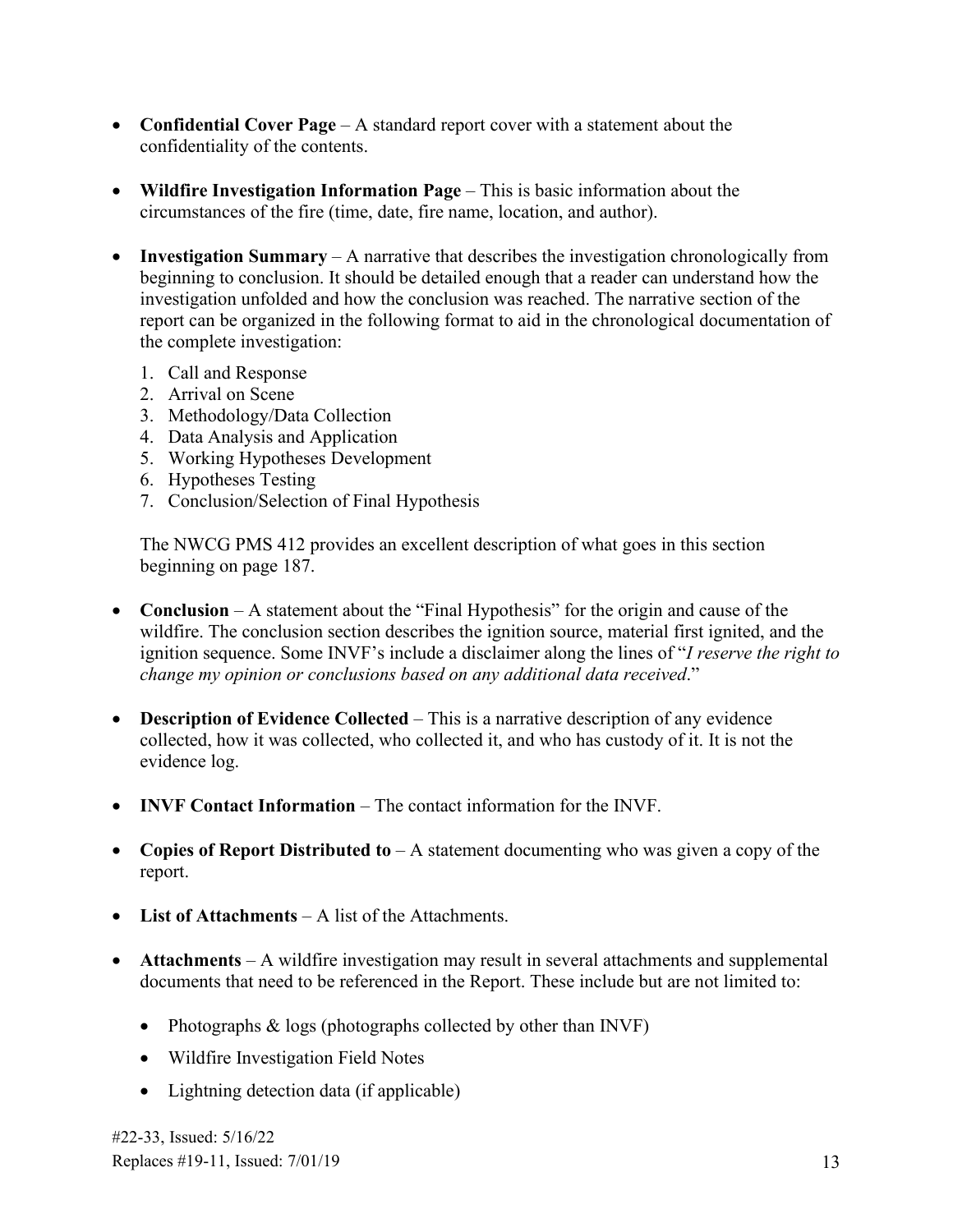- Dispatch records and information
- Physical site measurements converted to a diagram (when required)
- List of contacts and information (investigators, first responders, law enforcement personnel, witnesses)
- Weather data at the time of ignition
- Incident Command System (ICS) Unit Log, ICS-214
- Canine report (if applicable)
- Reports from law enforcement agencies (if applicable)
- Reports of interviews
- Typed or handwritten interviews

#### <span id="page-18-0"></span>**2.6.2 Disposition of Case Files Standard**

The Report should be classified as containing *sensitive unclassified* information and should be properly secured.

 *At the conclusion of any litigation, the permanent storage of the original Report should be at the local unit and must follow the established Trust Record guidelines.* The original Report should remain in the custody of the lead INVF until any reasonable expectation of criminal litigation is concluded. A copy is provided to the appropriate law enforcement office when criminal activity is involved.

 trespass proceedings or, for preservation and filing: If any of the following circumstances apply, the original Report should be transferred directly to the BIA Agency Superintendent, Trespass Officer, or the designated Tribal official for use in

- The investigation was inconclusive. The origin and/or cause could not be identified.
- The investigation is not part of a serial arson investigation, and no probable responsible person was identified.
- The cause was non-human.
- There is no apparent criminal activity.

<span id="page-18-1"></span>It is the responsibility of the recipient to protect the confidentiality of the Report.

#### **2.6.2.1 Original Report with a BIA/Tribal INVF**

The following guidelines are established for the original Report while litigation is pending.

 employee of the BIA/Tribe *and* criminal litigation is pending. • In all circumstances, regardless of land ownership, the original wildfire investigation report files will be maintained and remain with the INVF as long as the INVF is an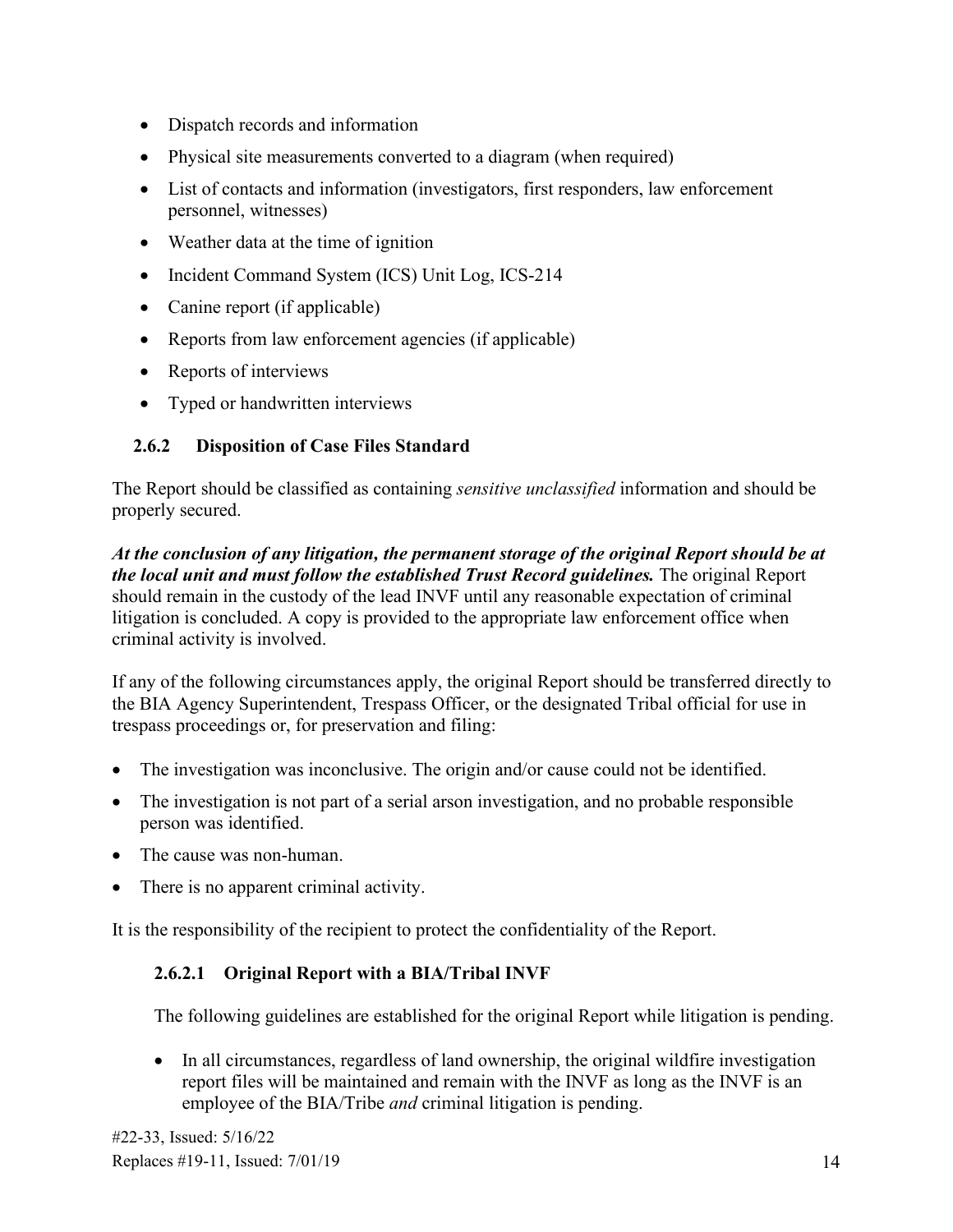- The original files will be kept in a secured locked storage cabinet while in the possession of the INVF.
- When the INVF is no longer an employee of the BIA/Tribe, the original Report will be transferred to the jurisdictional BIA regional office (prior to the INVF's separation, if possible) for a determination about the proper disposition.
- When the potential for criminal litigation is concluded, the INVF should transfer the original Report to the jurisdictional BIA agency/Tribe.
- The INVF may elect to keep a good quality copy of the original Report while employed by the BIA/Tribe.

#### <span id="page-19-0"></span>**2.6.2.2 Original Report with a Cooperating BIA Agency INVF**

The following guidelines are established for the original Report while litigation is pending.

- the original to the jurisdictional BIA agency/Tribe and retain a copy for future • At the conclusion of the assignment, the INVF who generates the Report will provide reference.
- The Report will be placed in a secured locked storage cabinet at the jurisdictional BIA agency/Tribe.
- It will be the responsibility of the jurisdictional BIA Agency Superintendent or the designated Tribal official to cooperate with law enforcement concerning the need for maintaining confidential access to the Report throughout the litigation.

#### <span id="page-19-1"></span>**2.6.2.3 Original Report with an Investigation Team**

 above, the following guidance applies for teams. During a large fire investigation effort, numerous investigation Reports are developed, and the security of these Reports becomes an area of concern. In addition to the guidance

- All open investigation Reports generated by a fire investigation team must be kept in a secure location at all times.
- The original investigation Report should be retained by the lead INVF conducting each individual investigation while the team is assigned.
- Copies can be maintained in a secure central filing location during an active investigation team assignment as long as access is limited only to team members and law enforcement officials with a need to know.
- Disposal and custody of the Reports generated by the team upon departure should follow the guidelines in 2.6.2.1 and 2.6.2.2, above.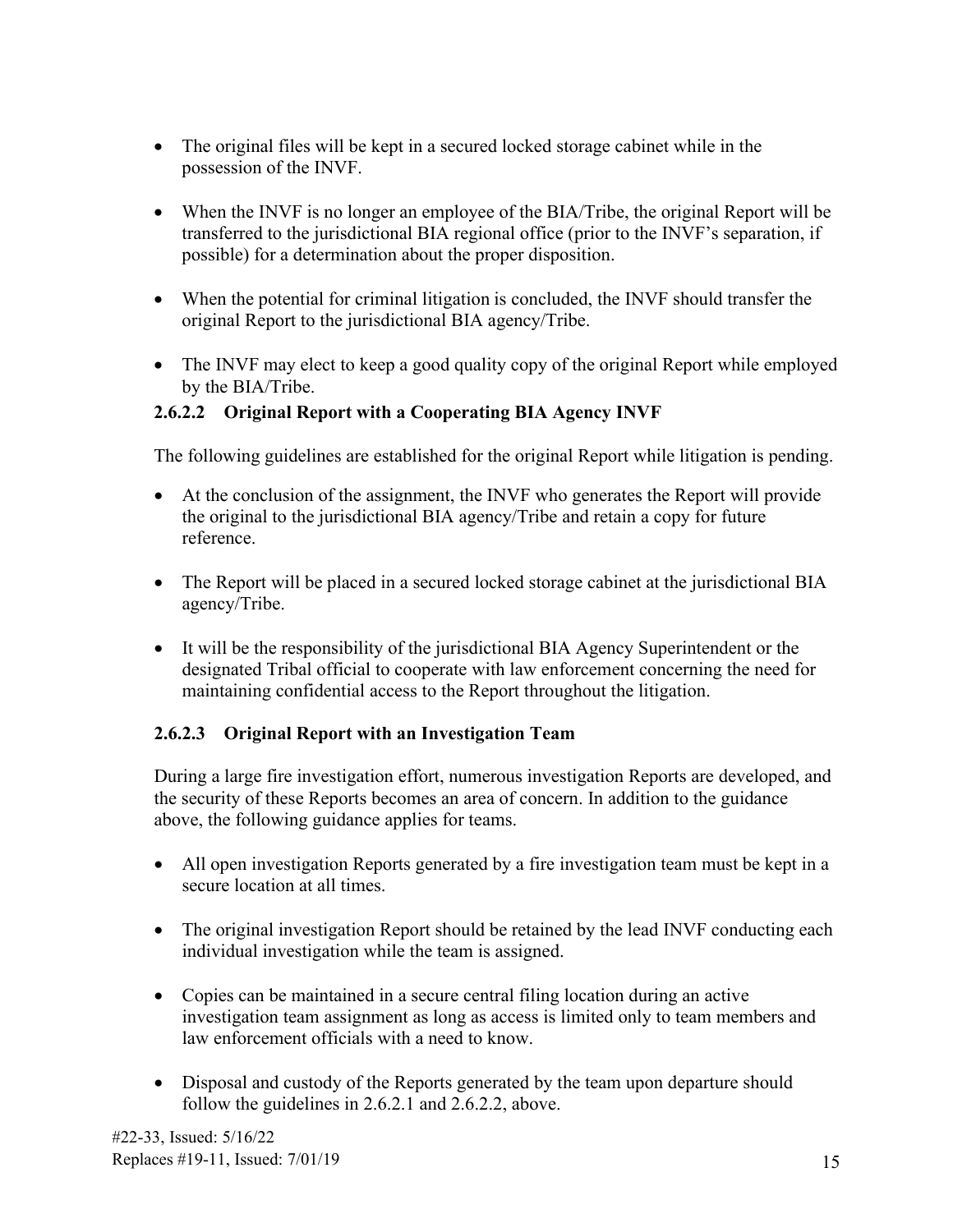Upon exit of the outgoing team, the team leader will provide a log to the delegating official of all investigations conducted. The log will include dates of incident, specific cause, lead INVF, original Report custody, enforcement referral status, and any follow-up required by the home unit.

#### <span id="page-20-0"></span>**2.6.3 Copies**

All copies of the original Report should be identified with the word "COPY" on the cover and in the upper right header section of each page.

#### <span id="page-20-1"></span>**2.7 Digital Photography Standard**

The BIA's standard for digital photography is to visually document any evidence, the fire's burn pattern, and the investigative process with the highest degree of integrity possible. This section constitutes the BIA's Standard Operating Procedure (SOP) for digital photography.

Photographic evidence greatly enhances any wildfire investigation report by providing graphic information about the scene, evidence, and any natural resource damages. It also provides prosecutors with the visual evidence they need to successfully prosecute cases. Prosecutors rely on these photographs to graphically document and present evidence of burn patterns, fire pattern indicators, and resource damage resulting from the wildfire. In most cases, a crime scene photographer or specialist will not be available to go to the scene, so taking photographs of the scene is a fundamental responsibility of the investigator.

To ensure the highest integrity when using digital imaging evidence in court, BIA has established the following standards:

#### **A. Equipment**

- Only government (or Tribally) approved or issued digital cameras, video cameras, cellular telephones, and portable devices (tablets) will be used for official investigation purposes.
- Existing government (or Tribally) approved cameras will have at a minimum 5.0 megapixels, on-camera viewer, close up capability, flash, and a removable image memory card or device (CD) of at least 256 MB.
- Government (or Tribally) issued cellular telephones and tablets used on a wildfire origin and cause investigation to collect digital imaging evidence will meet the same megapixel standards as digital cameras and video equipment.
- The use of personal cellular telephone or portable devices to collect digital imaging evidence is prohibited.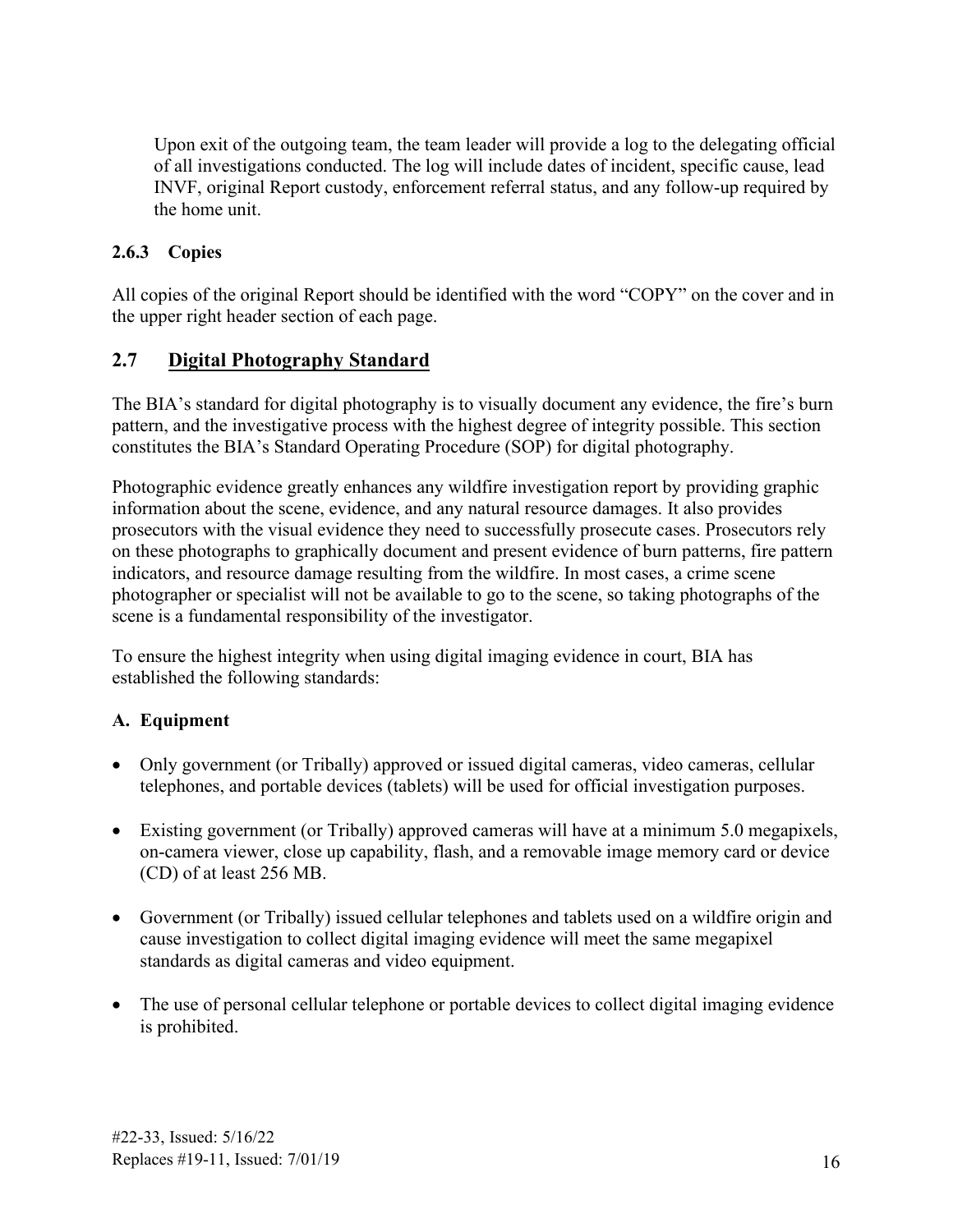- Any new government (or Tribal) camera equipment purchased will have at a minimum 8.0 megapixels, on-camera viewer, close up capability, flash, and a removable image memory card of at least 256 MB.
- A government (or Tribally) approved video camera will have at a minimum 5.0 megapixels, on-camera viewer, close up capability, on/off audio capability, and a removable image memory card or device (CD, DVD) of at least 16 MB (megabytes).
- If a second opinion is requested for a wildfire investigation, the agency standard from the sending agency will apply for equipment specifications. If the sending agency has no standard, or if the second opinion is provided by a consultant, the BIA agency standard will apply. The investigator will:
	- o ensure the issued digital camera is in proper working order and be familiar with its proper operation;
	- use a clean image memory card or device (CD, DVD) for each investigation;
	- check the date and time on the camera for accuracy (appropriate time zone, etc.) before each use;
	- set the camera's date stamp correctly so that it will not be printed on the digital images;
	- set the camera at "automatic" for exposure, flash, and focus (compensation may be necessary in some situations such as low light, sun glare, etc.);
	- set the storage control or photo quality at a minimum of 3.1 photo mega pixel (MP) or "high quality" if storage device's MP capacity allows; and
	- use an evidence ruler when taking close-up photographs a 90-degree ruler is optimal.

#### **B. Procedures**

- The Lead Investigator will designate an individual onsite at each incident to be responsible for the photography and documentation of the fire and/or trespass scene.
- During a wildfire investigation, all photographs taken at the incident will be taken by a fully qualified investigator or trainee. Initial attack resources are encouraged to capture pertinent digital image evidence with approved devices and adhering to these procedures.
- The investigator or trainee will use the photo log (BIA Wildfire Investigation Field Report Photo Log) to record all fire and/or trespass scene photos.
- All information on the photo log will be completed for each incident and photograph taken.
- • All photographs taken at the incident scene will be retained. Photographically faulty images will not be deleted. Only photographs that are relevant and of print quality will be used for the investigative report.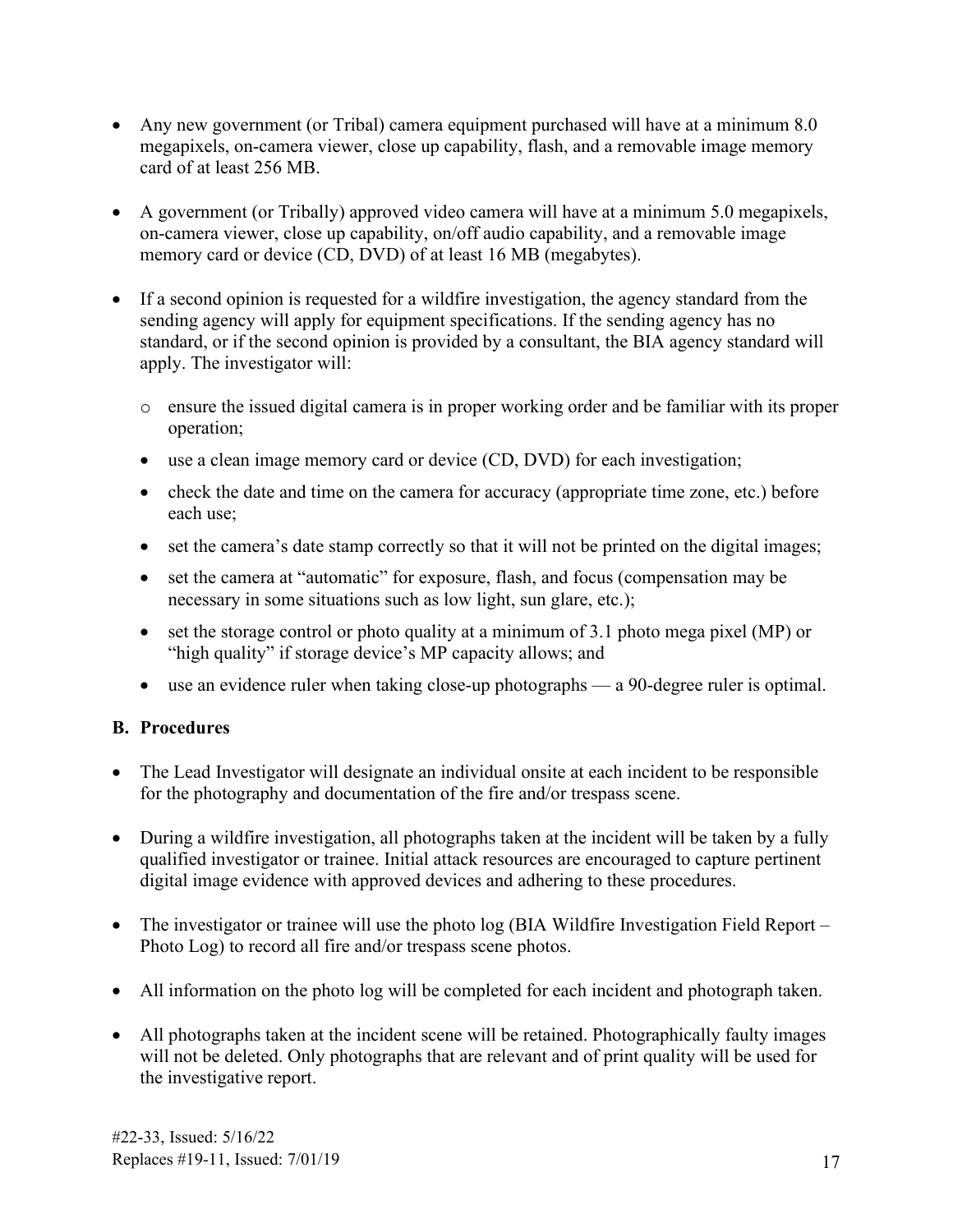#### **C. Photo Processing**

- The unaltered images captured at the incident will be downloaded or copied to a secure computer for printing and report development without opening the CD/DVD, camera, other memory device, cellular telephone, or portable device camera photo folder.
- Only Federal Government or Tribally-approved and issued computers will be used.
- When transferring the data from the camera's memory device to the CD/DVD or encrypted flash memory device (i.e., memory device), a "closed" disc or session will be used.
- The memory device will be labeled with the appropriate investigation information.
- Once the data from the camera's memory card has been transferred, the memory card will be reformatted before taking new digital images to ensure all old images have been erased. Use a reformatted media card for separate scenes or investigations.
- The memory device the digital evidence is transferred to will be removed and placed into the appropriate evidence container and sealed upon validation of transfer of images to a memory device or limited access computer file.
- The memory device (CD/DVD/memory card or USB Flash Drive) will become the "master" negative" and serve as the permanent record.
- The files on the master negative memory device should be copied, without opening, onto another approved memory device that becomes the working record, the "negative duplicate."
- • The master negative should be placed into an evidence envelope, with the identifying investigation information on the outside of the envelope, and sealed.
- All pertinent investigation information should be included on the evidence envelope and the envelope should be placed in a secure evidence storage locker.
- The master negative memory device will remain in the custody of the investigator responsible for the investigation along with the original investigation files. If a memory device is to be reviewed beyond the custody of the original investigator, a new memory device should be created from the negative duplicate memory device, such as for the investigating officer, prosecutor, defense attorney, etc.
- All printing of photographs will be generated from the negative duplicate.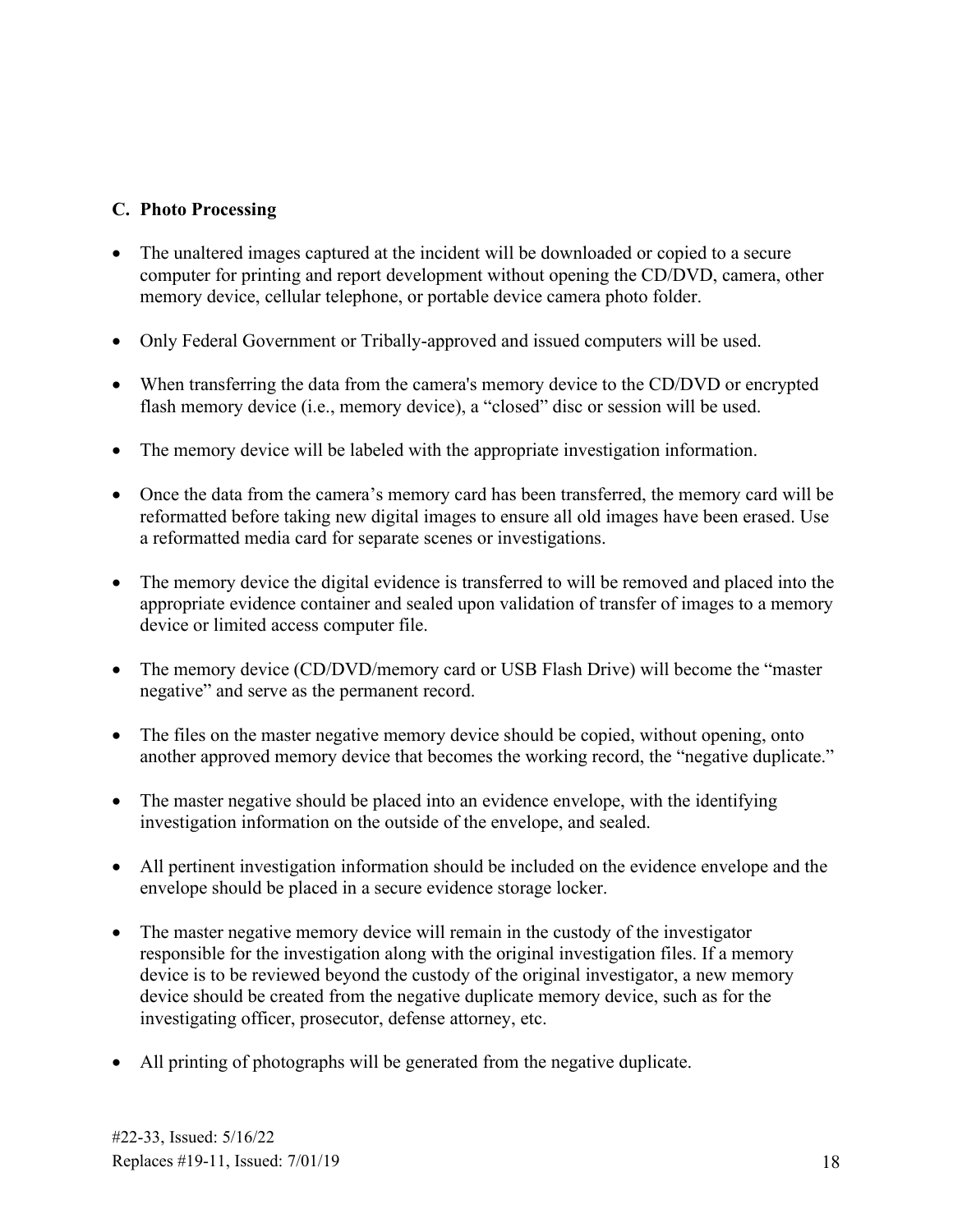- A thumbnail print of all photos taken at the incident will be included and created for each incident.
- Additional large prints may be produced as needed for the investigation report.

In addition, the Federal Rule of Evidence, Article X (Contents of Writings, Recordings and Photographs) will be the guiding principles for digital imagery use.

#### <span id="page-23-0"></span>**2.8 Wildfire Investigation Kit Contents Standard**

The standard is for all INVFs to have and maintain a wildland fire origin and cause investigation kit. The kit must include all of the items needed to conduct a thorough investigation. The standard list of contents is found below. The kit should be stocked, inventoried, and sealed prior to use. It should be re-stocked, re-inventoried, and re-sealed following each use. Taking a photo of the sealed kit upon dispatch is a useful practice. Occasionally, additional items may be necessary and should be added as the needs dictate. For example, a unique situation may require a phone call to a federal, state, or local crime lab concerning the specialized storage and transportation of samples, or to obtain a specialized evidence collection equipment.

#### **A. Scene Examination Supplies**

- Wire stake flags (yellow, blue, white, lime green, and red)
- Vinyl or plastic flagging (about 12 rolls of assorted colors)
- Hand-held magnifying glass
- Crime scene barrier tape
- Stringing kit for search grids
- String and 8 large spikes (14 inch or longer) for search lanes
- 200 ft. metal measuring tape, delineated in feet and inches
- Two 100 foot logger's tapes or reel tapes, delineated in feet and inches
- 20 foot carpenters tape measure
- 12 inch ruler and yardstick
- Magnetic compass
- Compact binoculars
- Aluminum nails (3 inch) for establishing reference points
- Canning Jar lids for identifying reference points
- Probe (wire probe or dental pick)
- Fine, small paintbrush
- Global Positioning Satellite Receiver (GPS)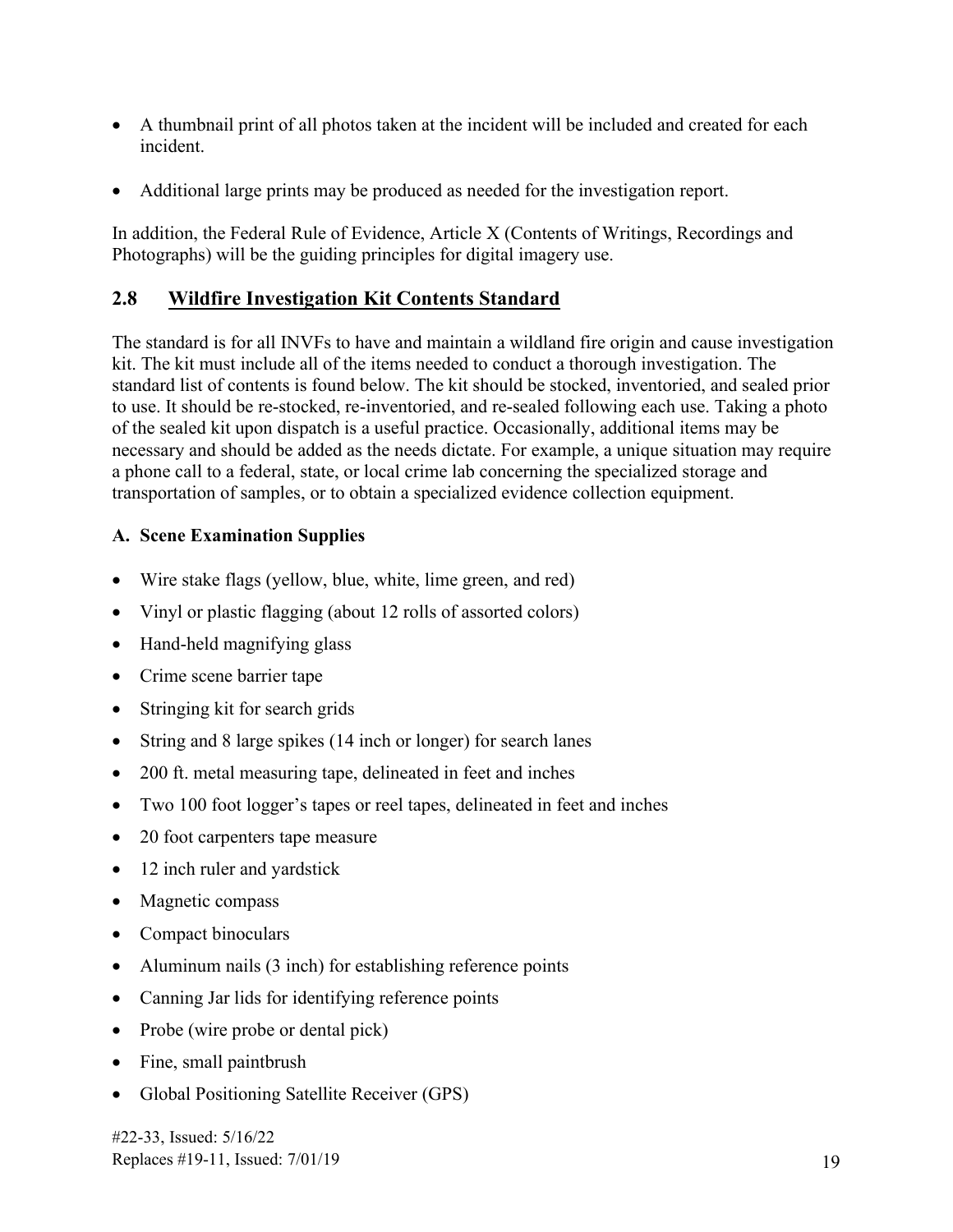#### **B. Evidence Collection Supplies**

- Brown paper evidence collection bags
- Sealable plastic evidence bags
- Clear plastic bags (Ziploc type)
- Evidence slide boxes
- Glass evidence jars
- Cotton balls/pads to line slide boxes
- Metal arson evidence cans (pint, quart, gallon)
- Various types of evidence sealing tape
- Various types of evidence labels
- Disposable tweezers (assorted sizes and designs)
- Curved metal forceps
- Large magnet
- Latex, nitrile and white cotton gloves
- Metal trowel
- 8  $\frac{1}{2}$  X 11" sheet of flat metal for basal lift
- Lumber crayon
- Fantastic brand cleaner

#### **C. Documentation Supplies**

- Four (4) sets of BIA Origin and Cause Field Reports
- Two (2) clipboards, drawing paper, notebook paper
- Permanent markers, black and red (i.e., Sharpies)
- Pencils, pens

#### **D. Photography Supplies**

- Photo gray rulers and reference scales for photography
- Numbered evidence tents or other evidence markers for photography
- Digital camera with flash, storage cards

#### **E. General Tools and Supplies**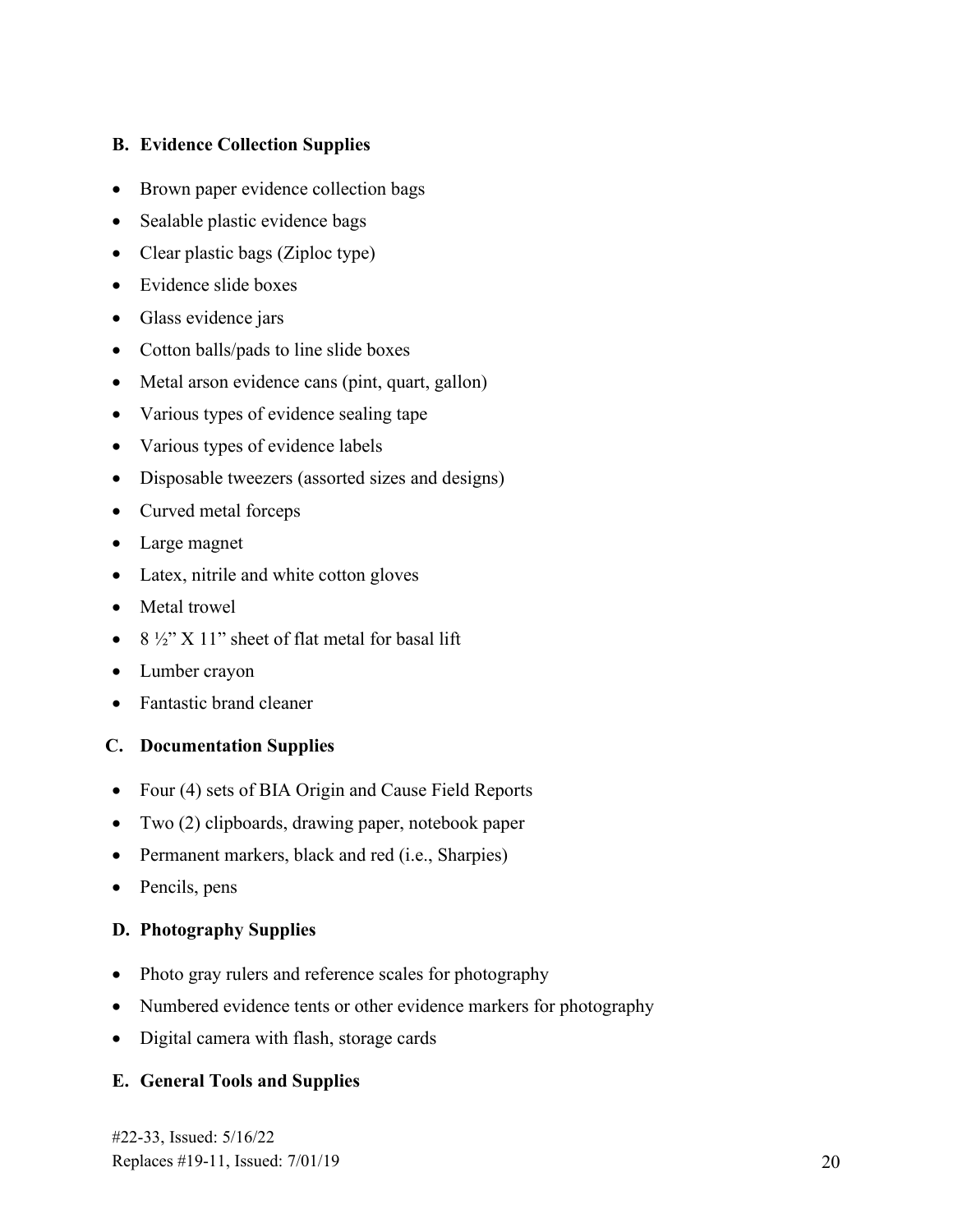- Pelican Case, heavy duty bag, or backpack large enough to carry all contents
- Large flashlight
- Pocket knife or multi-tool
- Wire cutters
- Hatchet
- Spray paint
- Antiseptic hand cleaner (blood borne pathogens)
- Belt weather kit or Kestrel
- Staple gun or hammer
- Roll of paper towels
- Adhesive tape
- Scissors
- Knee pads
- Hard hat and other personal protective equipment
- High visibility, flame resistant safety vest (for roadside right-of-ways)

#### **F. Optional Tools and Supplies**

- Video camera or body cam
- Cardboard boxes
- Metal detector
- Traffic cones
- Tape or digital voice recorder
- Sterile gauze pads for collecting DNA samples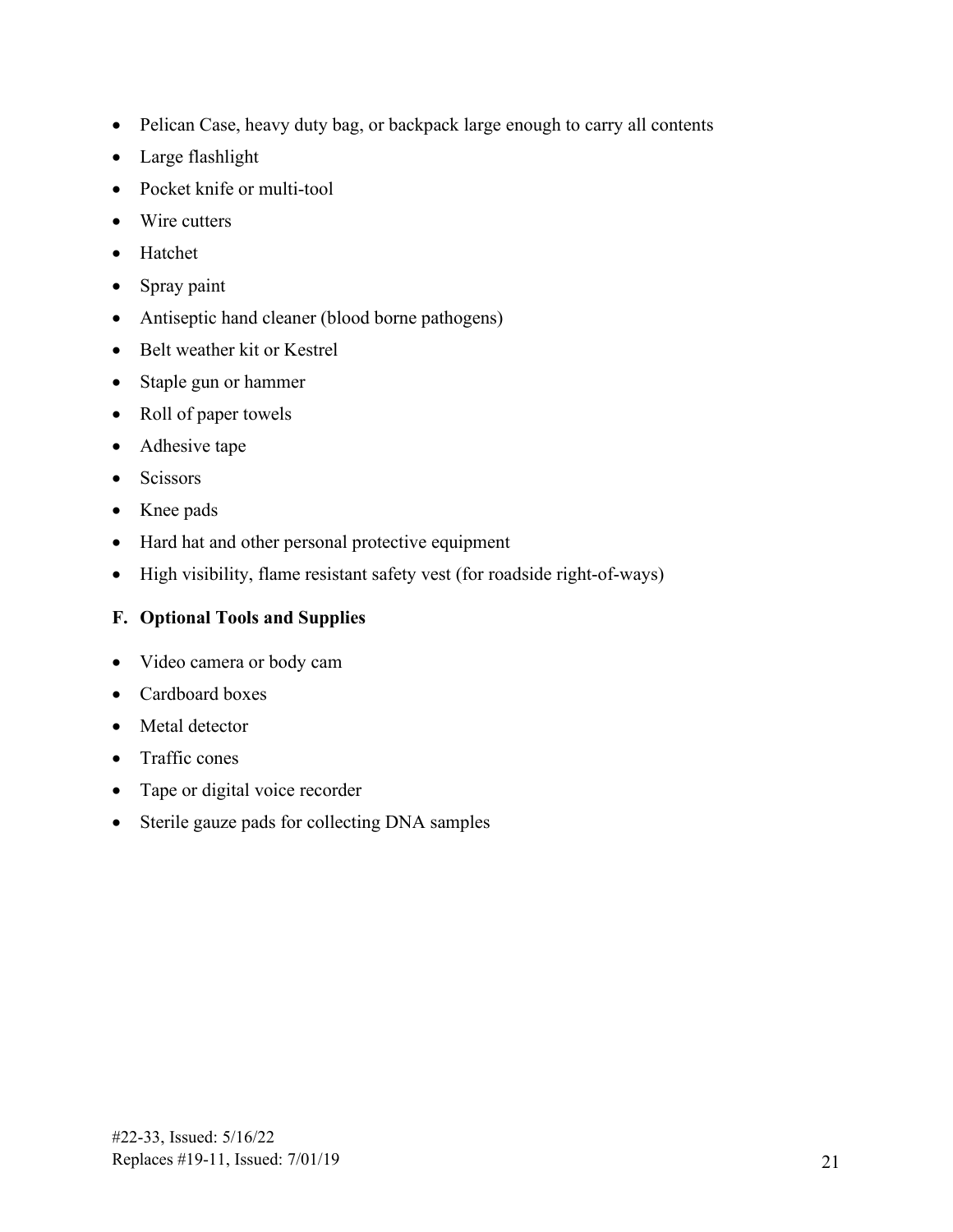## <span id="page-26-0"></span>*Chapter 3: Operational Strategies and Support*

 paramount in pursuing a crucial investigation. The INVF will often need to initiate the Even the most experienced INVFs must rely on assistance from a variety of specialty disciplines for successful investigation resolution. Experts such as forensic scientists, fire behavior analysts, and many others can provide critical support in the application of scientific disciplines as they apply to legal issues. Anticipating the need for technical assistance and prior availability can be involvement of these specialists and develop partnerships when taking the investigation forward (see section 15.5 of NFPA 921 Guide of Fire and Explosion Investigations for additional information).

#### <span id="page-26-1"></span>**3.1 Prioritizing Workload**

The INVF is often confronted with complex issues related to fractionated and/or unknown land ownerships, multiple ignitions, extreme fire behavior, large land base, excessive travel distances involved, and many others. When additional INVFs are not available to assist, the INVF will need to establish priorities similar to a triage system. The first step is to prioritize based on jurisdiction. Chapter 2.4 provides the recommended prioritization of jurisdictions. The second step is to prioritize based on the *consequences* of the fire. When there are multiple fires to be investigated on Indian lands, the recommended prioritization is (from highest priority to lowest):

- 1. Fires with fatality and/or serious injury.
- 2. Fires associated with serious accidents (including traffic accidents, burn-overs, and entrapments).
- 3. Fires with personal property losses (homes, cars, boats, sheds, etc.)
- 4. Fires associated with other major crimes.
- 5. Fires suspected of being part of a serial arson case.
- 6. Fires resulting in Tribal natural resource losses.
- 7. Fires in non-commercial timber, grass, or weeds.

The INVF must consider both sets of prioritization criteria when sorting out the workload produced by multiple fires requiring an investigation. The INVF must also recognize that exceptional circumstances may result in the need to deviate from these prioritization recommendations.

Organization and delegation of assignments *prior* to dispatch to an incident will improve the overall efficiency of the investigation. Individuals should be pre-assigned specific tasks from the Field Investigation Report Checklist in the Wildfire Investigation Field Report.

Additional resources may be available and useful, such as law enforcement personnel who can assist with witness interviews; securing the scene at new ignitions not yet visited by the investigator; securing, transporting, and managing physical evidence; and many other duties typically performed by the investigator. It may be possible to resource order additional personnel who can assist with photography, mapping, land ownership status determinations, measurements,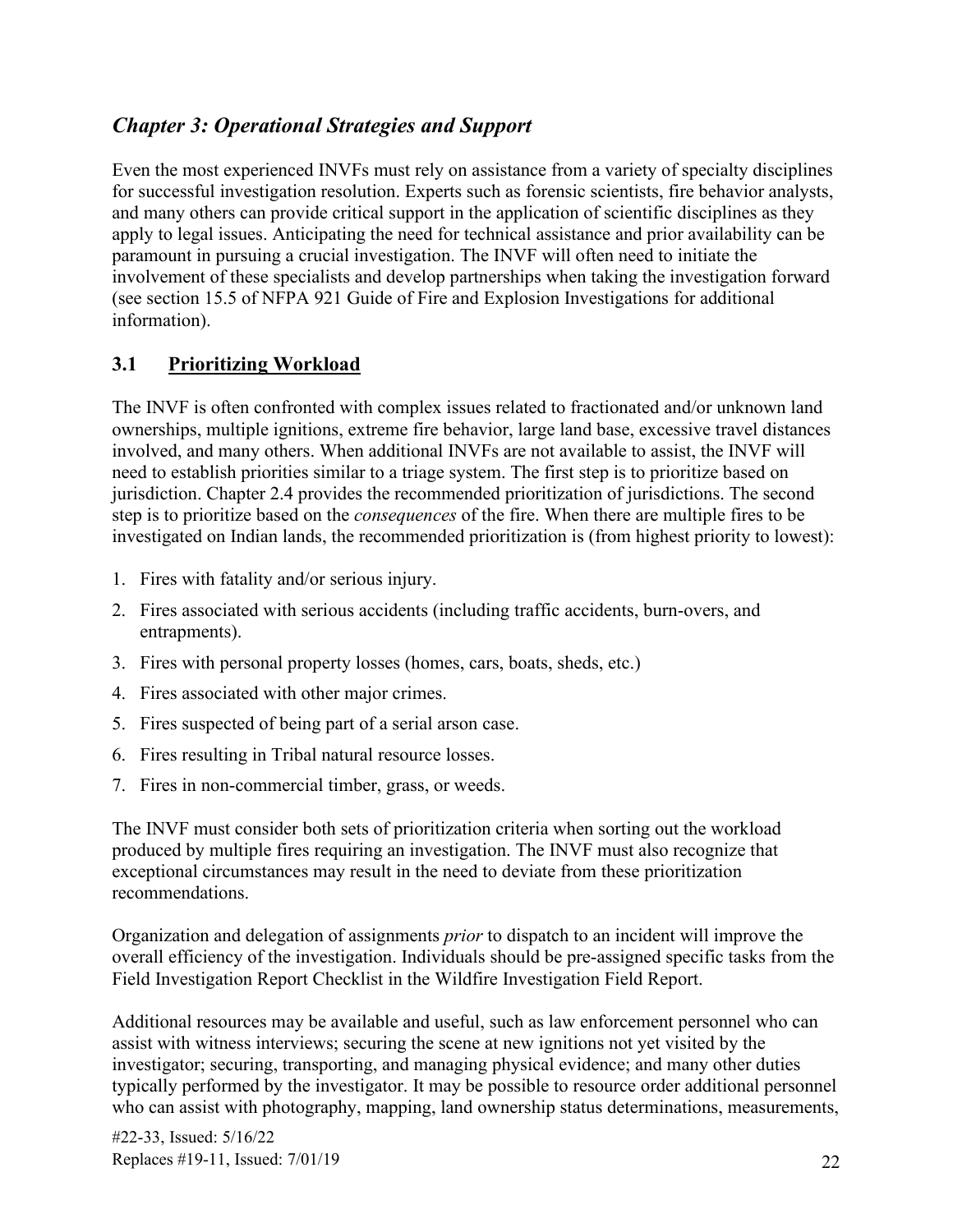record keeping, posting reward signs, media relations, GPS data collection, and many other functions. These individuals require close supervision and on-the-job training by the investigator to maintain the high standards required for criminal case preparation.

When workload pressures become overwhelming due to investigation complexity and/or the need to deal with multiple fires, it is important to remain in control of the situation until additional help arrives. Scene preservation, chain of custody issues, strict attention to systematic methodology, and thorough and detailed recording of observations are always mandatory. There is a tendency to take "short cuts" or to abandon a potential crime scene in lieu of a "new" ignition that is currently under initial attack. Every situation is unique, but it is strongly recommended that as a general rule, the INVF stays with the fire that has been assigned until all field work is completed.

It may be possible to return to a fire later to complete some of the reference point work, measurements, rule outs, etc. However, all matters pertaining to evidence, lane searches, ignition area, micro burn indicators, and others need to be completed prior to dispatch to an additional fire.

#### <span id="page-27-0"></span>**3.2 Recognizing the Need for Additional Assistance**

In the preparation of origin and cause determination and report writing, many circumstances arise that require assistance outside the home unit. Local Line Officers and/or fire managers often do not detect these circumstances as they are occurring. It is the responsibility of the local unit to recognize the need for outside assistance. The local unit should use the following list as guidance for when to request outside assistance:

- History of fire occurrence over a specific timeframe.
- Excessive fire occurrence beyond the ability of local staff.
- Local unit has no qualified staff to perform investigation duties.
- Extensive resource, property, or cultural loss/damage.
- Injuries or fatalities occurred related to wildland fire.
- Evidence of serial arson.
- Fires involving multiple ownerships.
- Complex fire scene issues or the need for special investigation skills.

## <span id="page-27-1"></span>**3.3 Wildfire Investigation Teams/Task Forces**

 rarely used in Indian Country, these teams and task forces can bring in specialty resources, fresh In some serial arson cases or during periods of an overwhelming number of new ignitions over a short period of time, it may be advisable to use an arson task force or investigation team. While eyes, and focus just on the fires thought to be connected to the surge in activity.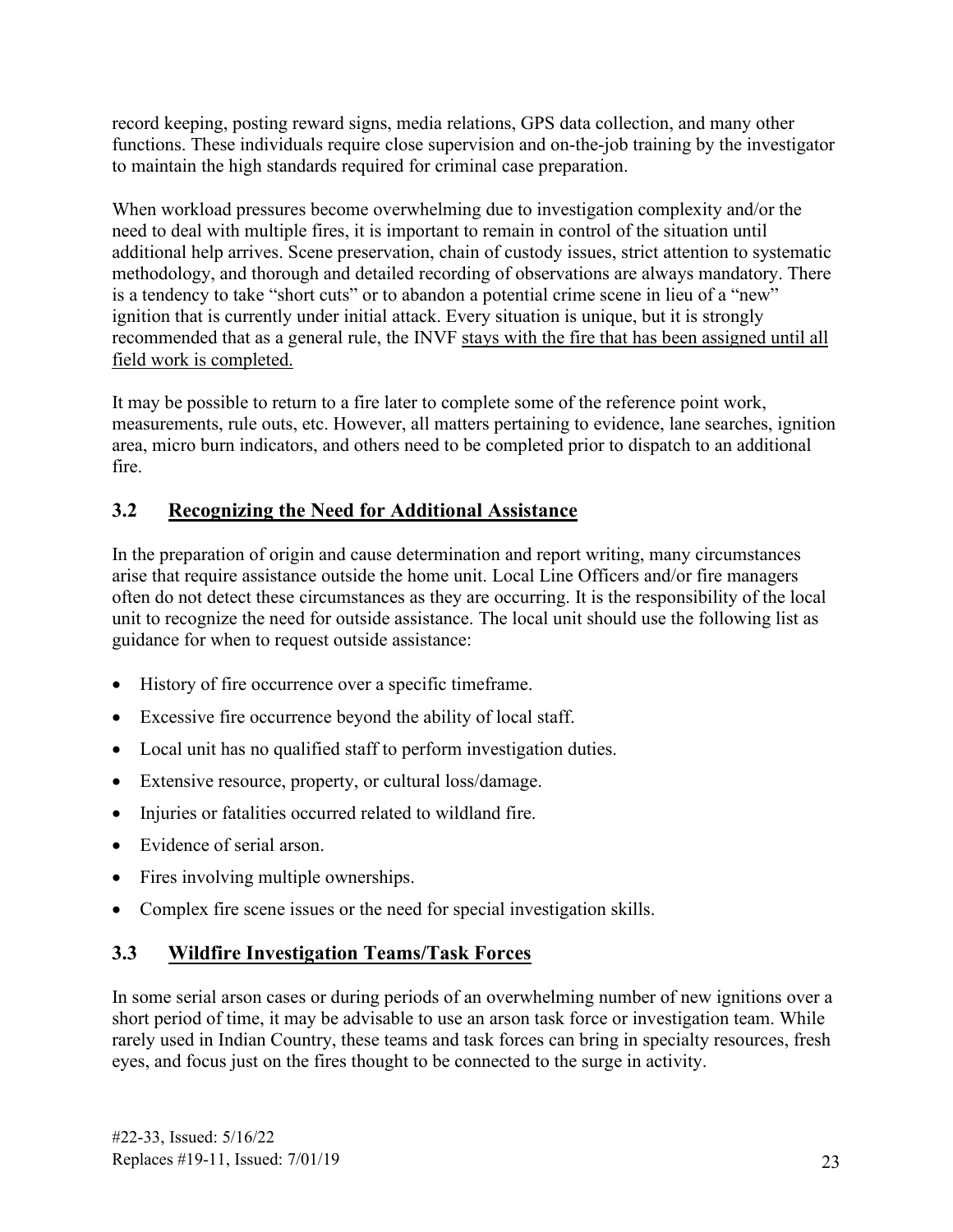Normally, these task forces and teams are staffed by BIA INVFs and trainees. They may be ordered on an ongoing fire, a complex of fires, or short- or long-term severity. The requesting unit should generally use the nearest available resources to staff teams/task forces, unless a specialized skill or level of experience is needed. If BIA or Tribal personnel are unavailable, a request may be made through the Geographic Area Coordination Center (GACC).

The team/task force leader must be provided with a formal delegation of authority from the appropriate Line Officer outlining the requirements, limitations, and objectives of the activation. This delegation of authority should also contain clear instructions on any safety precautions, work schedule expectations, closeout reports, disposition of case files, and storage of evidence for the assignment.

 The reasons for this contact are as follows: The BIA agency or Tribe should coordinate requests for an investigation team/task force through the Regional Wildfire Prevention/WUI Specialists. Prior to requesting a team/task force, the ordering unit will need to make contact with all of the jurisdictional law enforcement agencies.

- Advise them of the activation of a team/task force.
- Brief them about the objectives for the team/task force.
- Ensure that the team/task force activation will not interfere with any ongoing investigation the law enforcement agency is conducting.
- Obtain contact numbers and names for the team/task force.
- Request their support and involvement.

Upon arrival, a primary duty of the team/task force leader is to contact these law enforcement agencies again to "check in," to coordinate their activities, and to renew requests for involvement. Throughout the activation, the team/task force leader must keep the law enforcement agencies fully briefed. If the activation continues and additional teams/task forces are needed, the changing leadership must be communicated with law enforcement. The team/task force leader must notify law enforcement of any criminal activity identified during the course of the assignment.

 In some cases, law enforcement may provide the leadership of the team or task force. In these situations, INVFs will continue to provide the origin and cause expertise, and law enforcement will conduct the criminal investigative work.

 Large scale or high profile team/task forces should be staffed with an NWCG certified Wildland Fire Investigation Team Member (INTM) as the leader.

#### <span id="page-28-0"></span>**3.3.1 BIA Wildfire Investigation Team Requirements**

The composition of a wildfire investigation team can be a very dynamic thing. The team at any given time may have special needs requiring expertise from a variety of fields. The BIA has determined the minimum composition of a wildfire investigation team to include the following: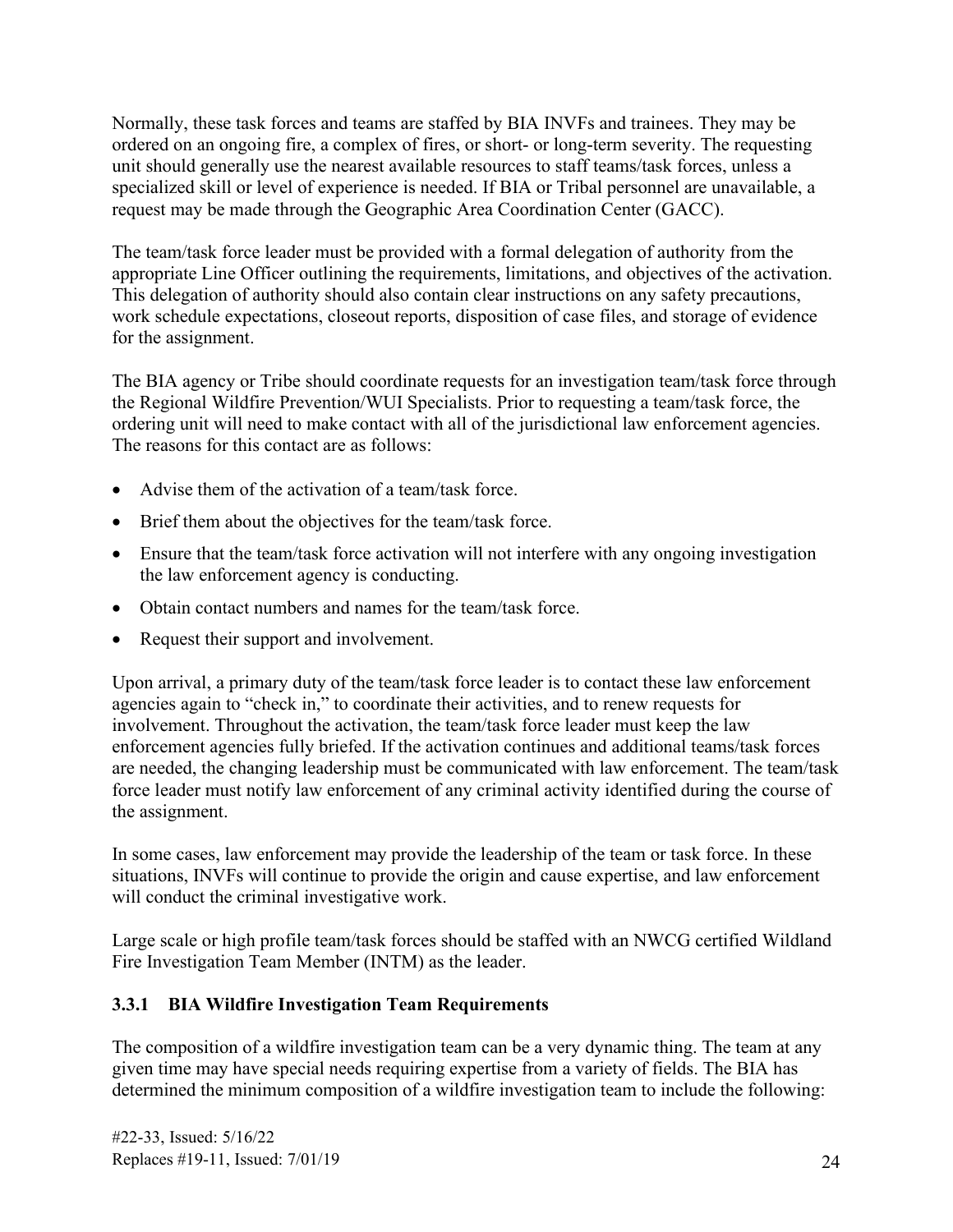- • One (1) team leader must be an experienced INVF with supervisory experience, an INTM, or law enforcement official (Sergeant or higher).
- Two (2) lead INVFs must be NWCG-qualified.
- Trainees as available and needed (assign no more than three (3) trainees to each Lead INVF).
- Local law enforcement representative may be a collateral duty.

Additional positions may be requested to support the efforts of the team.

#### <span id="page-29-0"></span>**3.3.2 Preplanning and Expectations**

Upon ordering an investigation team, the requesting unit should communicate with BIA/Tribal law enforcement and secure their involvement. Coordinating with law enforcement is critical to the overall success of the assignment. The requesting unit should also identify a Liaison Officer to work with the incoming team.

 procedures. Upon their arrival, the ordering unit should provide the team leader with: The investigation team should be advised of any local unit wildfire investigation policies and

- A delegation of authority containing the objectives for the fire investigation team.
- Basic logistical support and arrangements for the team including office space, phone lines, photocopier, and facility security protocols.
- Details regarding fire investigation administrative support.
- A comprehensive briefing on the situation, prior to assumption of assignment. Any maps, special instructions, and related information should be available at that briefing. The Line Officer should expect to give the team at least an hour of undivided attention.
- A representative who is available to the team/task force (if a Liaison Officer is not assigned) to make decisions.
- Local subordinates who understand the objectives and support them.

#### <span id="page-29-1"></span> **3.3.3 Team Leader Responsibilities**

 The team leader will have many responsibilities. Those common to all assignments are as follows:

- Safety will be a primary concern.
- Feasible objectives will be discussed, agreed on, and documented with the requesting unit.
- Professional conduct will be required of team members assigned to the incident.
- Daily briefings will be provided to facilitate information transfer from the team to those individuals the delegating authority has designated.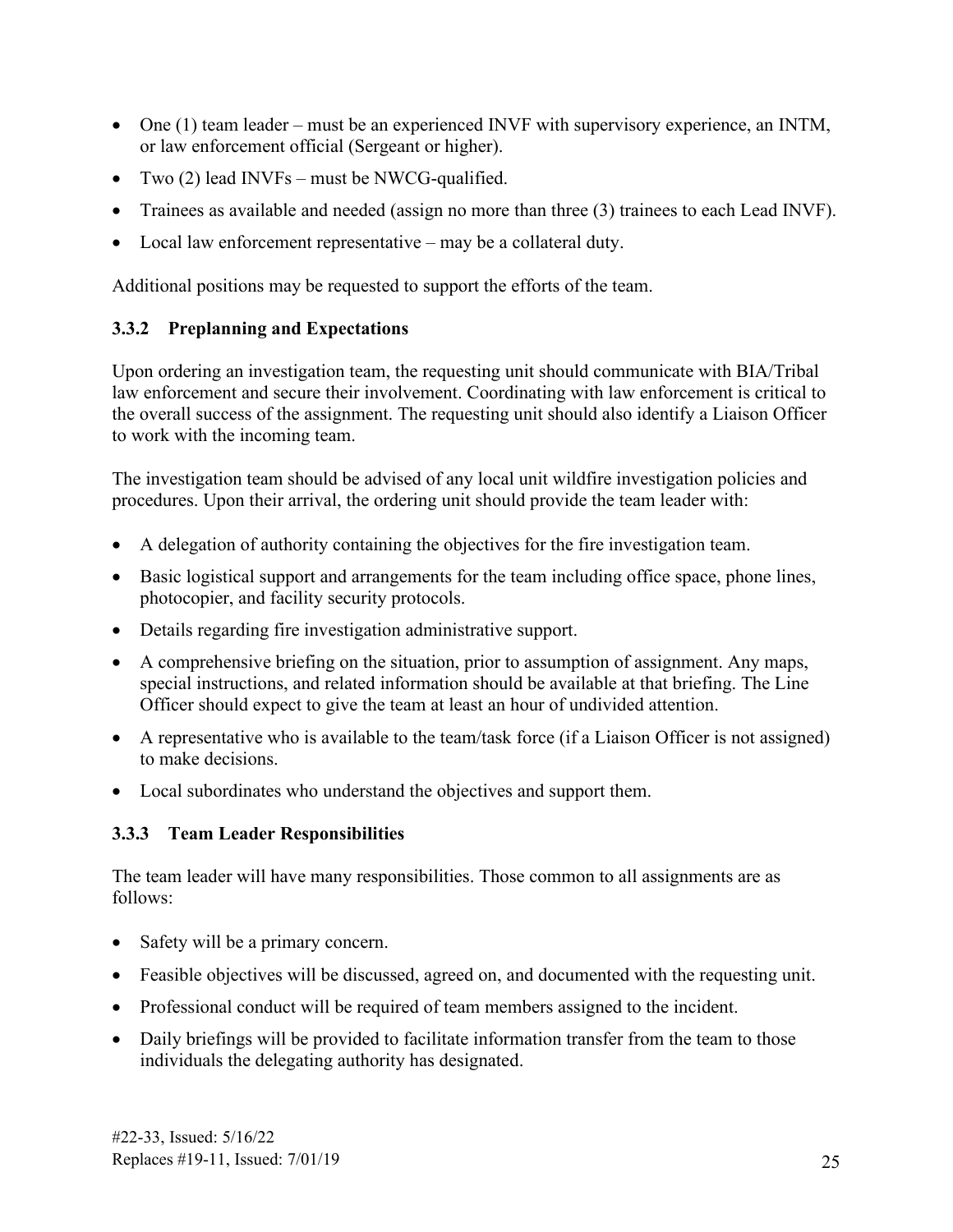- A complete financial and property report package will be provided upon completion of the assignment.
- All significant decisions made by the team will be documented in the final closeout package.
- The resources assigned to the incident will be managed efficiently.
- Any Human Resource issues will be appropriately addressed, with zero tolerance for discriminatory or demeaning language or actions.

#### <span id="page-30-0"></span>**3.3.4 After Action Review (AAR)**

 Interagency Standards for Fire and Fire Aviation Operations (Redbook), Reviews and The NWCG IRPG can be found online at: The team leader will conduct an AAR for the investigation assignment, as described in the Investigations chapter. See also the NWCG Incident Response Pocket Guide (IRPG), PMS 461 for a recommended format. The AAR will be documented and included in the closeout package.

<https://www.nwcg.gov/sites/default/files/publications/pms461.pdf>

#### <span id="page-30-1"></span>**3.3.5 Closeout**

A closeout meeting should be held at the end of the team assignment, and attendees should include the requesting unit, members from the investigation team, the BIA agency Line Officer and/or Tribe(s), or designee, law enforcement, and the appropriate BIA agency and/or Tribal(s) staff. The closeout meeting will cover situation background, summary of team actions, summary of team findings, summary of the recommendations along with follow-up needed, and investigation file disposition.

In addition, the investigation team will prepare a final closeout document using the Wildfire Investigation Team Closeout Report Template found on the Wildfire Investigation Resources webpage. The Wildfire Investigation Team Closeout Report should contain all pertinent nonsensitive information regarding the team's activities, for the requesting unit.

#### <span id="page-30-2"></span>**3.3.6 Transition Between Teams**

A smooth transition between the current and replacement wildfire investigation teams is necessary to ensure the success of the new team. Anticipation of future investigation needs during and after current rotation is essential. At least two days of overlap with the current team should be planned for in the transition.

The current team structure should be analyzed in relation to meeting host unit objectives, and recommendations provided to the host unit for staffing and resource needs of the incoming team. A work schedule during this overlap should be developed to allow the original team to lead on the first day and the incoming team to take over the lead on the second day. This kind of transition will allow the incoming team the opportunity to shadow the current team while in operation mode, review investigation files, identify new needs, receive handoff investigation files, maintain chain of custody, and develop their own plan of operation. If possible, the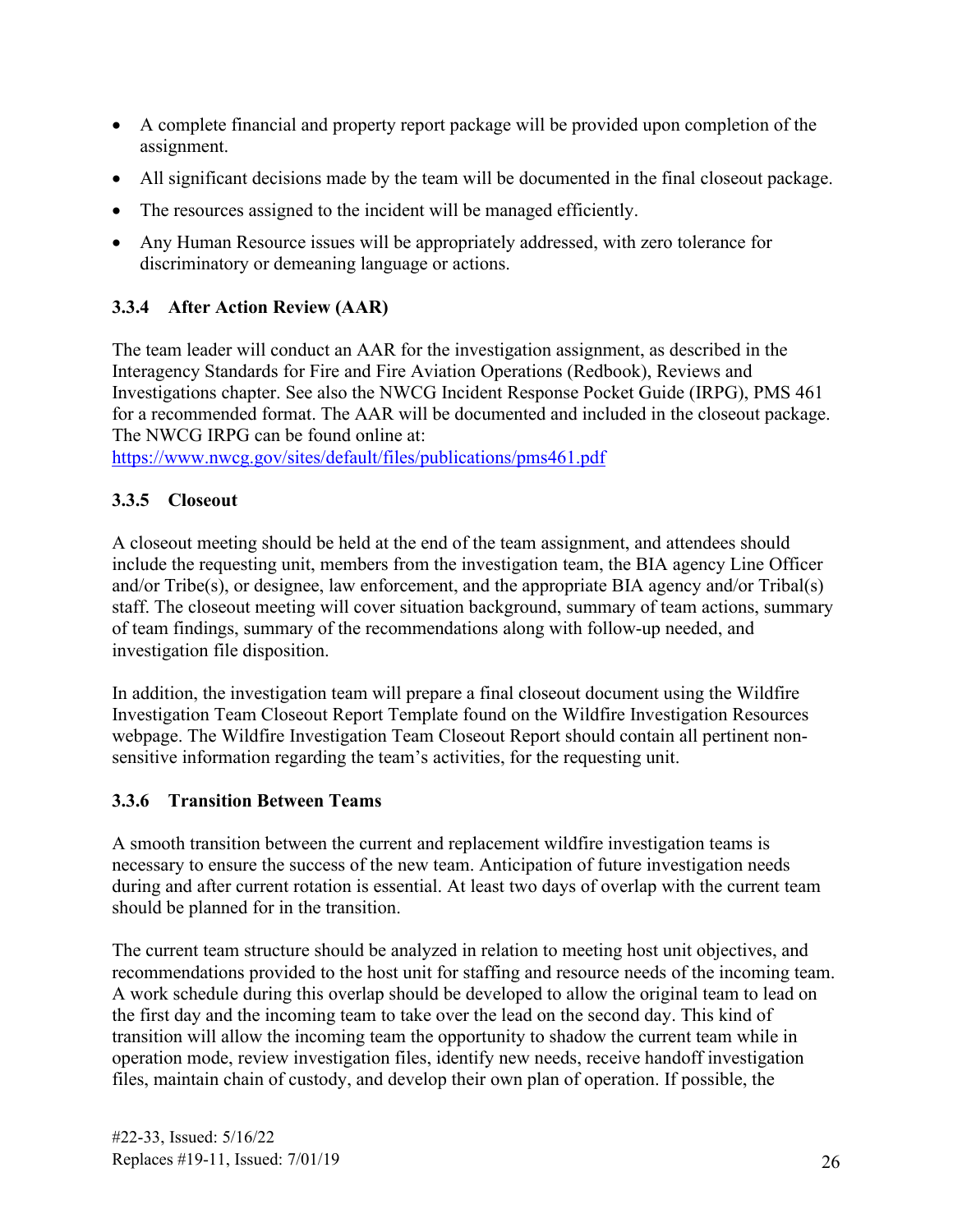incoming team leader should attend the outgoing team's closeout meeting with the requesting unit.

## <span id="page-31-0"></span>**3.4 Communication**

 that time, no information may be released to any external audience. Law enforcement determines As with any activity, communication with external audiences must be carefully considered. Information collected at the wildfire scene must be held in the utmost confidence before and during the wildfire investigation. If there is evidence that a crime has been committed, the INVF must contact the appropriate law enforcement office immediately to obtain further guidance. At what and when information can be released. All personnel involved in the investigation must understand the importance of maintaining information in confidence.

The BIA Agency Superintendent or a Tribal official may inquire about the fire investigation. The information provided should generally focus on the status of the fire investigation.

#### <span id="page-31-1"></span>**3.4.1 Operational Communications**

 Operational communications are critical to ensure the safety of all individuals involved in a wildfire incident. The use of radios, both mobile and handheld, is common in the wildland fire community. With the expansion of coverage areas, cell phone use is becoming more popular. The primary function of these communication systems is to maintain contact with the wildland fire personnel, including investigators, local wildland fire departments, Volunteer Fire Departments, and law enforcement personnel.

 that will meet the needs of the investigation. Encrypted radio systems are available if communication security is a concern. If this issue arises, it is recommended that investigators The most effective communications system is face to face to contact. Because this is not always possible or practical, the situation will generally dictate the choice of the communications system seek the guidance of a communication specialist.

## <span id="page-31-2"></span>**3.5 Use of Weather and Lightning Detection Data**

 direction indicators, and are crucial to properly interpreting a wildfire's burn pattern. The INVF Weather data in combination with topography and fuel elements affect the formation of fire should personally collect weather data if assigned to the fire during initial attack. It is often necessary for the INVF to assemble fire data from sources such as dispatch centers, initial attack suppression forces, weather stations, Remote Automated Weather Stations (RAWS), any onscene witnesses, and others. If possible, hourly or more frequent observations from the closest weather station that covers the ignition area should be obtained. INVFs can use weather and other data to calculate wildfire ignition and behavior potentials. Fire behavior analysis and fire predictive modeling may also play a pivotal role in determining origin and cause and, later, in case preparation.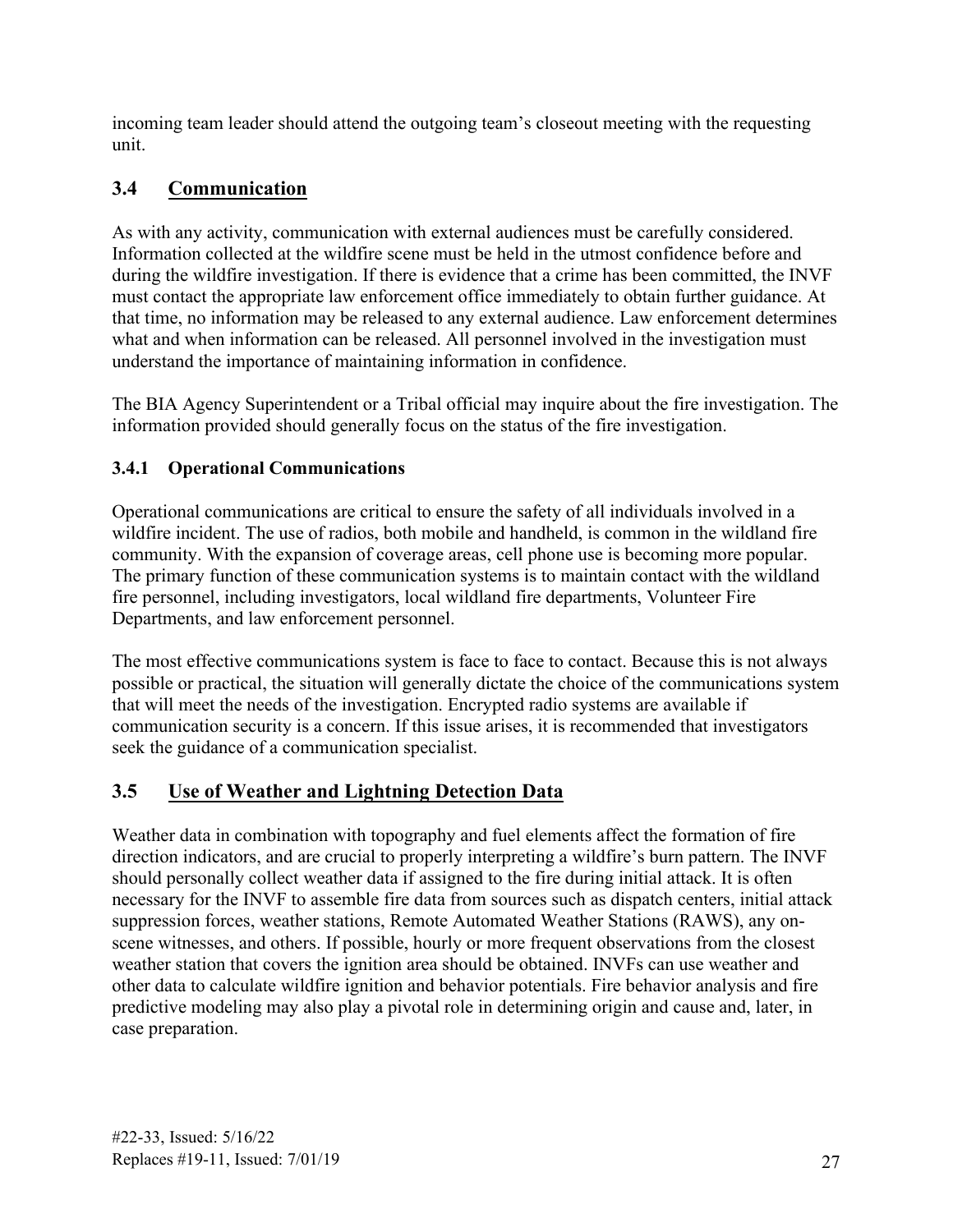Lightning detection data is also available and should be utilized to rule out or include naturally webpage at: **EGP Lightning Viewer: Lightning Viewer EGP (nwcg.gov)** ignited wildfires as a cause. Lightning data can be obtained from the Enterprise Geospatial Portal

## <span id="page-32-0"></span>**3.6 Pattern Analysis**

The analytical approach to fire investigation may link an individual fire to other fires in the area. Reoccurring fires may be the result of an accident or, possibly, deliberate ignitions. An example of an accidental reoccurring fire might be a piece of defective ditch mowing equipment that sparks an ignition occasionally. But there may also be a pattern of recurring incendiary ignitions that are part of some other crime concealment or serial arson. Therefore, the INVF must consider whether the fire under investigation could be connected in some way to other local fires, keeping in mind that those other fires could be structure fires.

A Geographic Information Systems (GIS) specialist may be very helpful during this process. This resource (recommended when multiple fires are occurring or serial arson is suspected) can provide valuable assistance in organizing, cataloging, cross referencing, and evaluating the information generated through the investigation, and advising the team leader or lead investigator about data collection and storage.

A GIS specialist could be included on the investigative team to produce maps of the fire(s) and diagrams of the origin scene(s). Spatial locations of fires or certain attributes may reveal patterns or links with one another. Reoccurring fire setting patterns may be recognizable by time of day, day of the week, proximity to schools, proximity to a suspect's residence, or other factors. If possible, these specialists should have fire investigation or law enforcement training. The data analyzed and the results displayed must remain confidential and be treated as investigation/law enforcement documents.

## <span id="page-32-1"></span>**3.7 The Role and Use of the Fire Behavior Analyst**

INVFs are sometimes confronted with complex issues concerning fire spread and ignition potential that are beyond the scope of their training. Understanding the basic principles of fire behavior is critical. The ability to recreate probable fire spread, based on knowledge of these principles, will greatly assist the INVF in determining ignition sources, fire pattern indicators, and overall burn patterns.

 preparation. The FBAN can predict how far and fast the fire has moved since ignition. With the size and shape of the fire for a given burning period in a particular fuel bed and topography. When needed, a qualified Fire Behavior Analyst (FBAN) should be consulted for help on case accurate weather data, the FBAN can determine the Rate of Spread (ROS), Spotting Distance (SD), and Probability of Ignition (PI) in a receptive fuel bed. From this, the FBAN can determine If possible, the FBAN should view the fire area in person. The FBAN can determine how topography would have influenced fire spread and the effect of topography on local weather conditions. Fire behavior predictions can be determined from off-site locations, but may not be as accurate as predictions made on-site.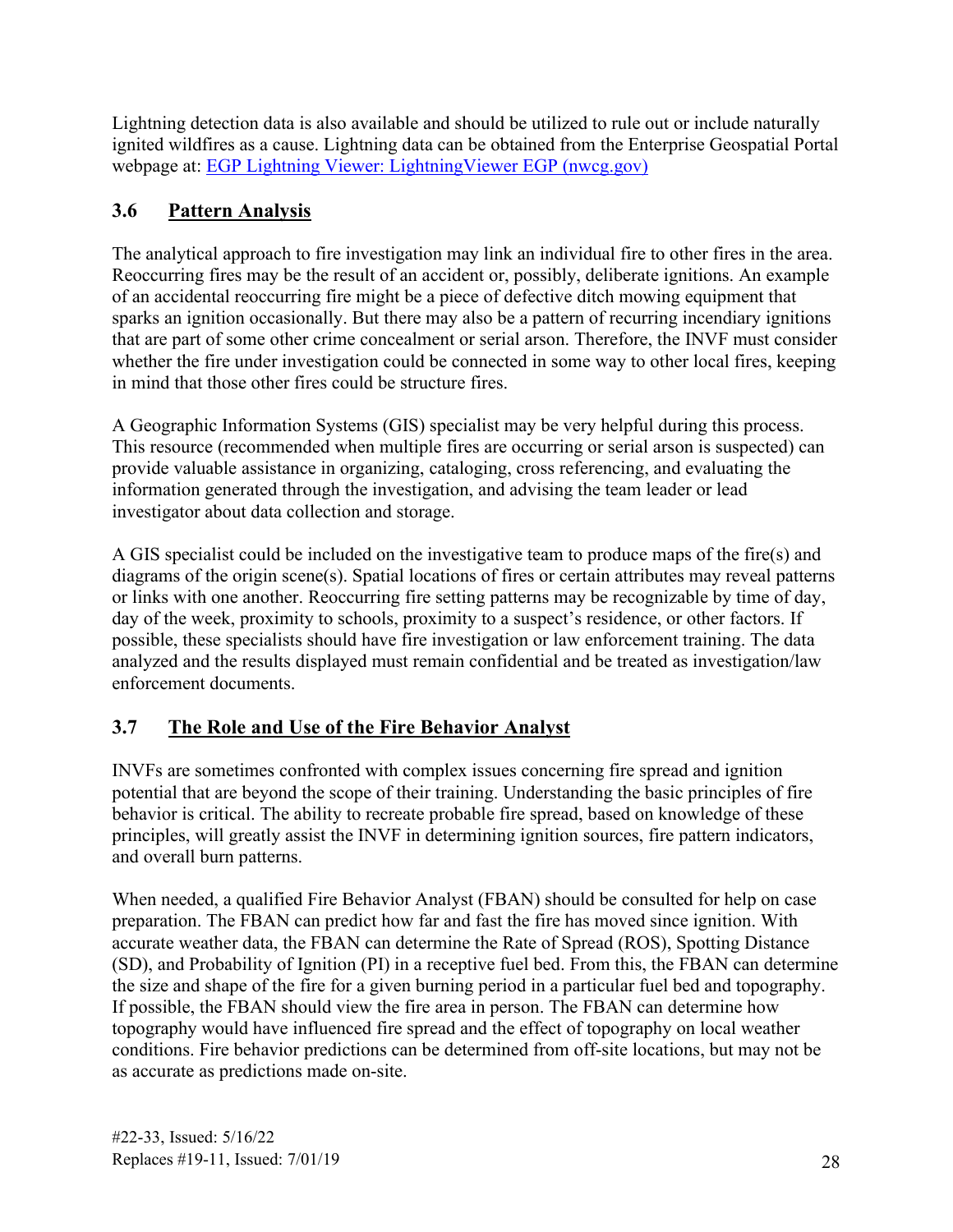recorded on-site from initial attack on. The INVF should interview initial attack crews for weather conditions that were present at the point of arrival on the scene. If no local weather The more accurate the weather data, the more accurate the FBAN will be in fire behavior predictions. It is essential that weather data, particularly any major changes in conditions, be observations are available, the FBAN can use the daily fire weather general forecast and data from RAWS. Because the daily fire weather general forecasts and RAWS stations may not totally reflect the weather at the general origin site, on-site weather is the most accurate for fire behavior predictions.

ROS is used to determine how far a fire has advanced. ROS predictions, based on fuel models (FM) and weather conditions, can clarify the GOA, and estimates of baking distance can be determined.

PI is used to determine the intensity needed for ignition of the fuels at a particular site. The time of ignition could be estimated from weather conditions and FM, based on the spread distance of the fire.

 If aerial photos of the fire are available, the FBAN could determine the general origin of the fire by observing the spread pattern of the fire. From spread pattern analysis, the FBAN could determine the chances that there were multiple ignition points.

#### <span id="page-33-0"></span> **3.8 Use of Prevention Teams**

Staff from the local unit or off-unit Prevention Teams can be a valuable resource for the INVF and/or investigation team. The most useful functions involve interacting with local communities, community leaders, children, schools, Tribal Councils, elder groups, and other local groups. Valuable information is often obtained from these sources due to the non-threatening appearance of the Prevention Teams.

 This position not only promotes awareness of the current conditions and situation, but also The position of Public Information Officer has been utilized to interface effectively with media. informs the public regarding a way to provide information anonymously. Members of the Prevention Team may also provide verbal and written updates to the local unit and/or the public. The Prevention Team should not be briefed on any of the criminal information while an investigation is ongoing.

#### <span id="page-33-1"></span>**3.9 Canine (K-9) Use**

The use of bloodhounds for assistance in origin and cause determination of wildfires on Tribal lands has proven very successful. Highly trained dogs and a handler proficient in origin and cause determination can assist with identification of suspects or witnesses, identify direction of travel by a suspect or responsible party, uncover additional evidence, ascertain vehicle involvement or use, and confirm or contradict witness or suspect statements. Local law enforcement involvement is required prior to and during the use of dogs. It is recommended that several fire investigators or trainees work with the K-9 handler(s). General considerations when a K-9 team is involved are: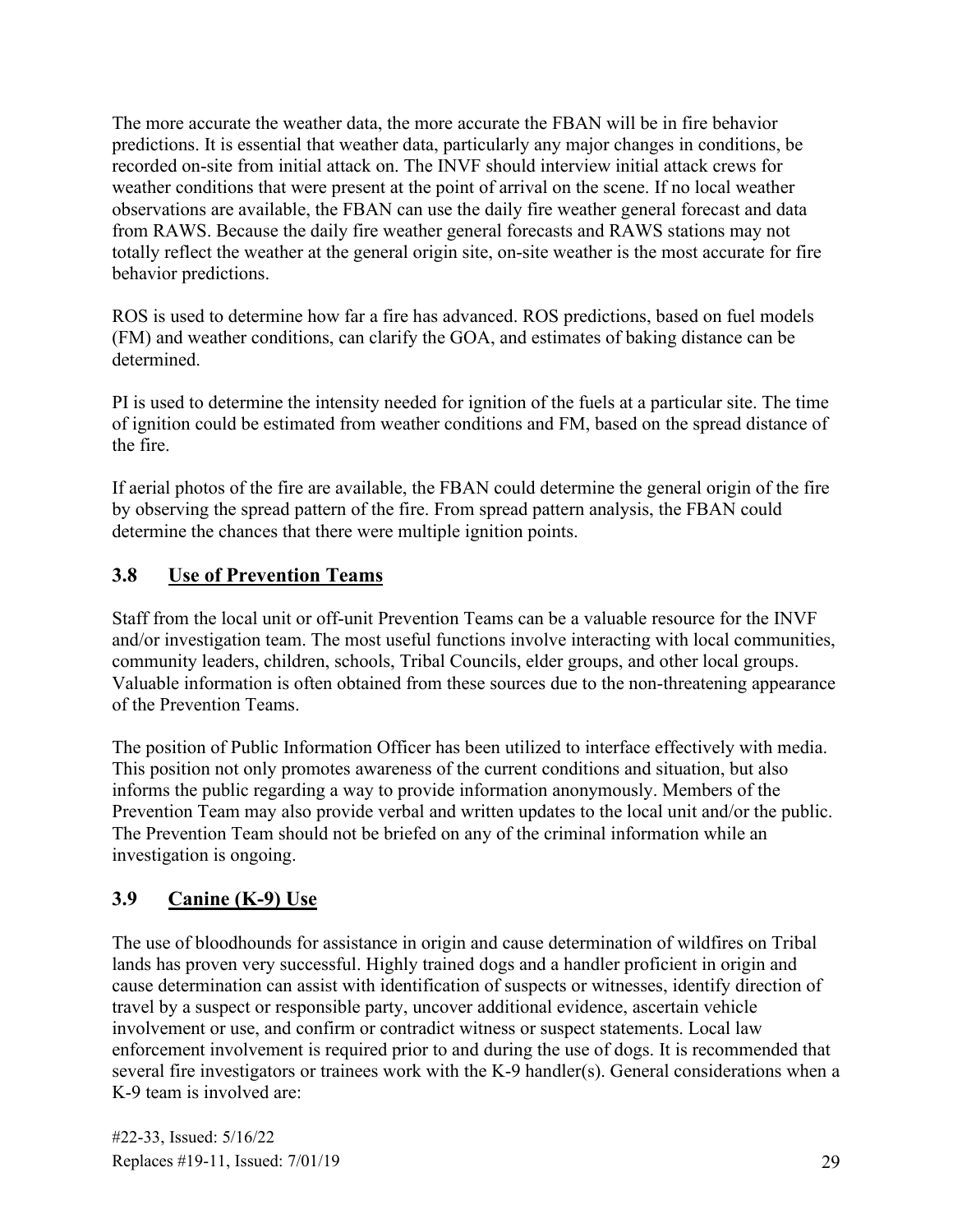- Tracking can provide information such as direction of travel, even if suspects are not present.
- barrier tape) and look for evidence. This includes a walk-around that may be more than just a • K-9 handler should work with the INVF. Together they can establish a perimeter (place perimeter of the fire itself. This may be a single file walk-around. Mark evidence with white flags.
- K-9 handler will make the final decision about whether tracking is to be done.
- Scene security is essential to avoid unwanted scent contamination. Bystanders, witnesses, firefighting personnel, and others should be kept some distance away from the GOA. The specific distance is variable and is determined by the K-9 handler.
- The K-9 handler will conduct all tracking operations with dogs. A K-9 report will be generated by the handler, to be included as a supplement in the investigation.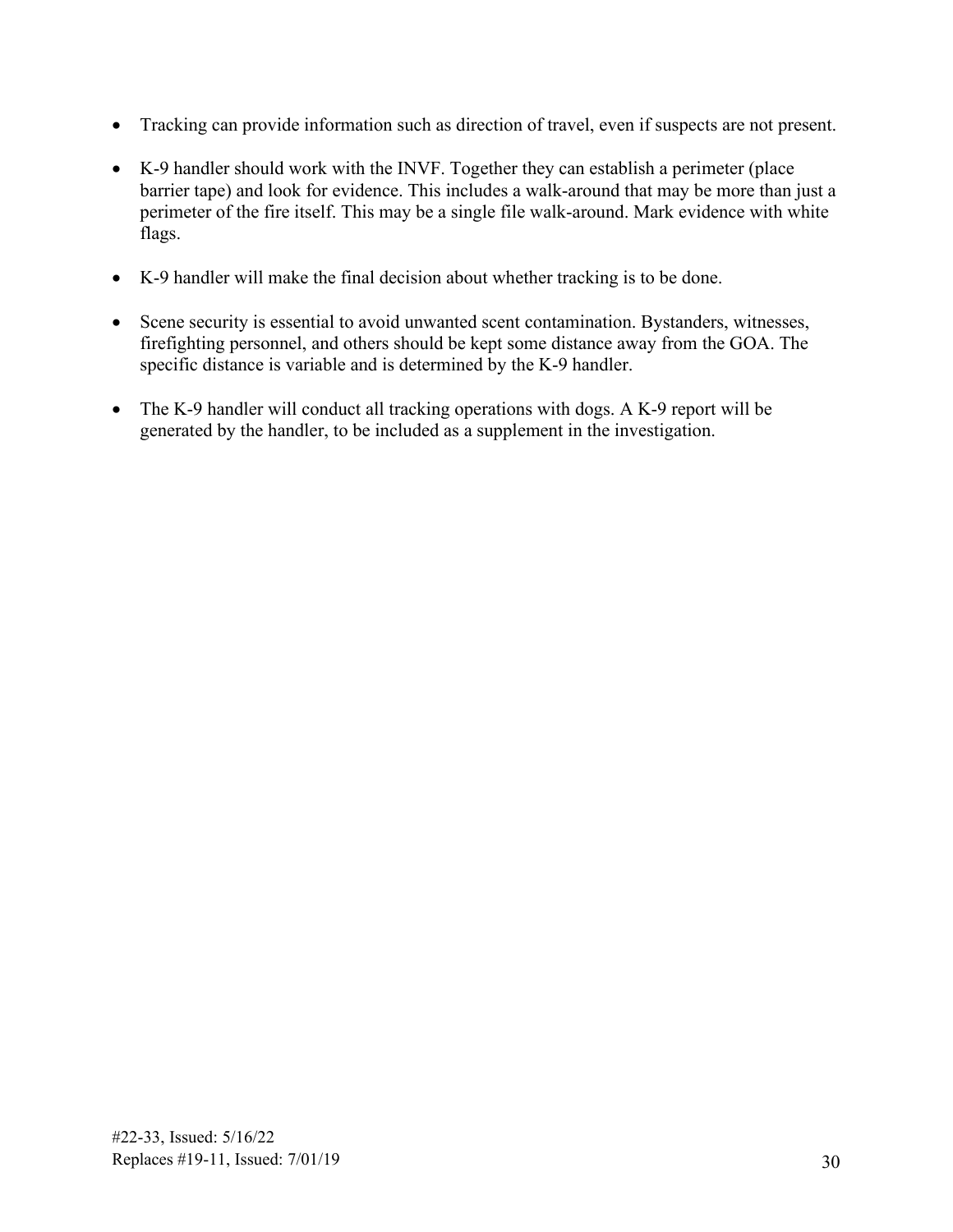## <span id="page-35-0"></span>*Chapter 4: Wildfire Investigator Interactions with Law Enforcement*

 of the Interior (DOI) bureaus/agencies. BIA's law enforcement branch and Tribal law natural resource crimes. At times, the fire community's needs are not always met due to law Law enforcement responsibilities in the BIA are vastly different from those in other Department enforcement services are responsible for all law enforcement activities on Indian land, not just enforcement's overwhelming caseload.

This situation led to the development of the following national standards for wildfire investigations when law enforcement is involved. INVFs at every location must have a clear understanding of law enforcement's responsibilities to ensure that both parties work together towards solutions that have a positive impact on the Tribes.

#### <span id="page-35-1"></span>**4.1 Law Enforcement Involvement**

Several events during a wildfire investigation may require law enforcement participation. The INVF does not have the authority to make arrests, interrogate witnesses, or request search warrants. This section describes roles, functions, and responsibilities of law enforcement and wildland fire management when responding to wildfires and wildfire crimes. It also establishes the minimum requirements for requesting assistance from law enforcement when a wildfire has occurred.

Tribal laws, codes, and ordinances governing Indian Country vary from reservation to reservation and from jurisdictional area to jurisdictional area. INVFs must become familiar with the Tribal laws, codes, and ordinances governing the lands in which their fire investigations are taking place, and be able to identify any violations during the course of an investigation. The first step is to obtain a list of the particular Tribal laws, codes, and ordinances within a jurisdictional area or reservation by contacting the Tribal law enforcement, Tribal attorney, Tribal judge, Tribal advocate, or magistrate.

#### <span id="page-35-2"></span>**4.2 Standard Roles When There is a Suspected Crime**

**Role of INVF:** Processes the *fire* scene, completes origin and cause determination, assists as needed with fire-related evidence collection and fire-behavior determination, and provides a complete copy of a written origin and cause determination report to the appropriate authority.

**Role of LEO:** When the fire is associated with criminal activity, the LEO takes the lead in managing and processing the *crime* scene, supervising the overall investigation, collecting and securing evidence, interviewing and interrogating witnesses and persons of interest, preparing the final report, and submitting the report to the proper court of law. The LEO is responsible for requesting forensic testing of any evidence. The LEO also makes the decision to involve other federal or state agencies such as the FBI, Bureau of Alcohol Tobacco and Firearms (ATF), or a state Bureau of Investigation. The LEO is then responsible for scene security until that agency arrives.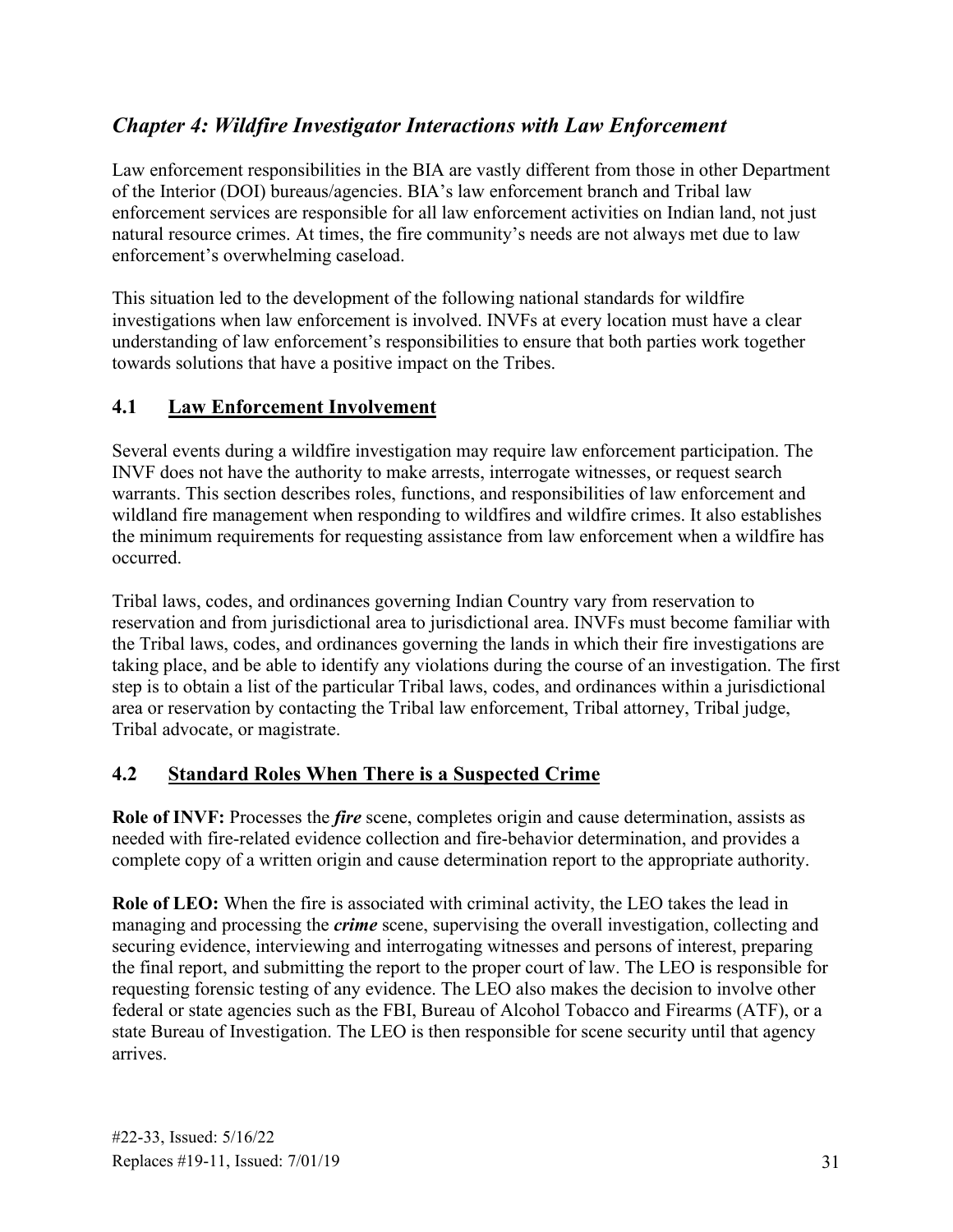#### <span id="page-36-0"></span>**4.3 Standard Roles When There is No Suspected Crime**

These are investigations where the wildfire is the only incident to be investigated and there is no evidence of criminal activity. Wildfire trespass may be included in this category.

**Role of INVF:** Takes the lead in processing the fire scene, interviewing on-scene witnesses, securing evidence, completing origin and cause determination, and completing the written origin and cause determination report.

 activity has occurred. Additionally, the LEO may be needed to ensure personal safety of fire **Role of LEO:** Assists the INVF, if needed, with scene control, evidence collection/chain of custody, interviewing witnesses, and collaborating with the INVF to ensure no other criminal investigation staff on scene. If criminal activity is detected, the LEO assumes responsibility for the criminal investigation.

#### <span id="page-36-1"></span>**4.4 Evidence Collection, Handling, Transfer, Storage, and Analysis**

 the Handbook of Forensic Services may be obtained from the FBI website at: Collecting, handling, transferring, storing, and analyzing evidence must follow the guidelines provided in the FBI's Handbook of Forensic Services. Successful investigations and criminal prosecutions depend on the reliable forensic analysis of evidence. Forensic analysis of evidence is often crucial in determining guilt or innocence. The INVF needs to become thoroughly familiar with the rules of evidence, which govern the admissibility of proof at a trial. A copy of [https://www.fbi.gov/file-repository/handbook-of-forensic-services-pdf.pdf/view.](https://www.fbi.gov/file-repository/handbook-of-forensic-services-pdf.pdf/view)

 It is preferred for law enforcement to collect evidence on scene to shorten the chain of custody. If law enforcement is unavailable, INVFs should mark, photograph, collect, and catalogue the evidence. Whenever evidence is collected, the chain of custody should be as short as possible. Photography and other illustrative forms of evidence are crucial elements in the documentation of wildfire investigations. All photographic procedures must follow the standard operating procedures described in chapter 2.7 of this handbook.

 The INVF must **never collect undetonated explosives or similar devices**. Instead, the investigator must establish a generous safety perimeter around these types of devices and notify law enforcement immediately. Only **trained law enforcement** personnel are authorized to photograph, collect, or detonate these devices. Additionally, the INVF must never attempt to obtain or collect evidence not present on the scene. Only law enforcement may gather this type of evidence (surveillance tapes, remote photographs, etc.).

 be transferred to a BIA, Tribal, or local law enforcement facility for secure storage as soon as possible. The INVF must also be mindful of the destruction, alteration, mishandling, or Once collected, evidence should be handled as little as possible by the INVF. All evidence must mutilation of evidence (i.e., spoliation). In addition, all written documentation (evidence transfers, case number identification, etc.) protocols must be defined in advance.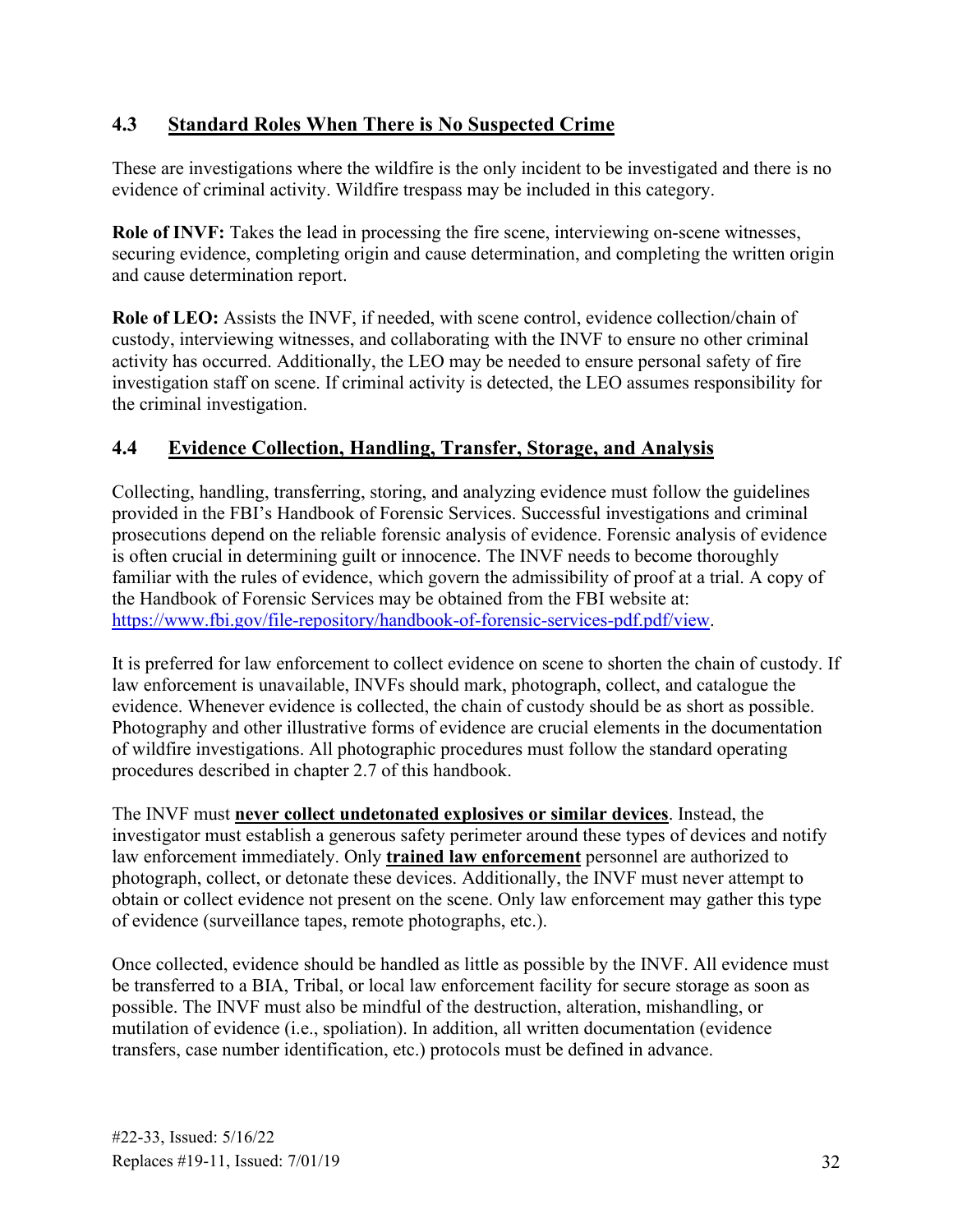The agreements for storing evidence must be developed and clearly understood as part of the local unit's wildfire investigation policies and procedures. Consultation with the appropriate law enforcement office regarding this topic is essential **before** any storage occurs. The initial INVF must maintain a copy of all evidence documentation and it should be part of the investigation file. An evidence custodian (one individual) at each incident is needed to maintain custody of evidence from time of collection to sign-in at the storage facility.

 In instances where evidence has been identified and protected by firefighters, and the INVF or law enforcement official has not yet arrived on scene, the IAIC must designate a person to remain on scene and maintain the chain of custody until the INVF or law enforcement official has arrived.

It is the responsibility of the INVF, in consultation with the appropriate law enforcement partner, to recommend the appropriate laboratory for analysis of evidence. The law enforcement office must submit the request for forensic evidence analysis by a laboratory; the INVF cannot make this request.

#### <span id="page-37-0"></span>**4.5 Conducting a Witness Interview**

Individuals identified at the wildfire scene as potential witnesses should be contacted, and their statements obtained, by trained personnel. An interview is a consensual questioning of a witness. It differs from a voluntary statement in that the investigator is asking the witness specific questions about the incident, rather than having the witness write a voluntary statement. Most witness interviews will not require an advisement regarding the right to avoid self-incrimination, such as a Miranda Warning.

In cases where trained personnel are not available, fire personnel should record, at a minimum, the name, contact information, and description of each potential witness. Fire personnel may collect a voluntary statement from a witness if the witness has to leave the scene. This statement must be signed by the witness giving the statement, and signed by fire personnel receiving the statement.

Whenever possible, witness statements should be written, signed, and dated by the person making the statement as true and correct. When witnesses are unable to write out a statement, the INVF can write it for them, adding, "Statement of John Doe as told to INVF Jimmy Q, investigator." The witness should initial the beginning of the statement, approve any changes (spelling errors, etc.) made to the statement, and initial the end of the statement. The witness should also sign and date the statement as true and correct to the best of their knowledge. If witnesses on scene identify additional witnesses who are not on scene, the INVF must forward the information to the LEO for follow-up. However, the INVF may conduct a follow-up interview with a firefighter or incident commander as long as they are not a person of interest.

 BIA Wildfire Investigation Field Report – Voluntary Statement (available at: If at any time a witness admits starting the wildfire, the INVF must document all statements provided and contact law enforcement immediately. This information must be transposed onto a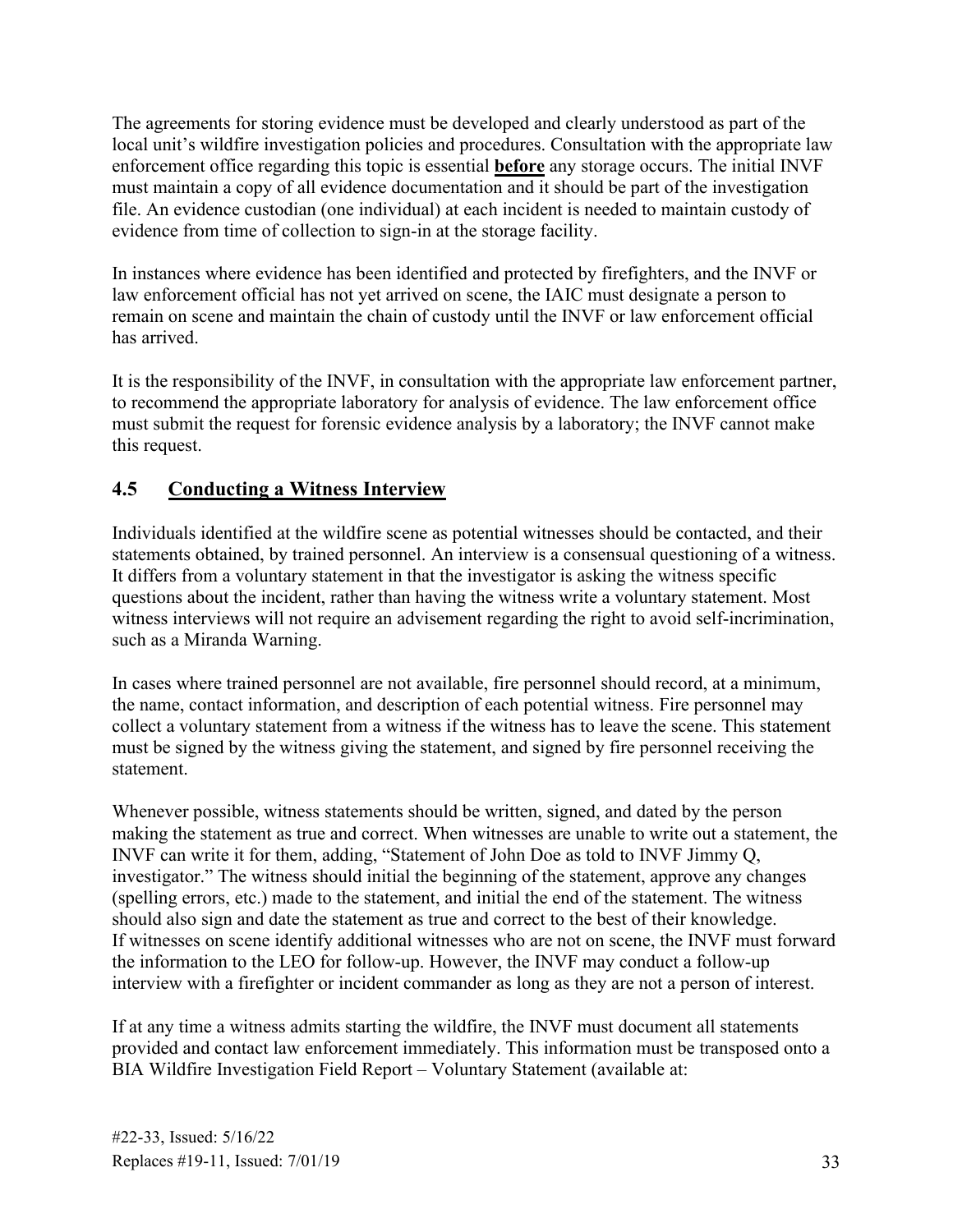resource-library). [https://www.bia.gov/bia/ots/dfwfm/bwfm/wildfire-prevention-and-education/prevention-](https://www.bia.gov/bia/ots/dfwfm/bwfm/wildfire-prevention-and-education/prevention-resource-library)

 If anyone is identified as a person of interest related to the wildfire occurrence, the INVF must contact law enforcement immediately. The LEO (not the INVF) will be the lead for any followup related to this information. The LEO will conduct any follow-up interviewing or interrogation deemed necessary. However, the INVF is encouraged to assist the LEO in developing a line of questioning related to the wildfire when arson is suspected.

## <span id="page-38-0"></span>**4.5.1 Interviewing Juveniles**

 also includes "children" (persons under the age of 12). Fire setting by juveniles is a complex A juvenile (sometimes referred to as youth) is a young person who has not yet attained the age at which he or she can be treated as an adult for the purposes of criminal law. This categorization issue, beginning with the age of the juvenile at the time of the fire. Most INVFs working in Indian Country are not adequately trained for the many legal and ethical issues involved with juveniles who are witnesses, persons of interest, or suspects. **Law enforcement involvement is required whenever there is evidence that juveniles are involved in fire setting.** 

Interviewing juveniles at the fire scene is encouraged, as most of the time they will have seen something or someone that was at the origin or nearby. When INVFs are interviewing juveniles or children, it is important to adhere to the following guidelines:

- Use non-threatening words and body language when conducting interviews with young children.
- Do not ask leading questions (i.e., what you want them to say).
- Inquire and document who their parents or legal guardians are, and how they can be contacted.
- Request the parent or legal guardian to be there during the interview if they are present or nearby.
- If the juvenile admits to starting the fire during an interview, document what was said and contact local law enforcement with the information. Law enforcement will conduct a followup interview/interrogation.
- If criminal intent is determined, the investigation is then a law enforcement matter.
- <span id="page-38-1"></span>• Research Tribal codes to determine if any are in place to address the issue of juveniles.

#### **4.5.1.1 Youth Firesetter Intervention**

When fire setting by juveniles is encountered, the INVF is generally the first to recognize the need for intervention. The BIA has a Youth Firesetter Intervention Program (YFSIP) that provides a framework for evaluating the level of intent for setting a fire and establishing appropriates follow-up action. The Regional/WUI Prevention Specialist is the point of contact for the INVF when the need for an YFSIP is recognized. Additional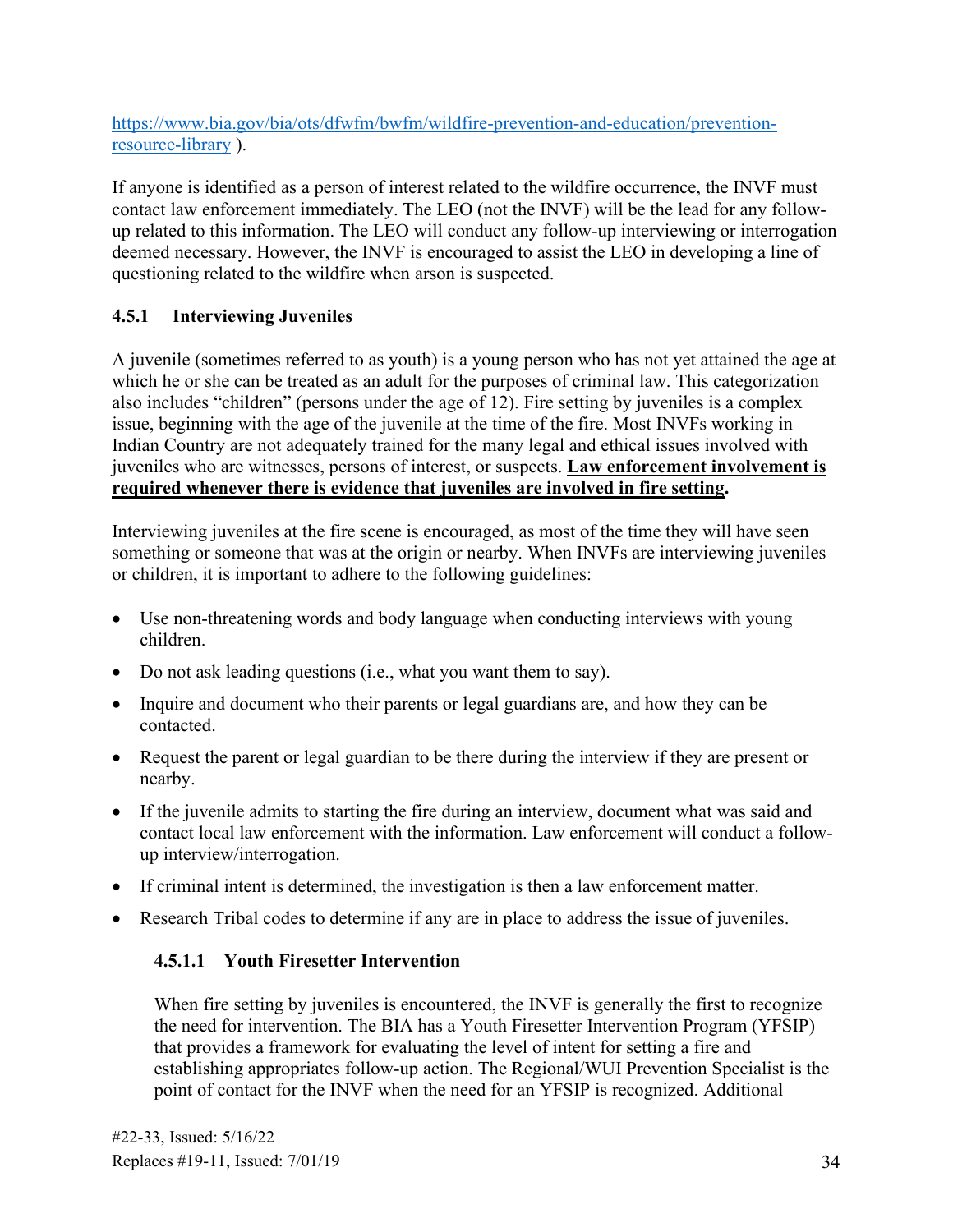information about the YFSIP and program materials may be found at: [https://www.bia.gov/bia/ots/dfwfm/bwfm/wildfire-prevention-and-education/youth-fire](https://www.bia.gov/bia/ots/dfwfm/bwfm/wildfire-prevention-and-education/youth-fire-intervention-program)[intervention-program.](https://www.bia.gov/bia/ots/dfwfm/bwfm/wildfire-prevention-and-education/youth-fire-intervention-program)

## <span id="page-39-0"></span>**4.6 Training and Qualifications for Law Enforcement**

Wildland Fire management will notify LEOs (Tribal and OJS) of fire training opportunities. Law enforcement personnel will be notified of training opportunities in wildfire investigation, fire behavior, and the incident command system.

Regional FMOs or other designated staff may also track law enforcement's wildfire training and qualifications in the Incident Qualifications Certification System (IQCS). An Incident Qualifications Card (Red Card) will be provided, if applicable. All NWCG training, qualifications, and fitness standards must be adhered to for the appropriate ICS positions.

 Law enforcement may provide INVFs with training opportunities applicable to situations that drug lab/cultivation awareness. The INVF will need to make their local law enforcement office arise during wildfire investigations, including witness interviewing, evidence collection, and aware of their interest in additional investigation skills training.

## <span id="page-39-1"></span>**4.7 Wildfire Investigation Safety Requirements for Law Enforcement**

All personnel assigned to a wildfire incident must adhere to the personal protective equipment (PPE) requirements, as defined in the current version of the Interagency Standards for Fire and Fire Aviation Operations (Red Book, current version). These requirements are specific to those individuals who are assigned specifically to the incident on the ground. Law enforcement personnel may also be assigned to the incident on the ground, not in a role associated with the suppression of the fire itself, but functioning in a law enforcement capacity. Wearing the standard law enforcement uniform is appropriate when in this role. In addition, those individuals performing duties associated with the investigation of a wildfire must wear the appropriate PPE associated with the actual incident.

#### <span id="page-39-2"></span>**4.8 Anonymous Tip Reporting**

The BIA has contracted an anonymous crime reporting hotline run by a national non-profit organization. It allows concerned individuals to provide information regarding crimes (including arson) while remaining totally anonymous. This is useful because:

- Callers remain anonymous and can trust that the information they provide to law enforcement will remain completely confidential.
- Local witnesses can therefore provide information 24-7, undeterred by a lack of trust in local authorities and without the fear of retaliation.
- Publicly promoting the program can act as a deterrent for criminal behavior.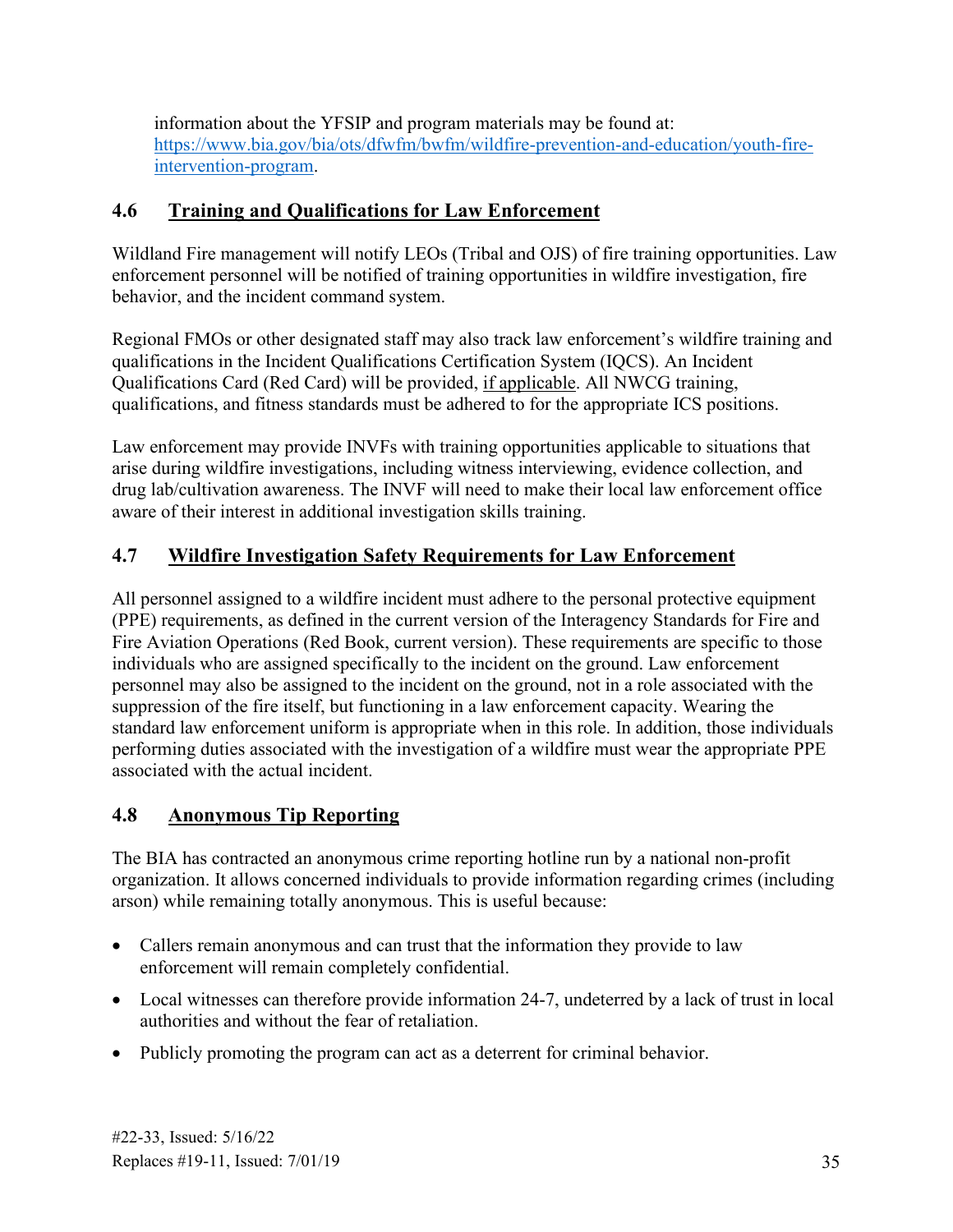also send a news release to the local newspapers, asking for tips about the fire. The Upon request, the contractor will produce a special flier for suspected arson fires, specific to that event. A photograph of the fire scene makes the flier even more personal. The contractor will WUI/Prevention Specialist can provide the contact for this service.

 particular fire, usually as a result of posters placed in the vicinity of the fire or an advertisement Callers contact the hotline with information regarding suspected criminal activity related to a in the local media. Tip information contains names and descriptions of potential suspects. In the past, tips have been distributed to various locations for follow-up by either law enforcement or by local fire investigators.

The tip reporting phone number is: 1-800-472-7766 or 1-800-47-ARSON.

#### <span id="page-40-0"></span>**4.9 Regional, Tribal, and BIA Agency Operating Agreements with Law Enforcement**

A regional or local operating agreement may be needed to expand on what is expected and required of LEOs and INVFs within the region, Tribe, or BIA agency. These operating agreements are sometimes referred to as Standard Operating Procedures (SOPs). They should be developed collaboratively by both wildland fire management and law enforcement, and approved and signed by both parties.

The operating agreement needs to provide or contain basic information about local wildfire investigation protocols, policies, procedures, and training that are not contained in this handbook, such as:

- Points of Contact (POC) for law enforcement and wildland fire investigation
- Names and contact numbers of local INVFs and LEOs
- Initial response processes
- Training needs specific to the local situation (i.e., drug labs, gang activity, etc.)
- Specific jurisdictional concerns and which law enforcement agency should be involved (BIA, Tribal, state, etc.)
- Location of evidence storage facilities
- Regular meeting dates between INVFs and LEOs

If an INVF is responding off-unit, they should obtain copies of any local law enforcementwildfire investigation operating agreements or SOPs; the host unit's specific fire investigation procedure; and any other local policies that relate to fire investigations at the host unit from the wildfire prevention technician/specialist. In locations where local fire investigation operating agreements or SOPs are not developed, the Delegation of Authority (described in Chapter 2.4.1) given to the INVF should clearly identify and address the basic information listed above.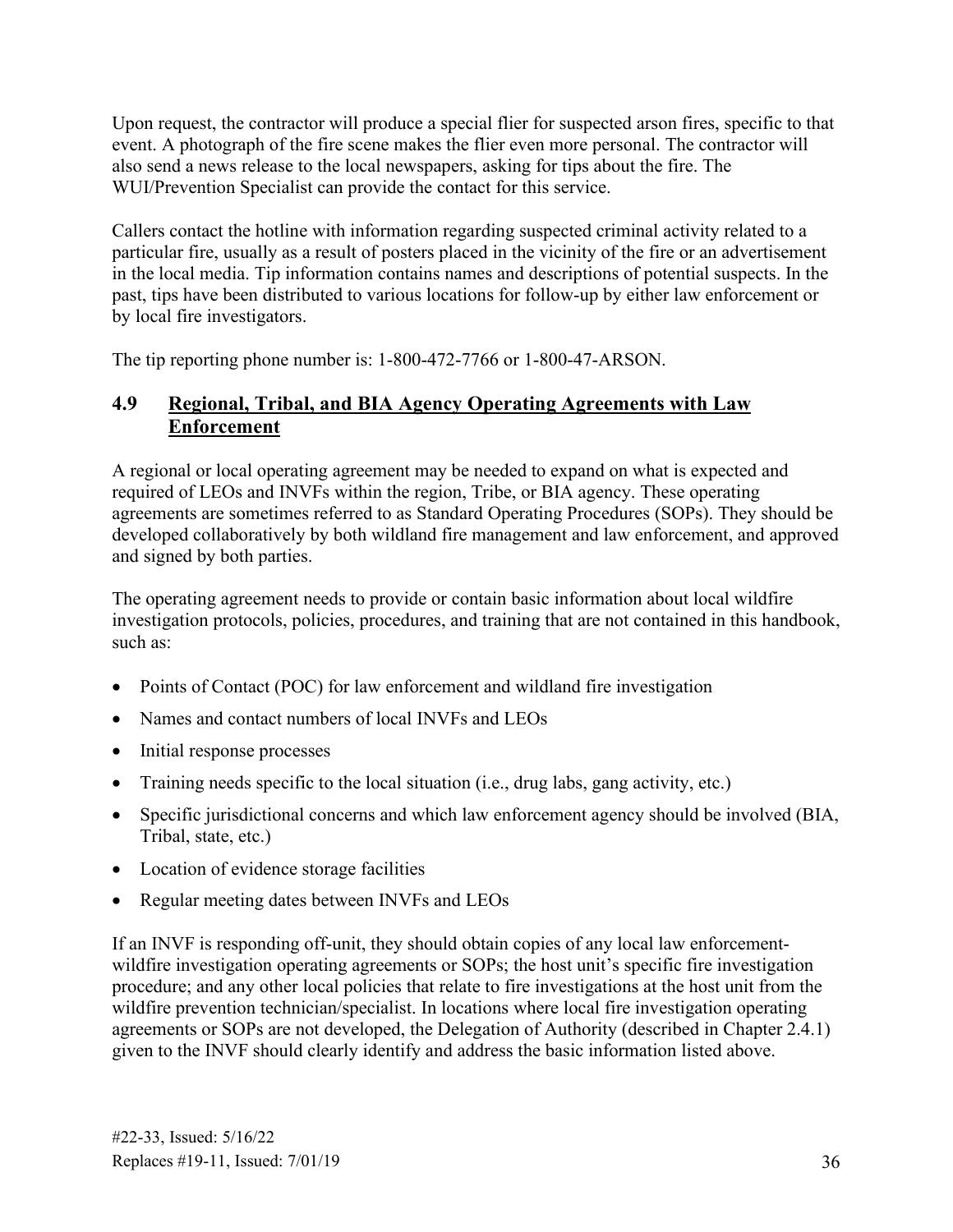#### <span id="page-41-0"></span>**4.10 Request for Law Enforcement Assistance**

Law enforcement assistance will be requested and provided during a wildfire investigation when:

- The INVF is threatened or intimidated in the course of a legitimate jurisdictional investigation. The INVF should withdraw and contact the local Tribal LEO, BIA-OJS or local law enforcement, as appropriate, for assistance. The INVF should not confront a hostile person.
- Traffic presents a safety hazard to the INVF.
- A determination is made that the cause of the wildfire was criminal activity, such as: major crimes, federal misdemeanors, violations of the Code of Federal Regulations (CFR), or violations of Tribal codes.
- Other illegal activities are discovered at the fire scene.
- If suspicious activities are identified at a wildfire scene (e.g., dead body, drug activity, abandoned vehicles, etc.).
- The fire(s) occurred within U.S. border areas that have a history of illegal activities (for example, portions of Arizona or California).
- There is damage to cultural or natural resources or structures.
- Serial arson is suspected.
- Juveniles are suspected to be involved with fire setting.
- Serious injury/accident or fatality occurred at the fire scene.
- When an Arson Task Force is formed.
- A pattern of diversion fires and/or false alarms is discovered.
- If a taped statement/video footage has been developed during the investigation.

INVFs can request law enforcement support through: (a) local BIA/Tribal law enforcement (police/conservation officer); (b) local state/sheriff office; or (c) the District Special Agent in Charge. This referral will depend on the jurisdiction where the fire occurred (Indian vs. non-Indian lands). It can be made by phone, in writing, or in person.

#### <span id="page-41-1"></span>**4.11 Jurisdiction**

Jurisdiction is established by the ownership where the Ignition Area (fire/crime) is located. The ownership of the GOA should be determined before proceeding to a more complete investigation.

#### <span id="page-41-2"></span> **4.11.1 Fires Originating on Indian land**

When the origin is on Indian land, the jurisdiction is both federal and Tribal. INVFs and LEOs from both may have the authority to conduct the origin and cause investigation. Tribal contracts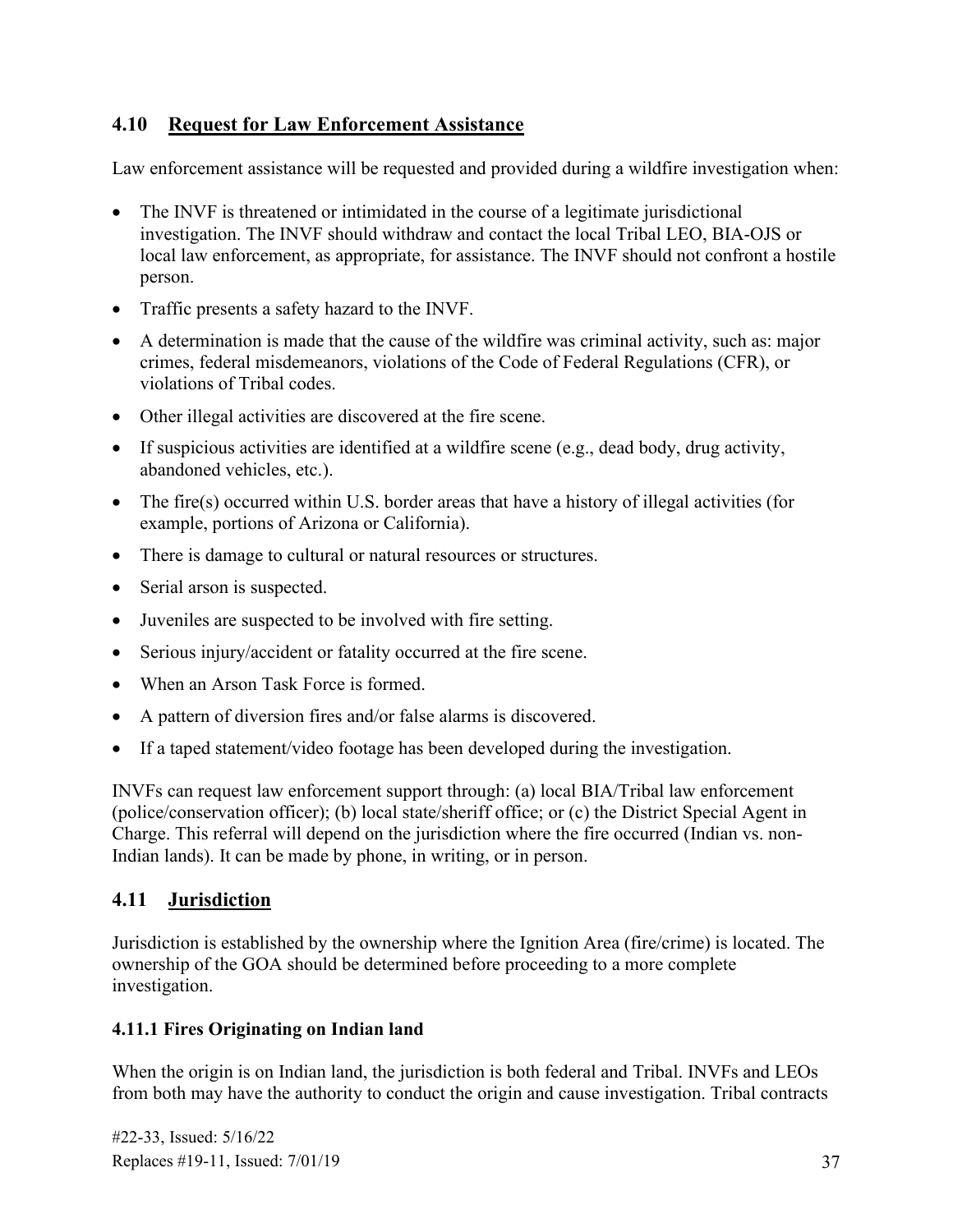280). In these cases, the BIA regional office or OJS Special Agent in Charge (SAC) for the and compacts will spell out the specific authorities taken by each Tribe. An exception to this may occur when jurisdiction is assigned exclusively or partially to the state (Public Law (PL) 83- District may need to be consulted to clarify who has the authority and responsibility.

#### <span id="page-42-0"></span> **4.11.2 Fires Originating on non-Indian land but Causing Damage on Indian land**

When the origin is not on Indian land, but there is damage on the Indian land caused by the fire, the Tribe or BIA Agency must request that the local jurisdiction LEO investigate the origin and cause. The Tribe or BIA agency may provide an INVF, if requested, to the local jurisdiction to assist. All permissions from the landowners to investigate and any search warrants must be obtained by the local jurisdiction LEO.

 The Tribal or BIA INVF may conduct any part of the investigation on Indian land up to the property boundary without the need for warrants or landowner permission.

#### <span id="page-42-1"></span> **4.11.3 Fires originating on non-Indian lands and** *not* **burning onto Indian lands:**

 When the fire originates and stays on non-Indian lands (i.e., fee lands; Tribal fee lands; state, conduct an investigation since the BIA/Tribal INVF has no independent authority to enter non- Regional FMO. county, city, and other lands not under BIA/Tribal jurisdiction), the BIA/Tribal INVF should not Indian lands to investigate without landowner permission. Exceptions to this are when the BIA/Tribal INVF is formally part of a multi-jurisdiction operation; or, if specifically and formally requested by the jurisdictional authority and approved by their supervisor or the

#### <span id="page-42-2"></span>**4.11.4 PL 83-280**

 California, Minnesota, Nebraska, Oregon, and Wisconsin (except for the Red Lake and Warm If possible, a Cooperative Agreement will prevent misunderstandings and reduce conflict. PL 83-280 transfers the authority to investigate and prosecute crimes on Indian lands from the U.S. Federal Government to the state governments. It originally was limited to Alaska, Springs Reservations). Several states have since opted into all or part of its provisions. These additional states are: Arizona, Florida, Idaho, Iowa, Montana, Nevada, North Dakota, South Dakota, Utah, and Washington. An INVF operating in any of these states must determine what portion of law enforcement is under state jurisdiction and on which reservations. The INVF also needs to establish a cooperative relationship with the jurisdictional law enforcement authorities.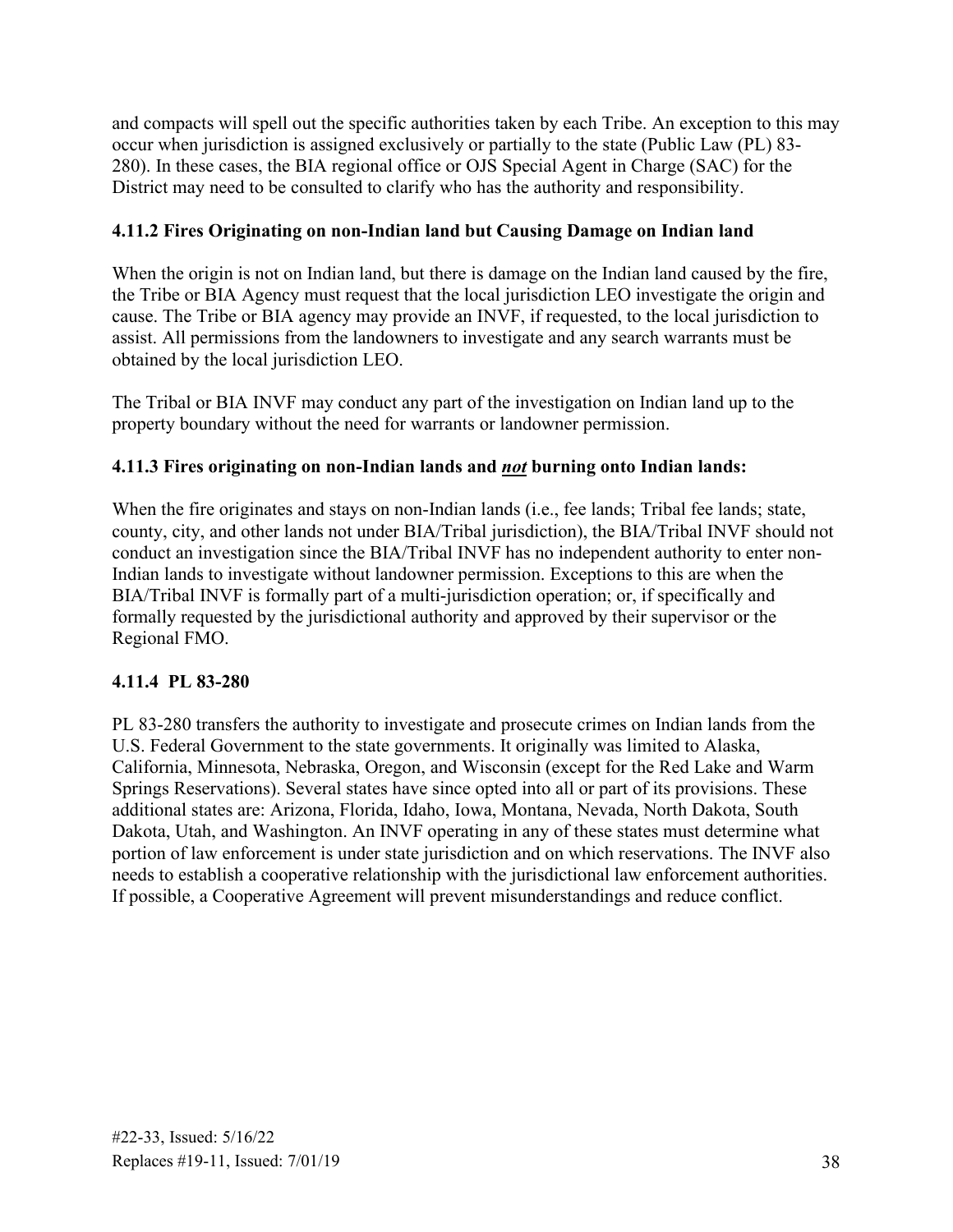## <span id="page-43-0"></span>*Chapter 5: Appropriate Use of Funding*

 Congress. Within the BIA fund codes, program codes and fire codes are assigned. A "FireCode" Wildland fire suppression activities are funded through an appropriation from the United States is automatically assigned for each wildfire on Indian land when expenditures are incurred.

INVFs and OJS law enforcement personnel may charge the appropriate time spent to the FireCode for their participation in activities related to the origin and cause determination and suppression of a wildfire. The appropriate funding sources vary from section to section within the BWFM. In addition, the appropriate funding source for OJS law enforcement personnel will also vary depending on the type of work being performed, type of assistance requested, and whether the request is made on a resource order, as qualified in the IQCS for a wildland fire incident.

The following list of examples is not all-inclusive, but it provides some of the more frequent program positions participating in wildland fire origin and cause determination and suppression, and the allowable personnel charges back to a FireCode:

| <b>Base Pay Program</b>                                         | <b>Type of Hours Worked on</b><br><b>Fire</b>                                                | <b>Appropriate FireCode</b><br><b>Charges</b> |
|-----------------------------------------------------------------|----------------------------------------------------------------------------------------------|-----------------------------------------------|
| Preparedness & Prevention                                       | Base                                                                                         | None                                          |
| Preparedness & Prevention                                       | Overtime, Hazard Pay                                                                         | All                                           |
| Fuels                                                           | Base, Overtime, Hazard Pay                                                                   | All                                           |
|                                                                 |                                                                                              |                                               |
| Forestry, Land Operations, and<br>other Section                 | Base, Overtime, Hazard Pay                                                                   | All                                           |
|                                                                 |                                                                                              |                                               |
| Law Enforcement-<br>OJS/Tribal, Conservation<br>Officer/Warden* | Base – Normal Law<br>Enforcement or Investigative<br>Duties and Responsibilities.            | None                                          |
| Law Enforcement-<br>OJS/Tribal, Conservation<br>Officer/Warden  | Base & Overtime – On a<br>resource order as an IQCS<br>qualified INVF and off local<br>unit. | All                                           |

 *\*If the position description includes a description of duties that includes investigation, then base pay and overtime is not an authorized expenditure to a FireCode.*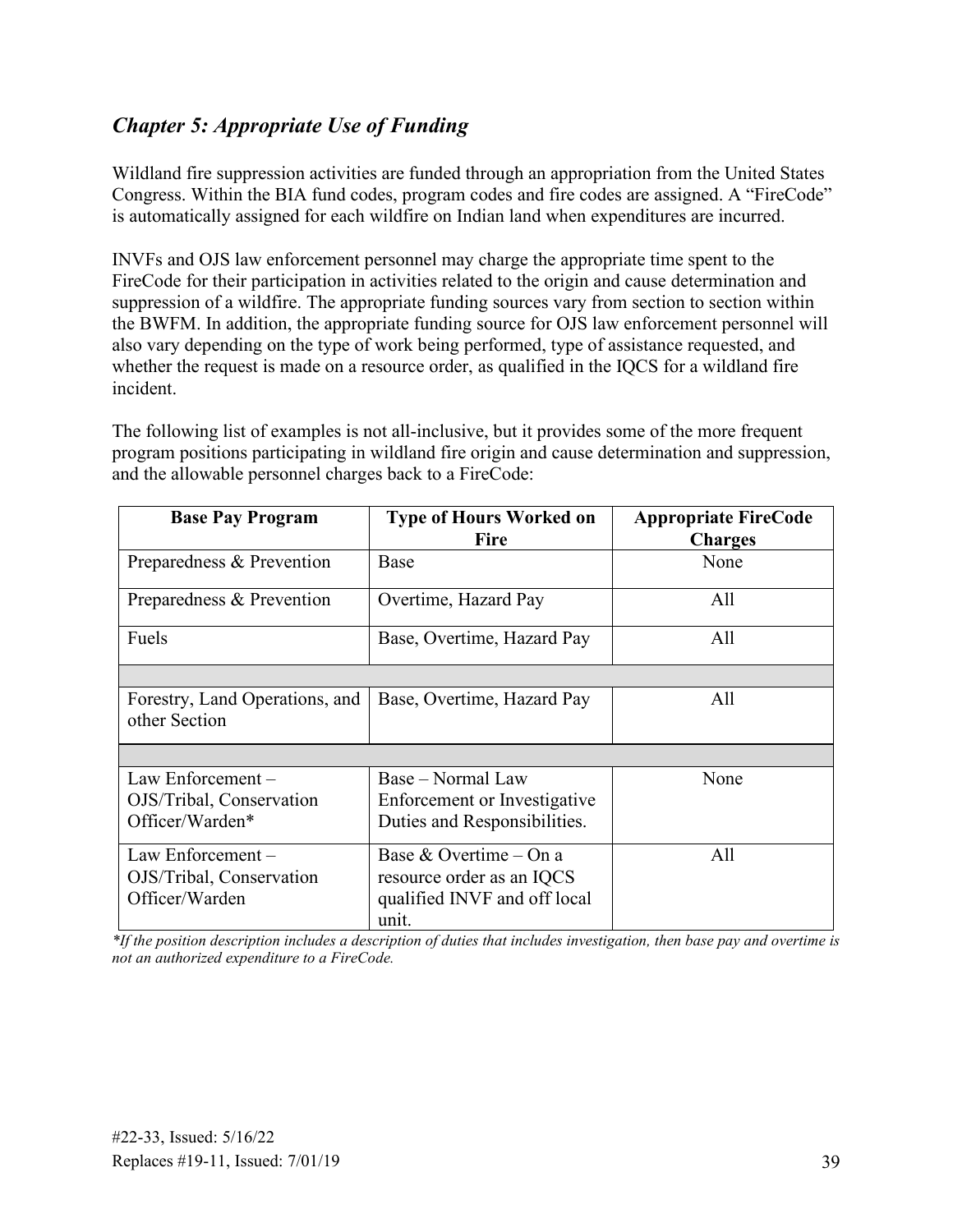#### <span id="page-44-0"></span>**5.1 Funding Options for Off-Unit Investigation Resources**

 when local resources are unavailable. All of these require close coordination with the Regional WUI/Prevention Specialist and the approval of the Regional FMO. Several options exist for funding INVFs, INTMs, technical specialists, and investigation teams

 to include the type, kind, and number of resources to be funded. Once approved, the resources **Long Term Severity (LTS)** can be used to fund investigation resources. The LTS request needs can charge their time, travel, lodging, per diem, rental vehicles, and supplies to the LTS FireCode.

**Short Term Severity (STS)** can also be used to fund investigation resources. STS funding is often used when unanticipated activity results in the need for additional investigation resources. STS funds are limited and should be used sparingly. The use of STS funding is normally controlled by the Regional FMO. Once approved, the resources can charge their time, travel, lodging, per diem, rental vehicles, and supplies to the STS FireCode.

 activity is limited to a relatively small geographic area. The Regional FMO will need to approve Declaring a "**Complex**" is another means of funding investigation resources, when a surge in this method in consultation with the Regional WUI/Prevention Specialist. This funding method establishes an overall FireCode for the Complex. All individual fires within the Complex have their own FireCodes, but are associated with the Complex's Code. Costs for the Complex are then distributed to the individual FireCodes. This allows for an equitable distribution of costs across all of the associated fires. When using this method, everything except the investigation resources' time is charged to the Complex FireCode. Their time (including hazard and overtime) is charged to the individual FireCodes.

 It is important for investigation resources using any of these methods to charge their time worked on each wildfire investigation to the individual FireCode for that wildfire, to ensure the appropriate distribution of the labor costs.

 Another funding method is to order the investigation resources for a single investigation, using that fire's FireCode to pay for the time, travel, lodging, per diem, rental vehicles, and supplies. Then as other fires occur, the resources involved can charge their time and additional supplies to the new fire's FireCode.

#### <span id="page-44-1"></span>**5.2 Fiscally Accountable Management of INFVs**

Investigation personnel are often some of the most costly resources used on a wildfire. INVFs are also an extremely limited resource in Indian Country. With so few qualified BIA/Tribal INVFs, there are often times when no BIA/Tribal INVF is available. It is therefore critically important to manage the deployment of investigation resources conservatively. If conditions change and wildfire activity ceases in the assigned area, the investigation resources should be released back to their home unit or reassigned to an area where they are needed.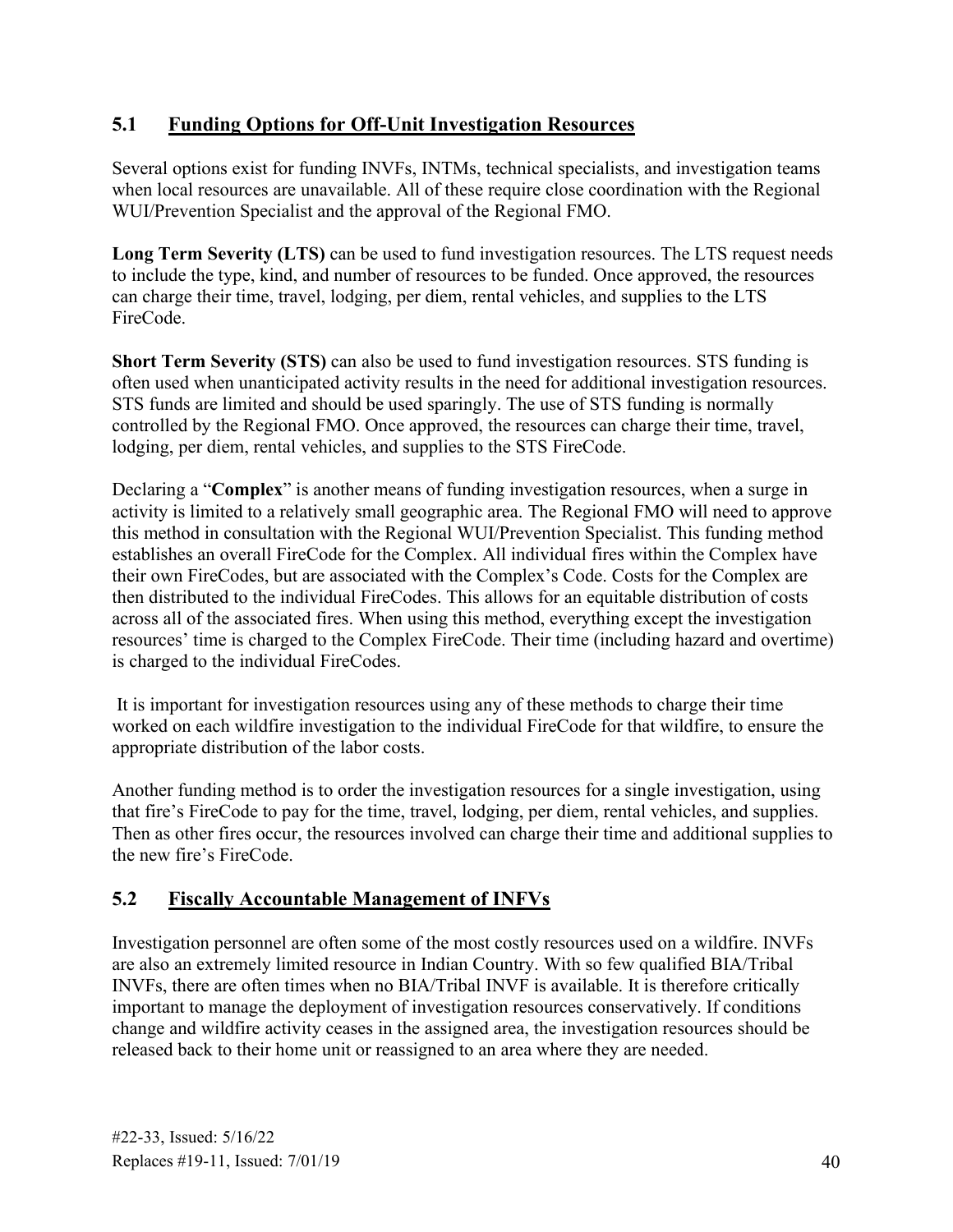## <span id="page-45-0"></span>*Chapter 6: Code of Ethics*

The BIA BWFM believes that INVFs need to have clear policy, guidance, and counsel available to help them perform their duties, consistent with the standards established in this handbook. INVFs and trainees must be fully aware of the ethical responsibilities of their position and must strive constantly to live up to the highest standards of wildfire investigation as described in our Code of Conduct Agreement.

All INVFs (including trainees) must sign the Code of Conduct Agreement and submit it to the course coordinator prior to attending any BIA-sponsored FI-210 Wildland Fire Origin and Cause Determination course. For those wishing to attend an FI-210 course sponsored by another federal agency or organization, the agreement must be sent to the appropriate BIA Regional WUI/Prevention Specialist. Failure to sign will result in the individual's INVF qualifications being suspended. Copies will be maintained in each employee's official personnel files. The Code of Conduct Agreement form can be found online at:

#### [https://www.bia.gov/bia/ots/dfwfm/bwfm/wildfire-prevention-and-education/prevention](https://www.bia.gov/bia/ots/dfwfm/bwfm/wildfire-prevention-and-education/prevention-resource-library)[resource-library](https://www.bia.gov/bia/ots/dfwfm/bwfm/wildfire-prevention-and-education/prevention-resource-library)

Maintaining confidentiality, impartiality, and professionalism throughout the wildland fire origin and cause determination process is mandatory. Data collection, report writing, and the courtroom phases of the investigation must conform to the highest standards. All INVFs working on Indian lands are required to perform their duties in an honest, ethical, and competent manner.

Key elements of professional ethics and conduct that must be followed include:

- Conduct wildfire investigations promptly.
- Conduct wildfire investigations that are respectful of Tribal resources, culture, and traditions and in a manner that inspires the confidence of the public.
- Provide disclosure and finding of fact in an unbiased, professional fashion.
- Avoid alliances that are inconsistent with, and might compromise, an honest unbiased investigation.
- Maintain confidentiality for the protection of innocent parties.
- Develop professional working partnerships with law enforcement, fire services, legal counsel, support services, and juvenile intervention coalitions.
- Comply with all federal, state, Tribal, and local laws and regulations.
- Approach all fires without presumption of cause until all data is collected and analyzed.
- Treat all fire scenes as crime scenes until otherwise determined.

adhered to: Additionally, the following are operational standards for professional performance that must be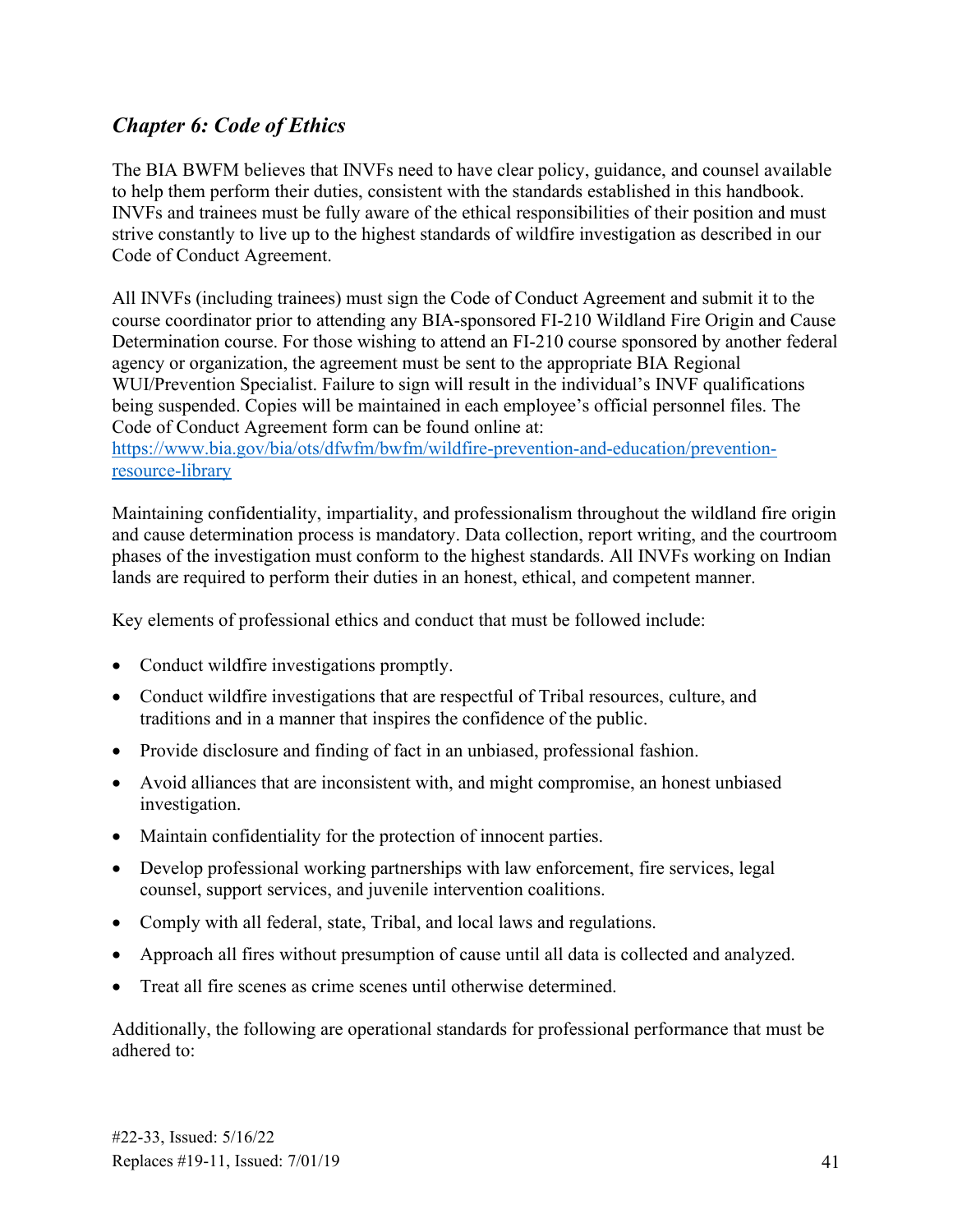- INVFs are limited to determining the origin and cause of wildfires and whether wildfire trespass regarding natural resources and/or agricultural products has occurred.
- Safety, health, and welfare of the investigator and those assisting with the investigation must never be compromised.
- Provide only those services that the investigator is qualified to perform.
- The investigator should update his/her curriculum vitae (CV) and not falsify, misrepresent, or exaggerate academic or professional qualifications.
- Cooperate with other investigating agencies.
- Identify, interview, and treat all witnesses fairly, with respect, and impartially regardless of social, political, racial, ethnic, religious considerations, economic status, physical characteristics, gender, or marital status.
- Make prompt and effective referrals to other agencies.
- Work within the proper chain of command (refer to the Delegation of Authority when offunit).
- Prepare investigative reports that are accurate and clearly written, with all facts reported as simply as possible.
- Make sure that the reports do not contain unsupported allegations, suppositions, or bias and that the presentation follows standard professional practices with a minimum of spelling and grammatical errors.
- Never accept compensation, financial or otherwise, from any entity other than the primary employer (BIA or Tribe).
- If serving as team leader for an investigation task force, make sure that all members of the team/task force comply with each of these operational standards.
- Avoid all known conflicts of interest; document and report all known incidents of conflict of interest.

A conflict of interest may arise when an investigator, or someone else involved in the investigation, has competing professional or personal interests that make it difficult to fulfill investigation duties impartially. The conflict of interest may exist even if no unethical or improper act results from it. Recusal from an investigation assignment may be necessary if a suspect or witness is a friend, relative, or co-worker.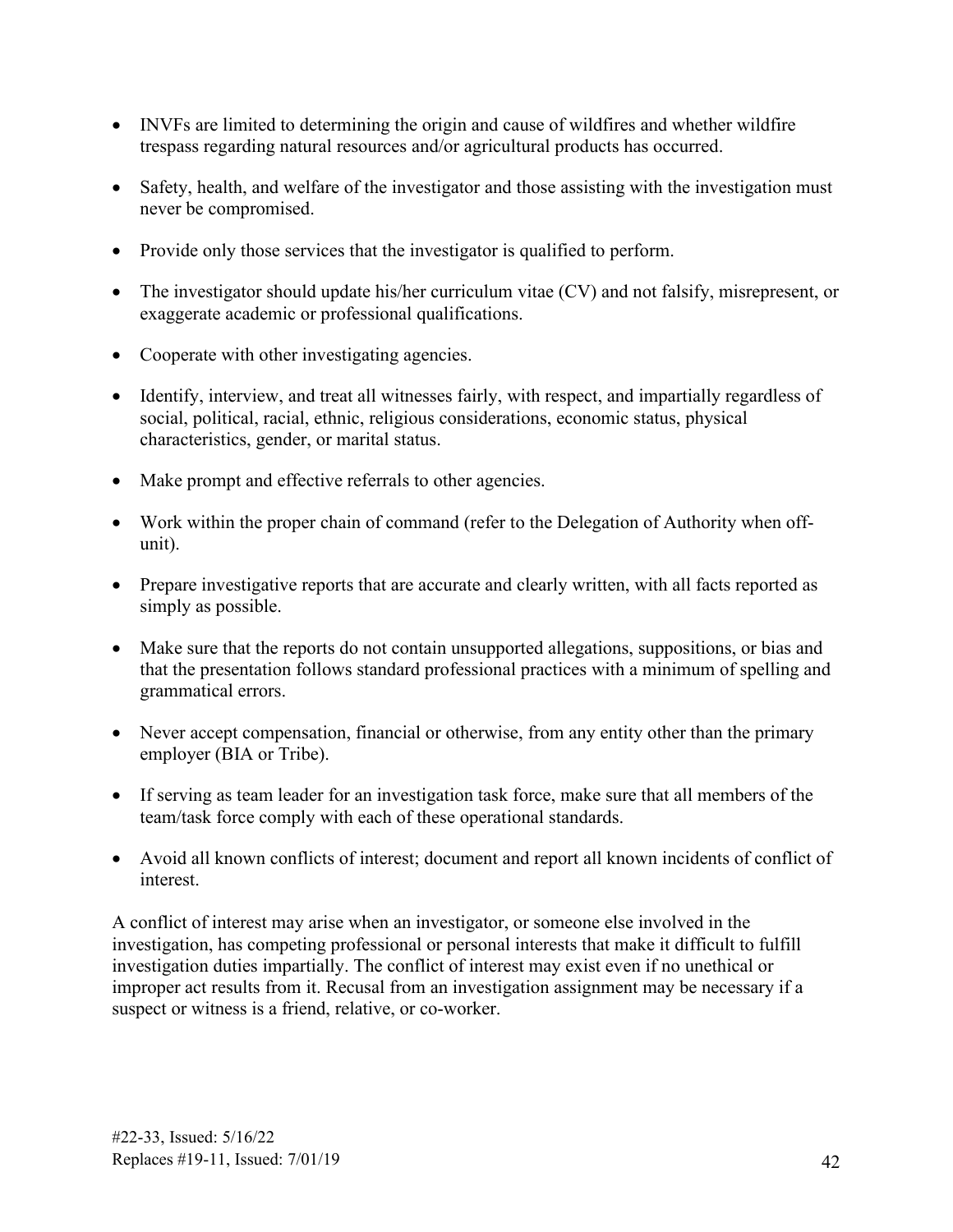## <span id="page-47-0"></span>*Chapter 7: Wildland Fire Investigator Qualifications*

 tasks and skills for the position as observed by an evaluator. The evaluator documents Wildland Fire Investigator Qualifications were established by the NWCG and are published in the NWCG 310-1 National Incident Management System: Wildland Fire Qualification System Guide (current edition). The NWCG qualifications system described in the NWCG 310-1 is a "performance based" system. Trainees must demonstrate satisfactory performance on the critical performance in a Position Task Book (PTB). The PTBs can be found on the NWCG's webpage at: [https://www.nwcg.gov/publications/position-taskbooks.](https://www.nwcg.gov/publications/position-taskbooks)

 successfully completed. A trainee must be qualified in the prerequisite position(s) before a PTB can be initiated. PTBs can be initiated before attendance and successful completion of required training. However, trainees cannot become fully qualified for the position until required training has been

Trainee INVFs, who have not successfully completed the NWCG FI-210 Wildland Fire Origin and Cause Determination training course, need to be closely supervised by a fully qualified INVF. Trainees that have completed the NWCG FI-210 Wildland Fire Origin and Cause Determination normally don't require the same level of attention and supervision.

The Wildland Fire Qualification System, described in the NWCG 310-1, uses three required elements to establish if a trainee can be certified as meeting the qualifications for a position. These elements are: Required Training; Required Experience; and Physical Fitness Level. The NWCG 310-1 lists two qualification levels for INVFs. The Physical Fitness Level for both of these is:

"**Light** – Duties mainly involve office-type work with occasional field activity characterized by light physical exertion requiring basic good health. Activities may include climbing stairs, standing, operating a vehicle, and long hours of work, as well as some bending, stooping, or light lifting. Individuals can usually govern the extent and pace of their physical activity."

#### <span id="page-47-1"></span>**7.1 INVF Qualifications**

 supervised by the Incident Commander, a FMO, or a BIA Agency Superintendent. The INVF may work independently or as part of a team. Required training for an INVF is as follows: The INVF is the most commonly used wildland fire investigator. The INVF is an individual responsible for identifying and securing a wildfire's origin, determining the probable cause, and documenting causal factors in a wildland fire origin and cause report. The INVF is fully capable of conducting most wildland fire origin and cause investigations. The INVF is most commonly

**NWCG FI-210 Wildland Fire Origin and Cause Determination -** This course provides a consistent knowledge and skill base for the INVF. The concepts taught in this course will help an INVF perform at an acceptable level on a national basis without regard to geographic boundaries. The course is presented using lectures, electronic presentations, field exercises, and class discussion. The student's guide from this course is a recognized reference for wildland fire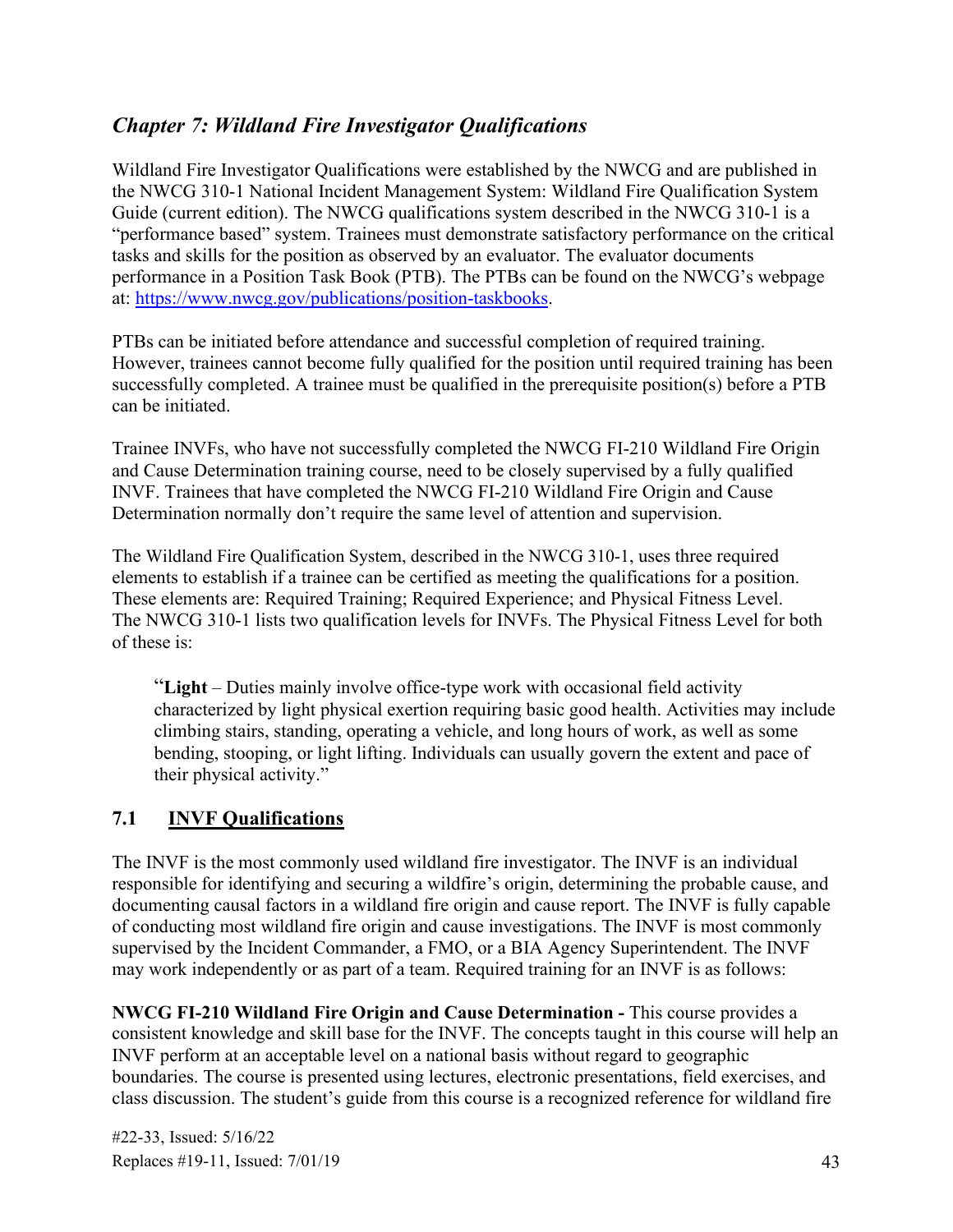investigations conducted by the BIA. The course may require tuition if not hosted by the BIA. The payment method for the tuition will need to be discussed with the Tribe or BIA agency FMO.

**The Federal Emergency Management Agency's (FEMA) ICS 100, Introduction to the Incident Command System (ICS) -** This course introduces the ICS and provides the foundation for higher level ICS training. This course describes the history, features and principles, and organizational structure of the Incident Command System. It also explains the relationship between ICS and the National Incident Management System (NIMS). This course is available free online at: [https://emilms.fema.gov/IS100c/curriculum/1.html.](https://emilms.fema.gov/IS100c/curriculum/1.html)

#### **FEMA's IS-700 NIMS; An Introduction to the National Incident Management System**

**(NIMS) -** This course provides an overview of the NIMS. The NIMS defines the comprehensive approach guiding the whole community - all levels of government, nongovernmental organizations (NGO), and the private sector - to work together seamlessly to prevent, protect against, mitigate, respond to, and recover from the effects of incidents. The course provides learners with a basic understanding of NIMS concepts, principles, and components. This course is available free online at: [https://emilms.fema.gov/is\\_0700b/curriculum/1.html.](https://emilms.fema.gov/is_0700b/curriculum/1.html)

Required experience is as follows:

Required experience is as follows:<br>Completion and certification of PTB as an INVF. The PTB is available online at: <u>NWCG</u> [Position Task Book Catalog | NWCG.](https://www.nwcg.gov/publications/position-taskbooks)

## <span id="page-48-0"></span>**7.2 Wildland Fire Investigation Team Leader (INVL) Qualifications**

 The INVL is used less frequently. The INVL is an INVF with additional training and experience. It was developed to provide senior leadership for investigation teams on serial arson investigations. The INVL commonly supervises several INVFs. Required training for an INVL is as follows:

**NWCG FI-310 Wildland Fire Investigation: Case Development -** This course provides an introduction to the law enforcement case development of major wildland arson, including serial arson. Students are instructed in strategies and tactics to combat serial wildland arson and work in groups to develop a case plan and presentation based on an actual wildland arson case. Course includes extensive pre-course work reading, exercises, and a test. The course may require tuition if not hosted by the BIA. The payment method for the tuition will need to be discussed with the Tribe or BIA agency FMO.

**FEMA's ICS-200 Basic ICS: ICS for Single Resources and Initial Action Incidents** - ICS 200 is designed to enable personnel to operate efficiently during an incident or event within the ICS. ICS-200 provides training on and resources for personnel who are likely to assume a supervisory position within the ICS. There is no fee for this training. It can be found online at: [https://emilms.fema.gov/is200b/index.htm.](https://emilms.fema.gov/is200b/index.htm)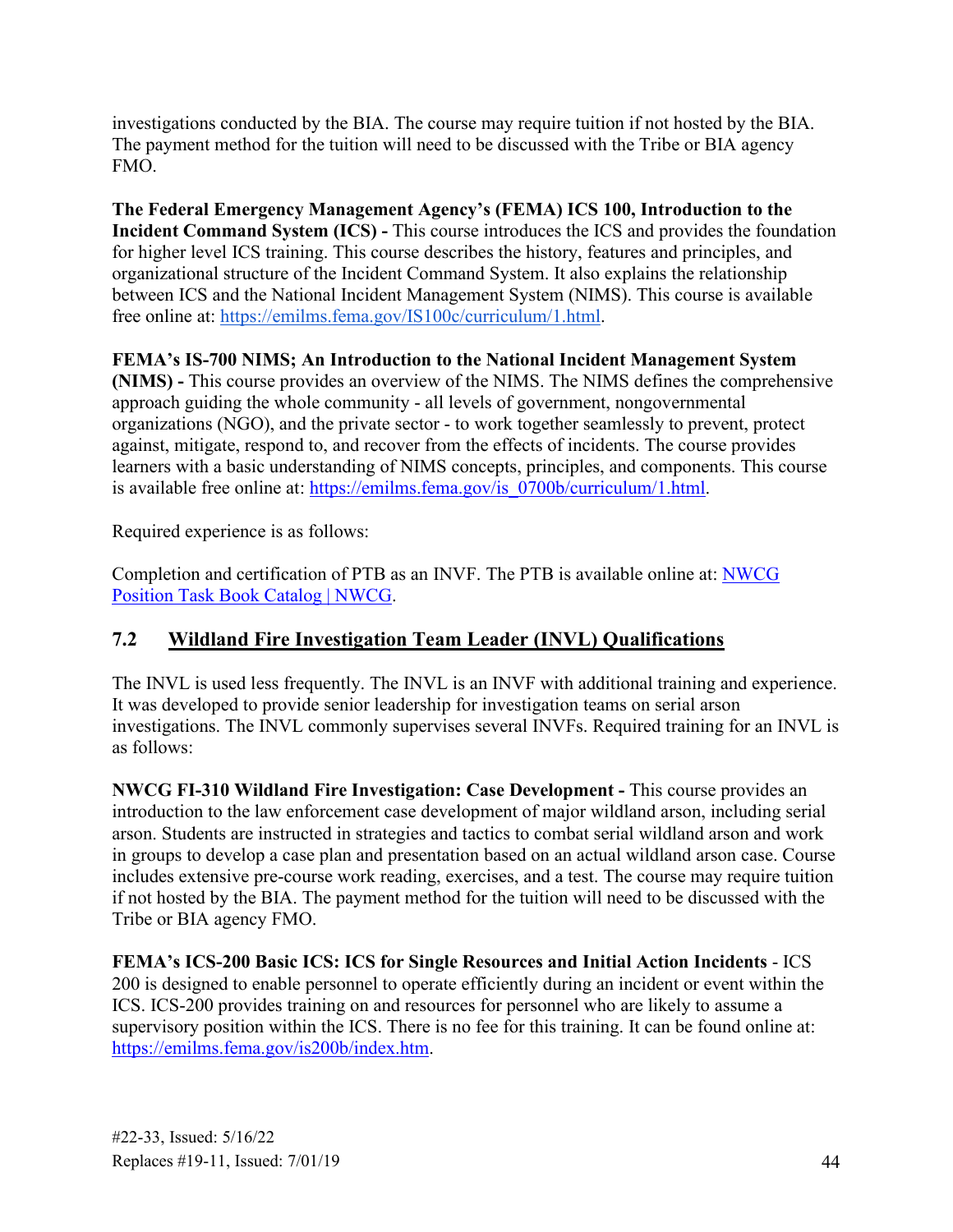Required experience is as follows:

Satisfactory performance as an INVF plus completion and certification of PTB as an INTL.

The PTB is available online at: **NWCG Position Task Book Catalog | NWCG** 

#### <span id="page-49-0"></span>**7.3 Additional Recommended Training for INVFs and INVL**

In addition, the BIA recommends the following courses to support the development of knowledge and skills:

**NWCG FI-110 Wildland Fire Observations and Origin Scene Protection for First Responders** - The primary emphasis of this course is to teach sound wildland fire observations and origin scene protection practices that enable first responders to a wildland fire scene to perform proper origin scene protection procedures. This course is frequently offered by BIA's regions, agencies, and Tribes. There is no cost for attending one of these.

**NWCG S-130 Firefighter Training -** This course is designed to provide entry-level firefighter skills. Field time is encouraged, and many of the units are set up so they can be taught in either the classroom or the field. The field exercise for Unit 12 is required. A version of L-180, Human Factors on the Fireline, has been included as part of this course. Credit should be issued for both S-130 and L-180 upon completion of this course. When hosted by a federal agency, there is normally no tuition for this course. It is frequently offered by the BIA regions and agencies as well.

 frequently offered by the BIA regions and agencies as well. There is also a no-cost online **NWCG S-190 Introduction to Wildland Fire Behavior** - This course provides instruction in the primary factors affecting the start and spread of wildfire, and recognition of potentially hazardous situations. S-190 is typically taught in conjunction with, or prior to, Basic Firefighter Training, S-130. It is designed to meet the fire behavior training needs of a Firefighter Type 2 (FFT2). When hosted by a federal agency, there is normally no tuition for this course. It is version of this course found online at: [S-190 Introduction to Wildland Fire Behavior, 2020 |](https://www.nwcg.gov/publications/training-courses/s-190/course-delivery)  [NWCG.](https://www.nwcg.gov/publications/training-courses/s-190/course-delivery)

 **NWCG S-290 Intermediate Wildland Fire Behavior** - This is a classroom-based skills course The course is taught at many fire academies, normally with a nominal tuition. The payment designed to prepare the prospective fireline supervisor to undertake safe and effective wildland fire management operations. It is the second course in a series that collectively serves to develop fire behavior prediction knowledge and skills. Fire environment differences are also discussed. method for the tuition will need to be discussed with the Tribe or BIA agency FMO. It is occasionally offered by BIA regions and Tribes with no tuition. There is also a no-cost online version of this course found online at: [S-290, Intermediate Wildland Fire Behavior, 2007 |](https://www.nwcg.gov/publications/training-courses/s-290/course-delivery)  [NWCG.](https://www.nwcg.gov/publications/training-courses/s-290/course-delivery)

**Investigating Railroad Caused Fires -** This course provides the INVF with an understanding of the specific causes of railroad related wildfires. Detailed sections will provide specialized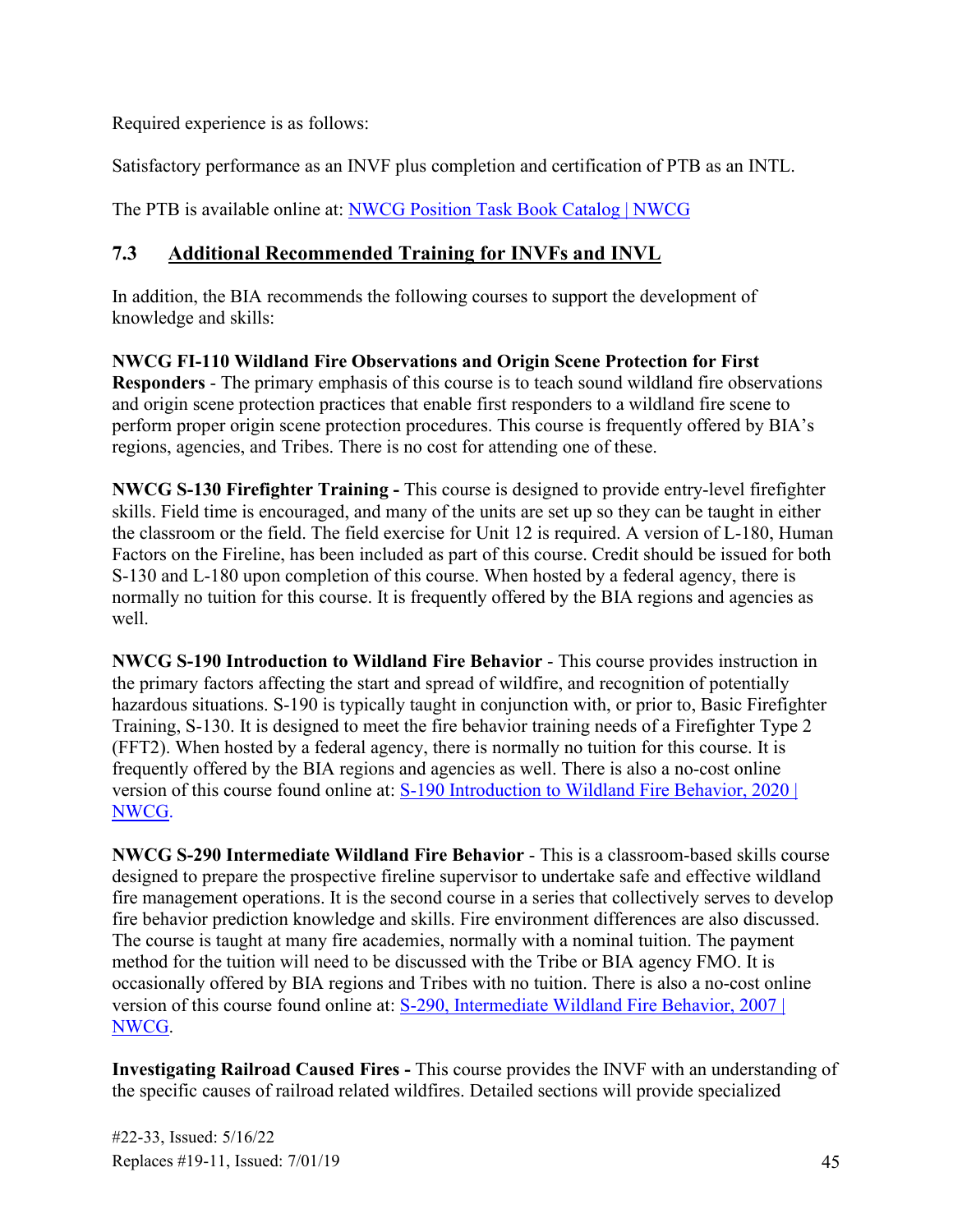information and techniques to aid in the investigation of railroad related wildfires. It was developed by the NWCG Wildland Fire Investigation Subcommittee. It is available online through the NWCG at: [Investigating-Railroad-Caused-Wildfires \(nwcg.gov\)](https://training.nwcg.gov/courses/IRCW/index.htm) 

 wildfires caused by electric power lines and their related equipment. It was developed by the **X-900 Investigation of Power Line Caused Wildland Fires (2013) -** This course provides the INVF with a basic knowledge of the specific requirements and protocols necessary to investigate NWCG Wildland Fire Investigation Subcommittee. It can be obtained by ordering it from the NWCG National Fire Equipment System Catalog – Part 2: Publications at: [X-900, Investigating](https://www.nwcg.gov/publications/training-courses/x-900)  [Power Line Caused Wildfires, 2013 | NWCG](https://www.nwcg.gov/publications/training-courses/x-900) 

 provide opportunities for the INVF to increase his/her understanding of new technical and legal **Continuing Education -** The BIA occasionally offers continuing education opportunities in the form of Skills Refreshers and Educational Workshops. Other agencies and organizations also developments through conferences and seminars. Each of these opportunities will need to be reviewed in light of the individual INVF's needs and experience level. Information about these opportunities is generally available from the BIA's Regional WUI/Prevention Specialists.

 detract from the quality of their message. This training is helpful for the INVF, whose reports are **Technical Writing -** Technical writing teaches a student to organize and present their thoughts logically. It also helps students learn to avoid common usage and grammatical errors that can read by attorneys and judges. A poorly written report can impact the credibility of the investigation. Technical writing classes are widely available through colleges, vocational schools, and sometimes offered through DOI Talent. These classes usually have tuition. The cost of the tuition and approval to attend must be discussed with the INVF's supervisor prior to enrollment.

## <span id="page-50-0"></span>**7.4 Incident Qualifications Certification System**

 fire. An individual's record in this system must be maintained in order to support the INVF's The NWCG's IQCS is the BIA's official repository for all training and experience in wildland status as an expert witness. Regional and Tribal FMOs, and some BIA agency fire personnel, have access to maintaining the qualifications of personnel assigned to them in IQCS. Physical fitness; successfully completed training; experience; and progress on PTBs are recorded in this system. When the qualifications are met, the BIA agency, BIA regional office, or Tribe may certify a trainee as being fully qualified.

#### <span id="page-50-1"></span>**7.5 The INVF as an Expert Witness**

 overstated. In legal proceedings involving wildland fire, the success of the entire case often rests on the admissibility of the Wildland Fire Origin and Cause Investigation Report and the INVF's The importance of maintaining qualifications; having a systematic approach; applying a standard methodology; maintaining a current CV; and following the standards in this handbook cannot be testimony.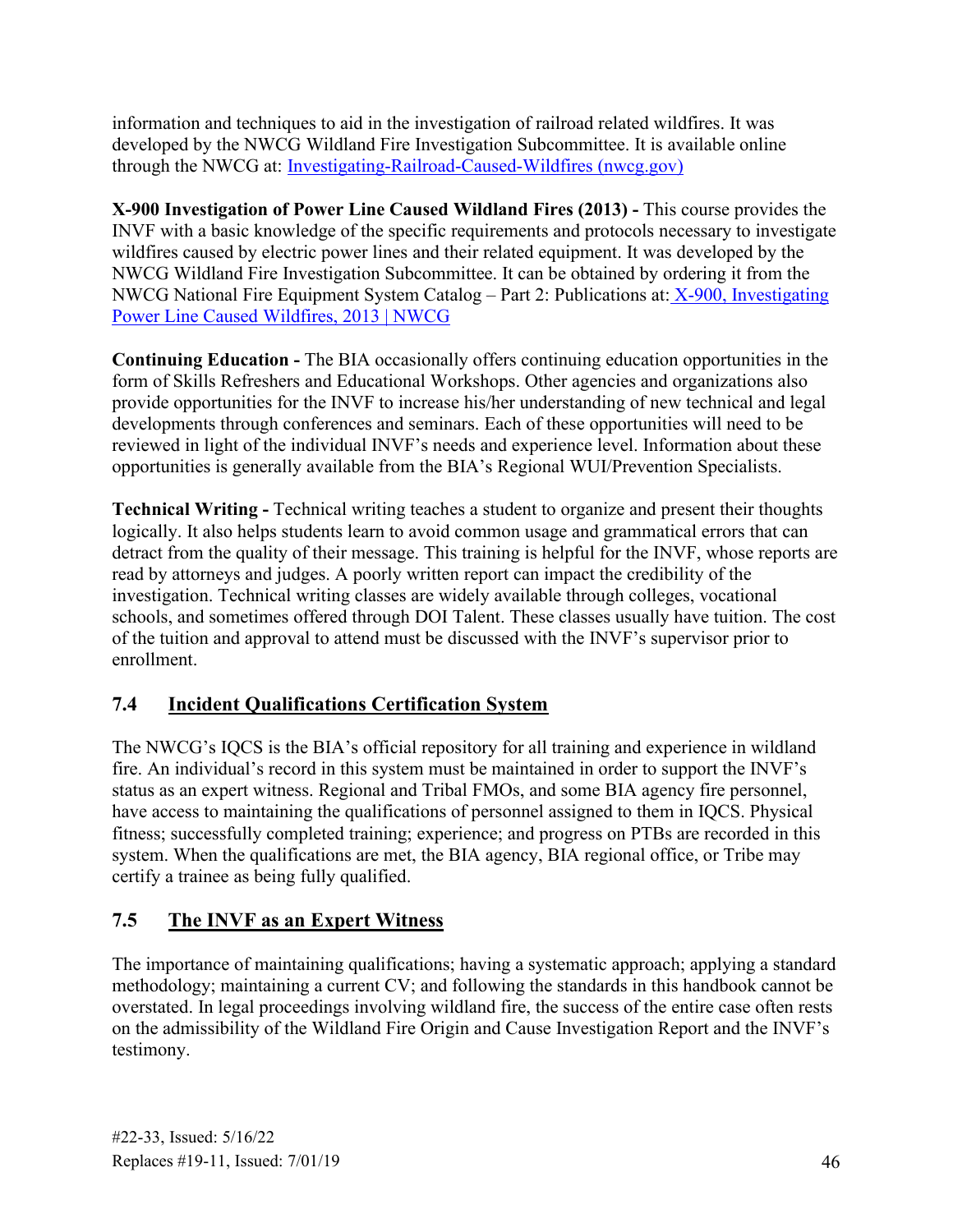that can "assist the trier of fact." Unless the INVF is also an LEO, the INVF's testimony (the wildland fire origin and cause investigation report) is as an "expert witness". The qualifications process discussed in this chapter is necessary to help establish the INVF's credibility as an expert. Opposing attorneys will often raise questions about the qualifications of an expert witness. The standards for expert witness testimony are found in Federal Rule of Evidence 702. Generally, under Rule 702, a witness is qualified as an expert by knowledge, skill, experience, training, or education. The expert witness's testimony may provide "scientific, technical, or other specialized knowledge"

The reliability of the expert's testimony is determined by the trial judge as the "gatekeeper" using the Daubert Standard. Daubert v. Merrell Dow Pharmaceuticals, Inc., 509 U.S. 579 (1993), is a U.S. Supreme Court case determining the standard for admitting expert testimony in federal courts. In Daubert, the Court established that expert testimony must be *relevant* and *reliable*. The Daubert standard tests the reliability of an expert's testimony based on four things being established:

- 1. That the theory is testable (has it been tested?)
- 2. That the theory has been peer reviewed (peer reviewing usually reduces the chances of error in the theory).
- 3. The reliability and error rate (100% reliability and zero error are not required, but the rates should be considered by the trial judge).
- 4. The extent of general acceptance by the scientific community.

 be questioned about anything on the CV. There is usually an assessment of the INVF's qualifications as an expert in a hearing, known as the "Daubert hearing." This hearing is conducted by a trial court judge to determine the admissibility of expert testimony. It is normally conducted before the trial begins and determines which evidence or testimony will be presented to the jury. In criminal cases in some state courts, qualifying of expert witnesses may be done during the opening of each expert's testimony. During, or prior to the Daubert hearing, the INVF is usually asked to produce their current CV. The CV is reviewed by the trial judge and attorneys for both sides. The INVF should expect to

Daubert hearings are used extensively in civil court cases. The Daubert standard applies to all federal courts and to courts in approximately half of the states.

 A complete discussion of the Daubert standard, civil and criminal trial processes, and how to prepare for testimony can be found in Chapter 8 of the NWCG PMS 412. The NWCG PMS 412 can be found online at: [https://www.nwcg.gov/sites/default/files/publications/pms412.pdf.](https://www.nwcg.gov/sites/default/files/publications/pms412.pdf)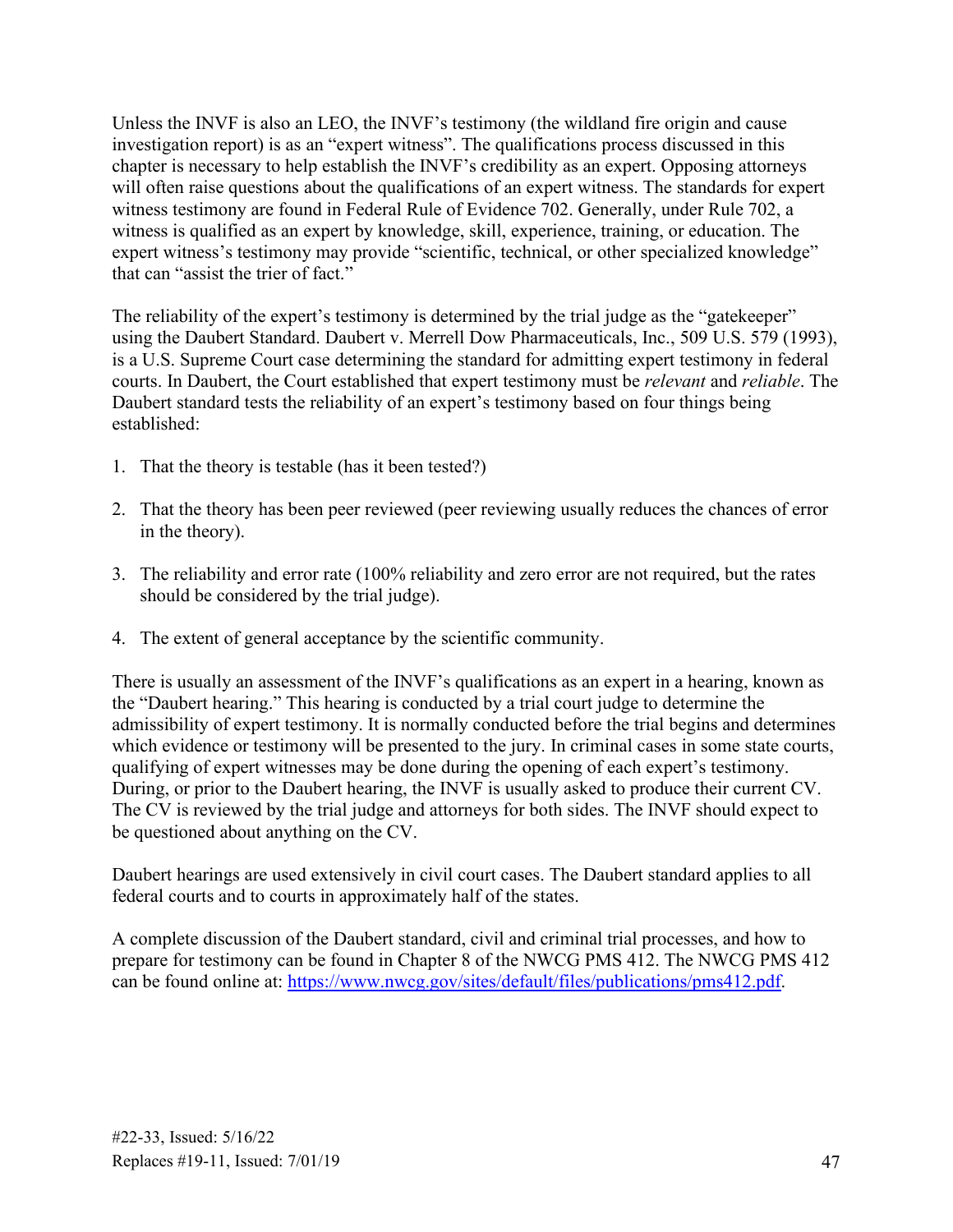## <span id="page-52-0"></span>*Definitions*

- **A. Arson** according to common law, is the malicious and willful burning of another's dwelling, outhouse, or parcel. By most modern statutes, it is the intentional and wrongful burning of someone else's, or one's own, property. Charging someone with this crime frequently requires proof of malicious or wrongful intent.
- **B.** The **Curriculum Vitae (CV)** is a written statement describing the fire investigator's employment history, training received, training conducted, professional affiliations, papers or publications written, professional resources used, and additional qualifications. It is used by the trial judge to help determine if a witness qualifies as an "expert witness." It is similar to a resume.
- **C.** The **General Origin Area (GOA)** is the area of the fire identified using macro scale indicators, witness statements, and the fire behavior context as probably containing the origin. It may be a limited area or several acres in size but is typically less than one half acre in size.
- where a heat source and fuel interacted with each other, and a fire began. **D.** The **Ignition Area** is the smallest location in which a wildland fire investigator can identify
- **E. Indian Country** is a term defined at 18 U.S.C. 1151 as:
	- All land within the limits of any Indian Reservation under the jurisdiction of the United States Government, notwithstanding the issuance of any patent, and including the rightsof-way through the reservation.
	- All dependent Indian Communities within the borders of the United States whether within the original or subsequently acquired territory thereof, and whether within or without the limits of a state.
	- All Indian allotments, the titles to which have not been extinguished, including rights-ofway running through the same.
- **F. Indian land** is an inclusive term describing all lands held in trust by the United States for individual Indians or Tribes, or all lands, titles to which are held by individual Indians or Tribes, subject to federal restrictions against alienation or encumbrance, or all lands which are subject to the rights of use, occupancy, and/or benefit of certain Tribes.
- **G.** The **Specific Origin Area (SOA)** is a smaller area within the GOA where the fire's direction of spread was first influenced by fuel, weather, and/or topography. The SOA will contain the Ignition Area. Generally, this area is characterized by subtle and microscale fire pattern indicators as a result of less intense burning associated with the initial stages of the fire.
- **H.** A **witness** is someone who has firsthand knowledge about a crime or significant event through their senses (e.g., seeing, hearing, smelling, touching) and can help certify important considerations to the crime or event. A witness who has seen the event firsthand is known as